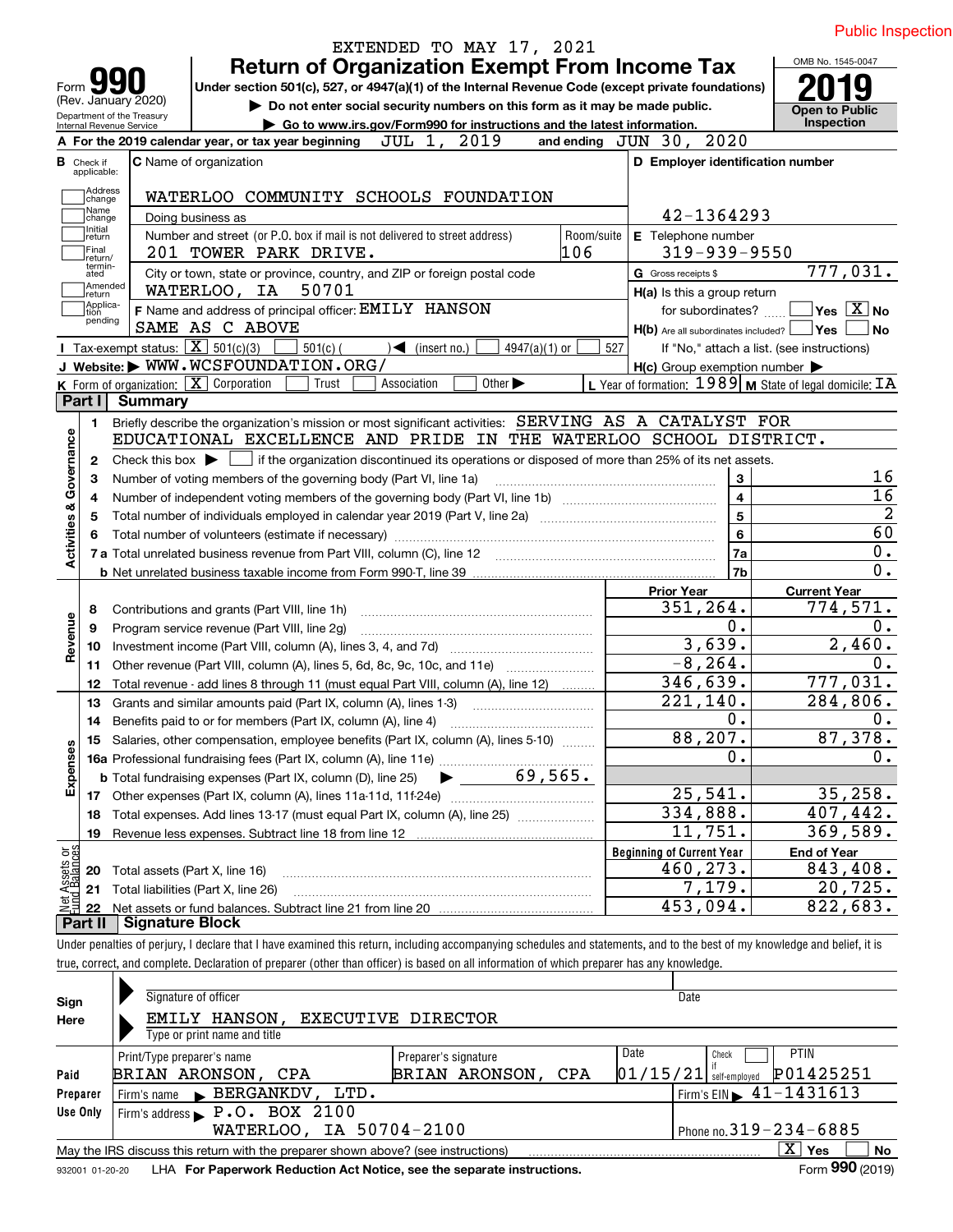| <b>Public Inspection</b> |  |  |  |
|--------------------------|--|--|--|
|                          |  |  |  |

|              | 42-1364293<br>WATERLOO COMMUNITY SCHOOLS FOUNDATION<br>Page 2<br>Form 990 (2019)                                                                                                |
|--------------|---------------------------------------------------------------------------------------------------------------------------------------------------------------------------------|
|              | <b>Statement of Program Service Accomplishments</b><br>Part III                                                                                                                 |
|              |                                                                                                                                                                                 |
| 1.           | Briefly describe the organization's mission:<br>TO FUND, INSPIRE AND PROMOTE EDUCATIONAL OPPORTUNITIES FOR ALL IN THE                                                           |
|              | WATERLOO SCHOOLS.                                                                                                                                                               |
|              |                                                                                                                                                                                 |
| $\mathbf{2}$ | Did the organization undertake any significant program services during the year which were not listed on the                                                                    |
|              | $\overline{\mathsf{Yes}}$ $\overline{\mathsf{X}}$ No                                                                                                                            |
|              | If "Yes," describe these new services on Schedule O.                                                                                                                            |
| 3            | $ Yes X $ No<br>Did the organization cease conducting, or make significant changes in how it conducts, any program services?<br>If "Yes," describe these changes on Schedule O. |
| 4            | Describe the organization's program service accomplishments for each of its three largest program services, as measured by expenses.                                            |
|              | Section 501(c)(3) and 501(c)(4) organizations are required to report the amount of grants and allocations to others, the total expenses, and                                    |
|              | revenue, if any, for each program service reported.<br>294, 210. including grants of \$284, 806. ) (Revenue \$                                                                  |
| 4a           | (Code:<br>(Expenses \$<br>THE WATERLOO COMMUNITY SCHOOLS FOUNDATION RAISES FUNDS WHICH ARE USED                                                                                 |
|              |                                                                                                                                                                                 |
|              | TO ENCOURAGE AND PROMOTE THE IMPROVEMENT OF THE QUALITY OF EDUCATION                                                                                                            |
|              | WITHIN THE WATERLOO COMMUNITY SCHOOL DISTRICT. THE WATERLOO COMMUNITY                                                                                                           |
|              | SCHOOLS FOUNDATION PROVIDES<br>(1) A MECHANISM FOR CONTRIBUTIONS TO BE                                                                                                          |
|              | ALLOCATED TO WORTHWHILE CHARITABLE AND EDUCATIONAL PROGRAMS AND                                                                                                                 |
|              | A VEHICLE FOR SOLICITATION, ACCUMULATION, INVESTMENT,<br>2)<br>FACILITIES;                                                                                                      |
|              | OTHER MANAGEMENT, AND DISTRIBUTION OF SUCH RESOURCES FOR IDENTIFIED                                                                                                             |
|              | NEEDS AND PURPOSES; AND (3) AN INCREASE IN COMMUNITY INVOLVEMENT WITH                                                                                                           |
|              | AND SUPPORT FOR THE WATERLOO COMMUNITY SCHOOL DISTRICT BY ENGOURAGING                                                                                                           |
|              | OPEN COMMUNICATION BETWEEN THE COMMUNITY AND THE DISTRICT ON MATTERS OF                                                                                                         |
|              | MUTUAL CONCERN, AND BY INCREASING COMMUNITY CONFIDENCE IN THE WATERLOO                                                                                                          |
|              |                                                                                                                                                                                 |
|              | COMMUNITY SCHOOL DISTRICT.                                                                                                                                                      |
| 4b           |                                                                                                                                                                                 |
|              |                                                                                                                                                                                 |
|              |                                                                                                                                                                                 |
|              |                                                                                                                                                                                 |
|              |                                                                                                                                                                                 |
|              |                                                                                                                                                                                 |
|              |                                                                                                                                                                                 |
|              |                                                                                                                                                                                 |
|              |                                                                                                                                                                                 |
|              |                                                                                                                                                                                 |
|              |                                                                                                                                                                                 |
|              |                                                                                                                                                                                 |
|              |                                                                                                                                                                                 |
|              |                                                                                                                                                                                 |
| 4с           | (Code: <u>Code:</u> etc. ) (Expenses \$                                                                                                                                         |
|              |                                                                                                                                                                                 |
|              |                                                                                                                                                                                 |
|              |                                                                                                                                                                                 |
|              |                                                                                                                                                                                 |
|              |                                                                                                                                                                                 |
|              |                                                                                                                                                                                 |
|              |                                                                                                                                                                                 |
|              |                                                                                                                                                                                 |
|              |                                                                                                                                                                                 |
|              |                                                                                                                                                                                 |
|              |                                                                                                                                                                                 |
|              |                                                                                                                                                                                 |
|              |                                                                                                                                                                                 |
|              |                                                                                                                                                                                 |
| 4d -         | Other program services (Describe on Schedule O.)                                                                                                                                |
|              | ) (Revenue \$<br>(Expenses \$<br>including grants of \$                                                                                                                         |
| 4е           | 294, 210.<br>Total program service expenses                                                                                                                                     |
|              | Form 990 (2019)                                                                                                                                                                 |
|              |                                                                                                                                                                                 |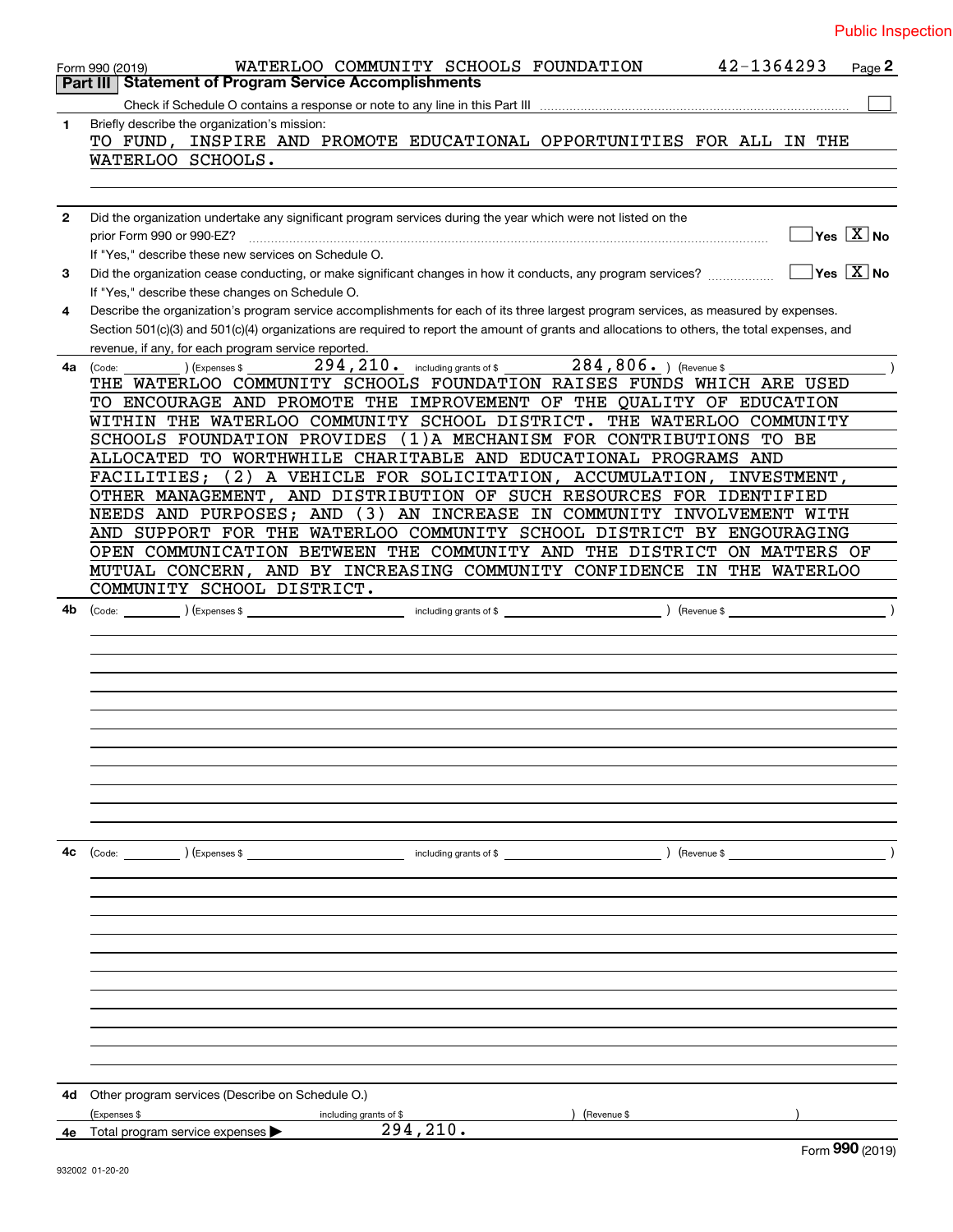|     | 42-1364293<br>WATERLOO COMMUNITY SCHOOLS FOUNDATION<br>Form 990 (2019)                                                                |                 |                         | Page $3$                |
|-----|---------------------------------------------------------------------------------------------------------------------------------------|-----------------|-------------------------|-------------------------|
|     | <b>Checklist of Required Schedules</b><br><b>Part IV</b>                                                                              |                 |                         |                         |
|     |                                                                                                                                       |                 | Yes                     | No                      |
| 1   | Is the organization described in section $501(c)(3)$ or $4947(a)(1)$ (other than a private foundation)?                               |                 |                         |                         |
|     |                                                                                                                                       | 1               | X                       |                         |
| 2   |                                                                                                                                       | $\overline{2}$  | $\overline{\mathbf{x}}$ |                         |
| 3   | Did the organization engage in direct or indirect political campaign activities on behalf of or in opposition to candidates for       |                 |                         |                         |
|     |                                                                                                                                       | 3               |                         | x                       |
| 4   | Section 501(c)(3) organizations. Did the organization engage in lobbying activities, or have a section 501(h) election in effect      |                 |                         |                         |
|     |                                                                                                                                       | 4               |                         | x                       |
| 5   | Is the organization a section 501(c)(4), 501(c)(5), or 501(c)(6) organization that receives membership dues, assessments, or          |                 |                         |                         |
|     |                                                                                                                                       | 5               |                         | x                       |
| 6   | Did the organization maintain any donor advised funds or any similar funds or accounts for which donors have the right to             |                 |                         |                         |
|     | provide advice on the distribution or investment of amounts in such funds or accounts? If "Yes," complete Schedule D, Part I          | 6               | x                       |                         |
| 7   | Did the organization receive or hold a conservation easement, including easements to preserve open space,                             |                 |                         |                         |
|     |                                                                                                                                       | $\overline{7}$  |                         | x                       |
| 8   | Did the organization maintain collections of works of art, historical treasures, or other similar assets? If "Yes," complete          |                 |                         |                         |
|     |                                                                                                                                       | 8               |                         | x                       |
| 9   | Did the organization report an amount in Part X, line 21, for escrow or custodial account liability, serve as a custodian for         |                 |                         |                         |
|     | amounts not listed in Part X; or provide credit counseling, debt management, credit repair, or debt negotiation services?             |                 |                         |                         |
|     |                                                                                                                                       | 9               |                         | x                       |
| 10  | Did the organization, directly or through a related organization, hold assets in donor-restricted endowments                          |                 |                         |                         |
|     |                                                                                                                                       | 10              | x                       |                         |
| 11  | If the organization's answer to any of the following questions is "Yes," then complete Schedule D, Parts VI, VII, VIII, IX, or X      |                 |                         |                         |
|     | as applicable.                                                                                                                        |                 |                         |                         |
|     | a Did the organization report an amount for land, buildings, and equipment in Part X, line 10? If "Yes," complete Schedule D.         |                 |                         |                         |
|     |                                                                                                                                       | 11a             | X                       |                         |
|     | <b>b</b> Did the organization report an amount for investments - other securities in Part X, line 12, that is 5% or more of its total |                 |                         |                         |
|     |                                                                                                                                       | 11 <sub>b</sub> |                         | x                       |
|     | c Did the organization report an amount for investments - program related in Part X, line 13, that is 5% or more of its total         |                 |                         |                         |
|     |                                                                                                                                       | 11c             |                         | x                       |
|     | d Did the organization report an amount for other assets in Part X, line 15, that is 5% or more of its total assets reported in       |                 |                         |                         |
|     |                                                                                                                                       | 11d             |                         | X                       |
|     | e Did the organization report an amount for other liabilities in Part X, line 25? If "Yes," complete Schedule D, Part X               | <b>11e</b>      |                         | $\overline{\mathbf{X}}$ |
| f   | Did the organization's separate or consolidated financial statements for the tax year include a footnote that addresses               |                 |                         |                         |
|     | the organization's liability for uncertain tax positions under FIN 48 (ASC 740)? If "Yes," complete Schedule D, Part X                | 11f             |                         | x                       |
|     | 12a Did the organization obtain separate, independent audited financial statements for the tax year? If "Yes." complete               |                 |                         |                         |
|     |                                                                                                                                       | 12a             |                         | X                       |
|     | <b>b</b> Was the organization included in consolidated, independent audited financial statements for the tax year?                    |                 |                         |                         |
|     | If "Yes," and if the organization answered "No" to line 12a, then completing Schedule D, Parts XI and XII is optional                 | 12b             |                         | X.                      |
| 13  |                                                                                                                                       | 13              |                         | $\mathbf X$             |
| 14a | Did the organization maintain an office, employees, or agents outside of the United States?                                           | 14a             |                         | X                       |
| b   | Did the organization have aggregate revenues or expenses of more than \$10,000 from grantmaking, fundraising, business,               |                 |                         |                         |
|     | investment, and program service activities outside the United States, or aggregate foreign investments valued at \$100,000            |                 |                         |                         |
|     |                                                                                                                                       | 14b             |                         | x                       |
| 15  | Did the organization report on Part IX, column (A), line 3, more than \$5,000 of grants or other assistance to or for any             |                 |                         |                         |
|     |                                                                                                                                       | 15              |                         | x                       |
| 16  | Did the organization report on Part IX, column (A), line 3, more than \$5,000 of aggregate grants or other assistance to              |                 |                         |                         |
|     |                                                                                                                                       | 16              |                         | x                       |
| 17  | Did the organization report a total of more than \$15,000 of expenses for professional fundraising services on Part IX,               |                 |                         |                         |
|     |                                                                                                                                       | 17              |                         | x                       |
| 18  | Did the organization report more than \$15,000 total of fundraising event gross income and contributions on Part VIII, lines          |                 |                         |                         |
|     |                                                                                                                                       | 18              |                         | x                       |
| 19  | Did the organization report more than \$15,000 of gross income from gaming activities on Part VIII, line 9a? If "Yes."                |                 |                         |                         |
|     |                                                                                                                                       | 19              |                         | X                       |
| 20a |                                                                                                                                       | 20a             |                         | X                       |
| b   | If "Yes" to line 20a, did the organization attach a copy of its audited financial statements to this return?                          | 20 <sub>b</sub> |                         |                         |
| 21  | Did the organization report more than \$5,000 of grants or other assistance to any domestic organization or                           |                 |                         |                         |
|     |                                                                                                                                       | 21              | х                       |                         |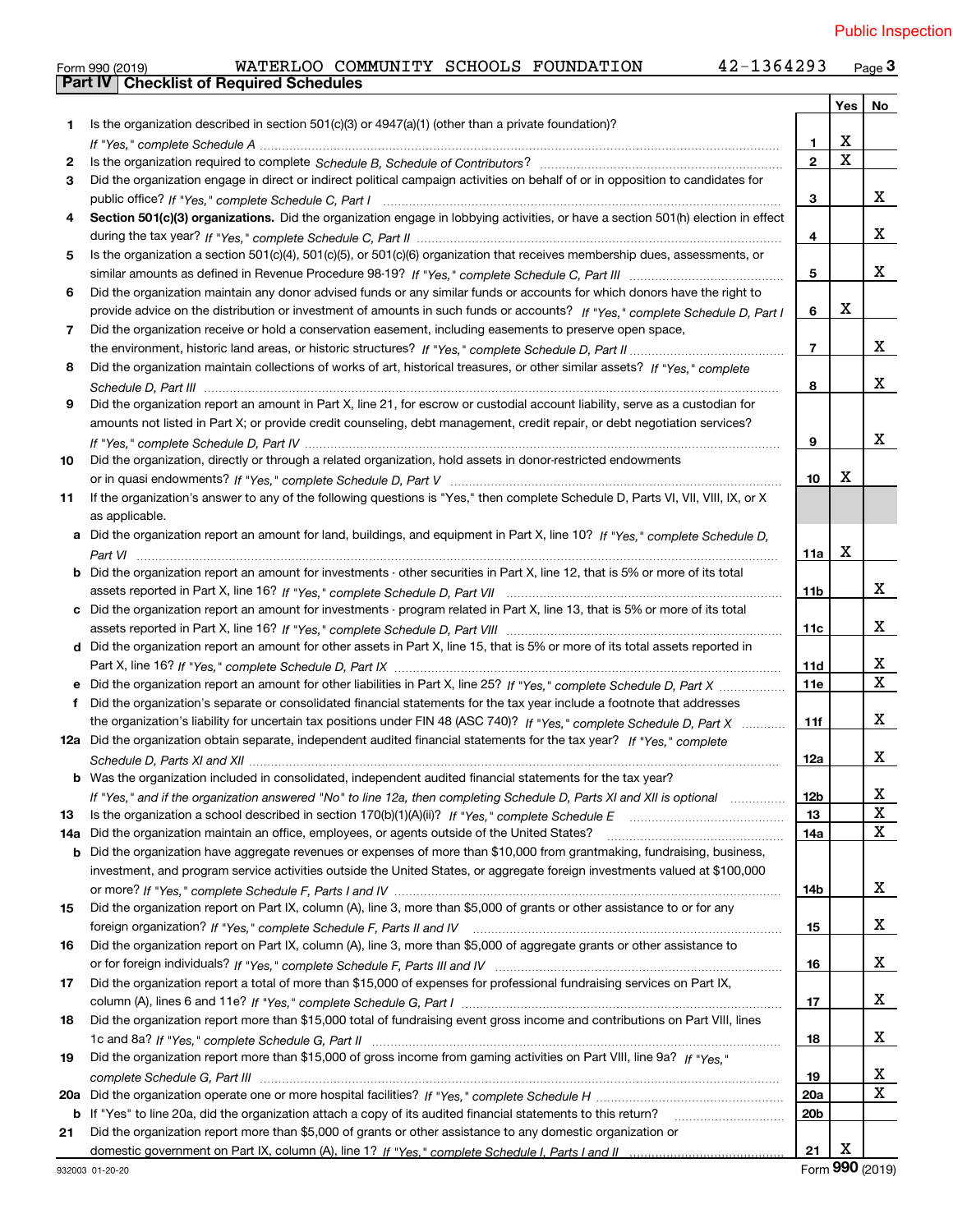|               | 42-1364293<br>WATERLOO COMMUNITY SCHOOLS FOUNDATION<br>Form 990 (2019)                                                             |                 |     | Page 4       |
|---------------|------------------------------------------------------------------------------------------------------------------------------------|-----------------|-----|--------------|
|               | Part IV   Checklist of Required Schedules (continued)                                                                              |                 |     |              |
|               |                                                                                                                                    |                 | Yes | No           |
| 22            | Did the organization report more than \$5,000 of grants or other assistance to or for domestic individuals on                      |                 |     |              |
|               |                                                                                                                                    | 22              | X   |              |
| 23            | Did the organization answer "Yes" to Part VII, Section A, line 3, 4, or 5 about compensation of the organization's current         |                 |     |              |
|               | and former officers, directors, trustees, key employees, and highest compensated employees? If "Yes," complete                     |                 |     |              |
|               |                                                                                                                                    | 23              |     | X.           |
|               | 24a Did the organization have a tax-exempt bond issue with an outstanding principal amount of more than \$100,000 as of the        |                 |     |              |
|               | last day of the year, that was issued after December 31, 2002? If "Yes," answer lines 24b through 24d and complete                 |                 |     |              |
|               |                                                                                                                                    | 24a             |     | X.           |
|               |                                                                                                                                    | 24b             |     |              |
|               | c Did the organization maintain an escrow account other than a refunding escrow at any time during the year to defease             |                 |     |              |
|               |                                                                                                                                    | 24c             |     |              |
|               |                                                                                                                                    | 24d             |     |              |
|               | d Did the organization act as an "on behalf of" issuer for bonds outstanding at any time during the year?                          |                 |     |              |
|               | 25a Section 501(c)(3), 501(c)(4), and 501(c)(29) organizations. Did the organization engage in an excess benefit                   |                 |     |              |
|               |                                                                                                                                    | 25a             |     | X.           |
|               | b Is the organization aware that it engaged in an excess benefit transaction with a disqualified person in a prior year, and       |                 |     |              |
|               | that the transaction has not been reported on any of the organization's prior Forms 990 or 990-EZ? If "Yes," complete              |                 |     |              |
|               | Schedule L. Part I                                                                                                                 | 25 <sub>b</sub> |     | X.           |
| 26            | Did the organization report any amount on Part X, line 5 or 22, for receivables from or payables to any current                    |                 |     |              |
|               | or former officer, director, trustee, key employee, creator or founder, substantial contributor, or 35%                            |                 |     |              |
|               |                                                                                                                                    | 26              |     | X.           |
| 27            | Did the organization provide a grant or other assistance to any current or former officer, director, trustee, key employee,        |                 |     |              |
|               | creator or founder, substantial contributor or employee thereof, a grant selection committee member, or to a 35% controlled        |                 |     |              |
|               | entity (including an employee thereof) or family member of any of these persons? If "Yes," complete Schedule L, Part III           | 27              |     | X.           |
| 28            | Was the organization a party to a business transaction with one of the following parties (see Schedule L, Part IV                  |                 |     |              |
|               | instructions, for applicable filing thresholds, conditions, and exceptions):                                                       |                 |     |              |
|               | a A current or former officer, director, trustee, key employee, creator or founder, or substantial contributor? If                 |                 |     |              |
|               |                                                                                                                                    | 28a             |     | X            |
|               |                                                                                                                                    | 28b             |     | $\mathbf{x}$ |
|               | c A 35% controlled entity of one or more individuals and/or organizations described in lines 28a or 28b? If                        |                 |     |              |
|               |                                                                                                                                    | <b>28c</b>      |     | x            |
| 29            |                                                                                                                                    | 29              |     | $\mathbf X$  |
| 30            | Did the organization receive contributions of art, historical treasures, or other similar assets, or qualified conservation        |                 |     |              |
|               |                                                                                                                                    | 30              |     | X,           |
| 31            | Did the organization liquidate, terminate, or dissolve and cease operations? If "Yes," complete Schedule N, Part I                 | 31              |     | $\mathbf X$  |
|               | Did the organization sell, exchange, dispose of, or transfer more than 25% of its net assets? If "Yes," complete                   |                 |     |              |
| 32            |                                                                                                                                    |                 |     | x            |
|               |                                                                                                                                    | 32              |     |              |
| 33            | Did the organization own 100% of an entity disregarded as separate from the organization under Regulations                         |                 |     |              |
|               |                                                                                                                                    | 33              |     | x            |
| 34            | Was the organization related to any tax-exempt or taxable entity? If "Yes," complete Schedule R, Part II, III, or IV, and          |                 |     |              |
|               |                                                                                                                                    | 34              |     | x            |
|               | 35a Did the organization have a controlled entity within the meaning of section 512(b)(13)?                                        | 35a             |     | $\mathbf X$  |
|               | <b>b</b> If "Yes" to line 35a, did the organization receive any payment from or engage in any transaction with a controlled entity |                 |     |              |
|               |                                                                                                                                    | 35b             |     |              |
| 36            | Section 501(c)(3) organizations. Did the organization make any transfers to an exempt non-charitable related organization?         |                 |     |              |
|               |                                                                                                                                    | 36              |     | x            |
| 37            | Did the organization conduct more than 5% of its activities through an entity that is not a related organization                   |                 |     |              |
|               |                                                                                                                                    | 37              |     | x            |
| 38            | Did the organization complete Schedule O and provide explanations in Schedule O for Part VI, lines 11b and 19?                     |                 |     |              |
|               | Note: All Form 990 filers are required to complete Schedule O                                                                      | 38              | х   |              |
| <b>Part V</b> | <b>Statements Regarding Other IRS Filings and Tax Compliance</b>                                                                   |                 |     |              |
|               | Check if Schedule O contains a response or note to any line in this Part V                                                         |                 |     |              |
|               |                                                                                                                                    |                 | Yes | No           |
|               | 1a                                                                                                                                 |                 |     |              |
| b             | 0<br>Enter the number of Forms W-2G included in line 1a. Enter -0- if not applicable<br>1b                                         |                 |     |              |
|               | Did the organization comply with backup withholding rules for reportable payments to vendors and reportable gaming                 |                 |     |              |
|               | (gambling) winnings to prize winners?                                                                                              | 1c              | х   |              |
|               |                                                                                                                                    |                 |     |              |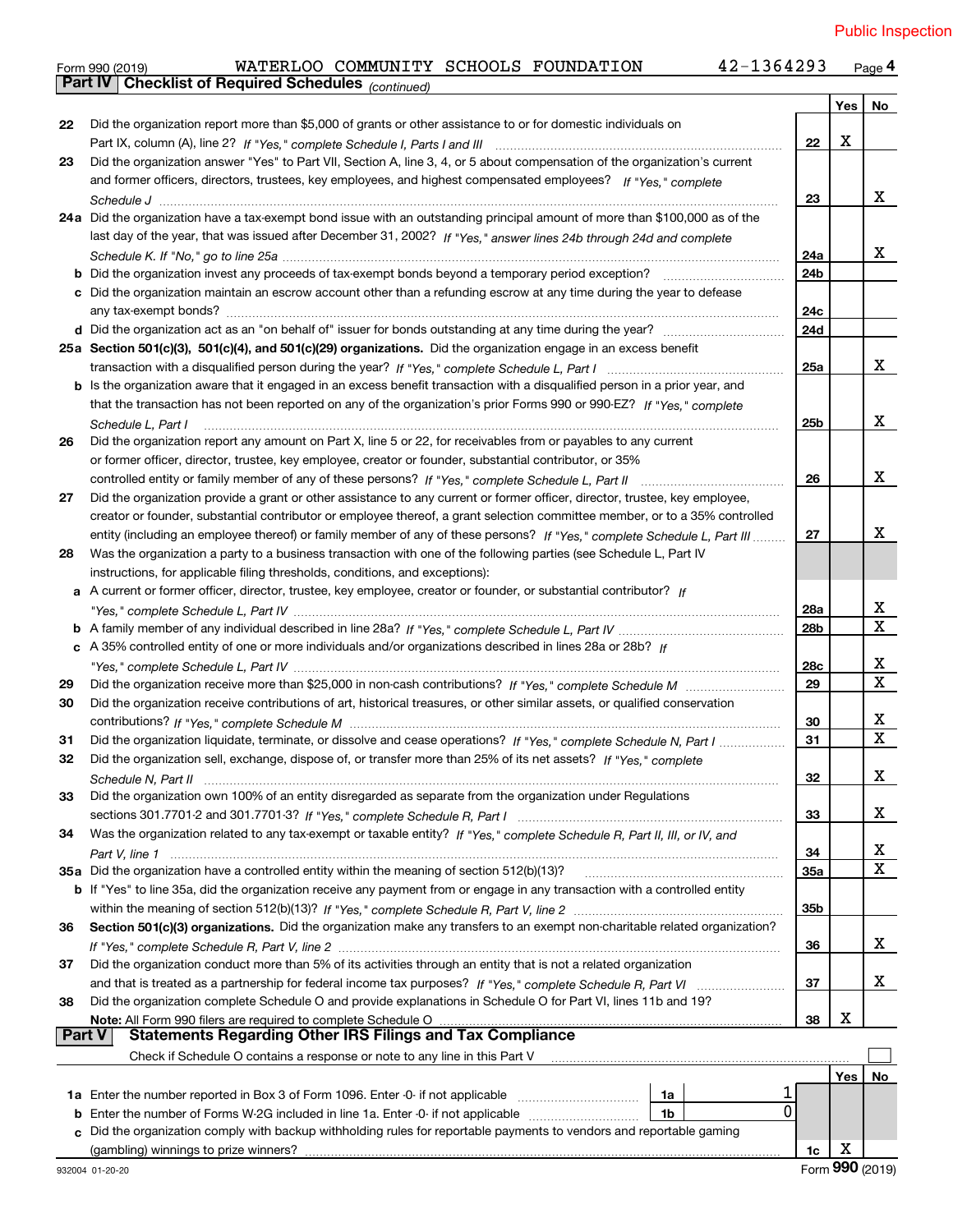|        | 42-1364293<br>WATERLOO COMMUNITY SCHOOLS FOUNDATION<br>Form 990 (2019)                                                                          |                |     | Page $5$ |  |  |  |  |  |  |
|--------|-------------------------------------------------------------------------------------------------------------------------------------------------|----------------|-----|----------|--|--|--|--|--|--|
| Part V | Statements Regarding Other IRS Filings and Tax Compliance (continued)                                                                           |                |     |          |  |  |  |  |  |  |
|        |                                                                                                                                                 |                | Yes | No       |  |  |  |  |  |  |
|        | 2a Enter the number of employees reported on Form W-3, Transmittal of Wage and Tax Statements,                                                  |                |     |          |  |  |  |  |  |  |
|        | $\overline{2}$<br>filed for the calendar year ending with or within the year covered by this return<br>2a                                       |                | X   |          |  |  |  |  |  |  |
|        |                                                                                                                                                 |                |     |          |  |  |  |  |  |  |
|        |                                                                                                                                                 |                |     |          |  |  |  |  |  |  |
| За     | Did the organization have unrelated business gross income of \$1,000 or more during the year?                                                   | 3a             |     | x        |  |  |  |  |  |  |
|        |                                                                                                                                                 | 3 <sub>b</sub> |     |          |  |  |  |  |  |  |
|        | 4a At any time during the calendar year, did the organization have an interest in, or a signature or other authority over, a                    |                |     |          |  |  |  |  |  |  |
|        | financial account in a foreign country (such as a bank account, securities account, or other financial account)?                                | 4a             |     | x        |  |  |  |  |  |  |
|        | <b>b</b> If "Yes," enter the name of the foreign country $\blacktriangleright$                                                                  |                |     |          |  |  |  |  |  |  |
|        | See instructions for filing requirements for FinCEN Form 114, Report of Foreign Bank and Financial Accounts (FBAR).                             |                |     |          |  |  |  |  |  |  |
| 5a     | Was the organization a party to a prohibited tax shelter transaction at any time during the tax year?                                           | 5a             |     | х        |  |  |  |  |  |  |
| b      |                                                                                                                                                 | 5 <sub>b</sub> |     | X        |  |  |  |  |  |  |
| с      |                                                                                                                                                 | 5c             |     |          |  |  |  |  |  |  |
|        | 6a Does the organization have annual gross receipts that are normally greater than \$100,000, and did the organization solicit                  |                |     |          |  |  |  |  |  |  |
|        |                                                                                                                                                 | 6a             |     | X.       |  |  |  |  |  |  |
|        | <b>b</b> If "Yes," did the organization include with every solicitation an express statement that such contributions or gifts                   |                |     |          |  |  |  |  |  |  |
|        | were not tax deductible?                                                                                                                        | 6b             |     |          |  |  |  |  |  |  |
| 7      | Organizations that may receive deductible contributions under section 170(c).                                                                   |                |     |          |  |  |  |  |  |  |
| а      | Did the organization receive a payment in excess of \$75 made partly as a contribution and partly for goods and services provided to the payor? | 7a             |     | X        |  |  |  |  |  |  |
| b      | If "Yes," did the organization notify the donor of the value of the goods or services provided?                                                 | 7b             |     |          |  |  |  |  |  |  |
|        | Did the organization sell, exchange, or otherwise dispose of tangible personal property for which it was required                               |                |     |          |  |  |  |  |  |  |
|        |                                                                                                                                                 | 7c             |     | x        |  |  |  |  |  |  |
|        | 7d                                                                                                                                              |                |     |          |  |  |  |  |  |  |
| е      | Did the organization receive any funds, directly or indirectly, to pay premiums on a personal benefit contract?                                 | 7e             |     | x        |  |  |  |  |  |  |
| f      | Did the organization, during the year, pay premiums, directly or indirectly, on a personal benefit contract?                                    | 7f             |     | X        |  |  |  |  |  |  |
| g      | If the organization received a contribution of qualified intellectual property, did the organization file Form 8899 as required?                | 7g             |     |          |  |  |  |  |  |  |
| h      | If the organization received a contribution of cars, boats, airplanes, or other vehicles, did the organization file a Form 1098-C?              | 7h             |     |          |  |  |  |  |  |  |
| 8      | Sponsoring organizations maintaining donor advised funds. Did a donor advised fund maintained by the                                            |                |     |          |  |  |  |  |  |  |
|        | sponsoring organization have excess business holdings at any time during the year?                                                              | 8              |     | х        |  |  |  |  |  |  |
| 9      | Sponsoring organizations maintaining donor advised funds.                                                                                       |                |     |          |  |  |  |  |  |  |
| а      | Did the sponsoring organization make any taxable distributions under section 4966?                                                              | 9а             |     | x        |  |  |  |  |  |  |
| b      | Did the sponsoring organization make a distribution to a donor, donor advisor, or related person?                                               | 9b             |     | X        |  |  |  |  |  |  |
| 10     | Section 501(c)(7) organizations. Enter:                                                                                                         |                |     |          |  |  |  |  |  |  |
|        | 10a                                                                                                                                             |                |     |          |  |  |  |  |  |  |
|        | 10b<br>Gross receipts, included on Form 990, Part VIII, line 12, for public use of club facilities                                              |                |     |          |  |  |  |  |  |  |
| 11     | Section 501(c)(12) organizations. Enter:                                                                                                        |                |     |          |  |  |  |  |  |  |
| a      | 11a<br>Gross income from members or shareholders                                                                                                |                |     |          |  |  |  |  |  |  |
| b      | Gross income from other sources (Do not net amounts due or paid to other sources against                                                        |                |     |          |  |  |  |  |  |  |
|        | 11 <sub>b</sub><br>amounts due or received from them.)                                                                                          |                |     |          |  |  |  |  |  |  |
|        | 12a Section 4947(a)(1) non-exempt charitable trusts. Is the organization filing Form 990 in lieu of Form 1041?                                  | 12a            |     |          |  |  |  |  |  |  |
|        | 12b<br><b>b</b> If "Yes," enter the amount of tax-exempt interest received or accrued during the year                                           |                |     |          |  |  |  |  |  |  |
| 13     | Section 501(c)(29) qualified nonprofit health insurance issuers.                                                                                |                |     |          |  |  |  |  |  |  |
|        | a Is the organization licensed to issue qualified health plans in more than one state?                                                          | 13а            |     |          |  |  |  |  |  |  |
|        | Note: See the instructions for additional information the organization must report on Schedule O.                                               |                |     |          |  |  |  |  |  |  |
| b      | Enter the amount of reserves the organization is required to maintain by the states in which the                                                |                |     |          |  |  |  |  |  |  |
|        | 13b                                                                                                                                             |                |     |          |  |  |  |  |  |  |
| с      | 13c                                                                                                                                             |                |     |          |  |  |  |  |  |  |
| 14a    | Did the organization receive any payments for indoor tanning services during the tax year?                                                      | 14a            |     | X        |  |  |  |  |  |  |
|        | <b>b</b> If "Yes," has it filed a Form 720 to report these payments? If "No," provide an explanation on Schedule O                              | 14b            |     |          |  |  |  |  |  |  |
| 15     | Is the organization subject to the section 4960 tax on payment(s) of more than \$1,000,000 in remuneration or                                   |                |     |          |  |  |  |  |  |  |
|        |                                                                                                                                                 | 15             |     | x        |  |  |  |  |  |  |
|        | If "Yes," see instructions and file Form 4720, Schedule N.                                                                                      |                |     |          |  |  |  |  |  |  |
| 16     | Is the organization an educational institution subject to the section 4968 excise tax on net investment income?                                 | 16             |     | х        |  |  |  |  |  |  |
|        | If "Yes," complete Form 4720, Schedule O.                                                                                                       |                |     |          |  |  |  |  |  |  |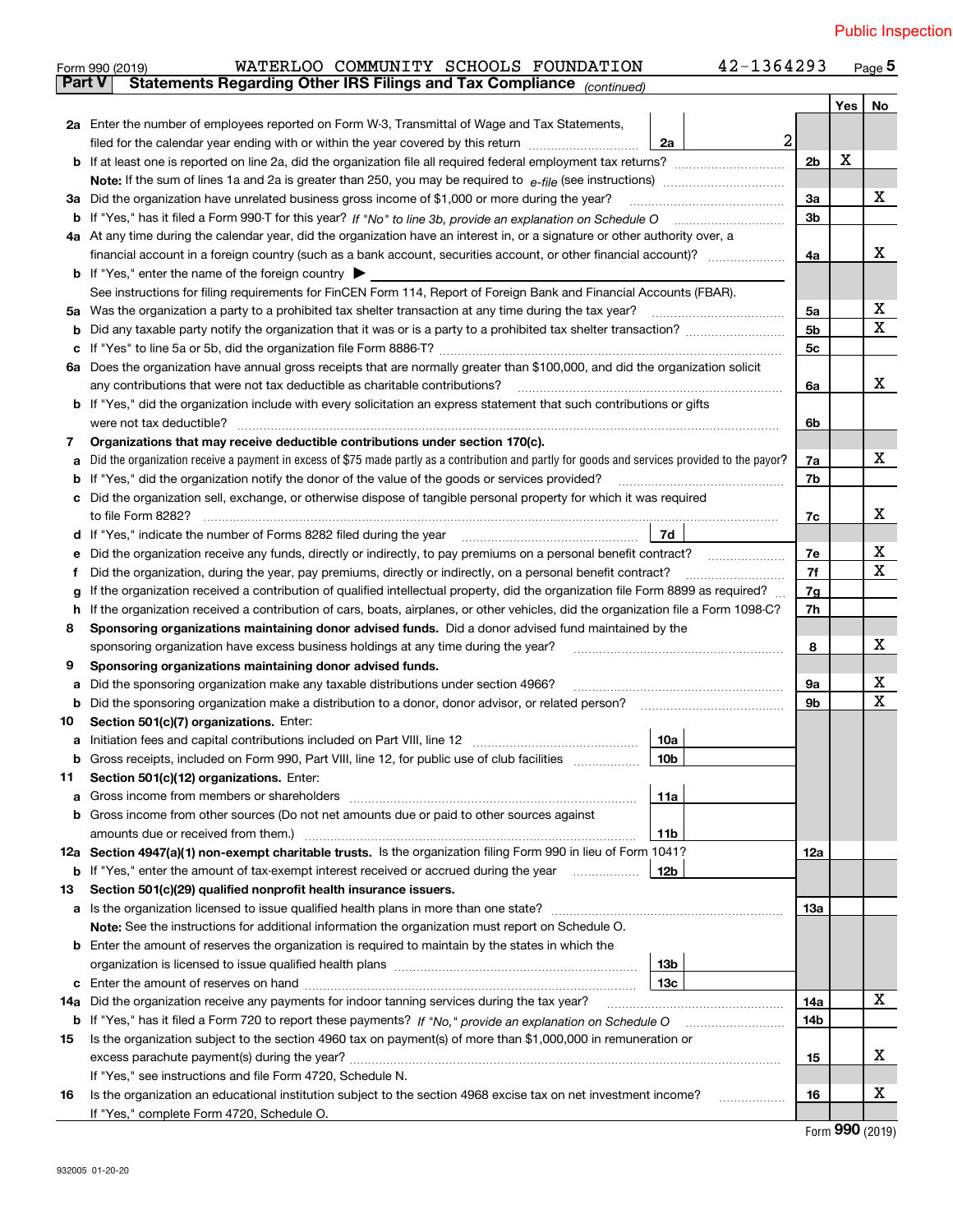|    | WATERLOO COMMUNITY SCHOOLS FOUNDATION<br>Form 990 (2019)                                                                                                                                                                                             |    | 42-1364293 |                 |                         | Page $6$           |
|----|------------------------------------------------------------------------------------------------------------------------------------------------------------------------------------------------------------------------------------------------------|----|------------|-----------------|-------------------------|--------------------|
|    | Part VI<br>Governance, Management, and Disclosure For each "Yes" response to lines 2 through 7b below, and for a "No" response                                                                                                                       |    |            |                 |                         |                    |
|    | to line 8a, 8b, or 10b below, describe the circumstances, processes, or changes on Schedule O. See instructions.                                                                                                                                     |    |            |                 |                         |                    |
|    | Check if Schedule O contains a response or note to any line in this Part VI [11] [12] [12] [13] Check if Schedule O contains a response or note to any line in this Part VI                                                                          |    |            |                 |                         | $\boxed{\text{X}}$ |
|    | <b>Section A. Governing Body and Management</b>                                                                                                                                                                                                      |    |            |                 |                         |                    |
|    |                                                                                                                                                                                                                                                      |    |            |                 | Yes <sub>1</sub>        | No                 |
|    | <b>1a</b> Enter the number of voting members of the governing body at the end of the tax year                                                                                                                                                        | 1a | 16         |                 |                         |                    |
|    | If there are material differences in voting rights among members of the governing body, or if the governing                                                                                                                                          |    |            |                 |                         |                    |
|    | body delegated broad authority to an executive committee or similar committee, explain on Schedule O.                                                                                                                                                |    |            |                 |                         |                    |
| b  | Enter the number of voting members included on line 1a, above, who are independent                                                                                                                                                                   | 1b | 16         |                 |                         |                    |
| 2  | Did any officer, director, trustee, or key employee have a family relationship or a business relationship with any other                                                                                                                             |    |            |                 |                         |                    |
|    | officer, director, trustee, or key employee?                                                                                                                                                                                                         |    |            | 2               |                         | х                  |
| 3  | Did the organization delegate control over management duties customarily performed by or under the direct supervision                                                                                                                                |    |            |                 |                         |                    |
|    |                                                                                                                                                                                                                                                      |    |            | 3               |                         | х                  |
| 4  | Did the organization make any significant changes to its governing documents since the prior Form 990 was filed?                                                                                                                                     |    |            | 4               |                         | $\mathbf X$        |
| 5  |                                                                                                                                                                                                                                                      |    |            | 5               |                         | X                  |
| 6  | Did the organization have members or stockholders?                                                                                                                                                                                                   |    |            | 6               |                         | X                  |
|    | Did the organization have members, stockholders, or other persons who had the power to elect or appoint one or                                                                                                                                       |    |            |                 |                         |                    |
| 7a |                                                                                                                                                                                                                                                      |    |            |                 |                         | х                  |
|    |                                                                                                                                                                                                                                                      |    |            | 7a              |                         |                    |
|    | <b>b</b> Are any governance decisions of the organization reserved to (or subject to approval by) members, stockholders, or                                                                                                                          |    |            |                 |                         |                    |
|    | persons other than the governing body?                                                                                                                                                                                                               |    |            | 7b              |                         | x                  |
| 8  | Did the organization contemporaneously document the meetings held or written actions undertaken during the year by the following:                                                                                                                    |    |            |                 |                         |                    |
| a  |                                                                                                                                                                                                                                                      |    |            | 8a              | х                       |                    |
| b  |                                                                                                                                                                                                                                                      |    |            | 8b              | X                       |                    |
| 9  | Is there any officer, director, trustee, or key employee listed in Part VII, Section A, who cannot be reached at the                                                                                                                                 |    |            |                 |                         |                    |
|    |                                                                                                                                                                                                                                                      |    |            | 9               |                         | X                  |
|    | Section B. Policies <i>(This Section B requests information about policies not required by the Internal Revenue Code.)</i>                                                                                                                           |    |            |                 |                         |                    |
|    |                                                                                                                                                                                                                                                      |    |            |                 | Yes                     | No                 |
|    |                                                                                                                                                                                                                                                      |    |            | 10a             |                         | х                  |
|    | <b>b</b> If "Yes," did the organization have written policies and procedures governing the activities of such chapters, affiliates,                                                                                                                  |    |            |                 |                         |                    |
|    | and branches to ensure their operations are consistent with the organization's exempt purposes?                                                                                                                                                      |    |            | 10b             |                         |                    |
|    | 11a Has the organization provided a complete copy of this Form 990 to all members of its governing body before filing the form?                                                                                                                      |    |            | 11a             | X                       |                    |
| b  | Describe in Schedule O the process, if any, used by the organization to review this Form 990.                                                                                                                                                        |    |            |                 |                         |                    |
|    |                                                                                                                                                                                                                                                      |    |            | 12a             | х                       |                    |
| b  | Were officers, directors, or trustees, and key employees required to disclose annually interests that could give rise to conflicts?                                                                                                                  |    |            | 12 <sub>b</sub> | X                       |                    |
|    | c Did the organization regularly and consistently monitor and enforce compliance with the policy? If "Yes," describe                                                                                                                                 |    |            |                 |                         |                    |
|    | in Schedule O how this was done with an announcement control to the state of the state of the state of the sta                                                                                                                                       |    |            | 12c             | х                       |                    |
|    |                                                                                                                                                                                                                                                      |    |            | 13              | $\overline{\textbf{X}}$ |                    |
| 14 | Did the organization have a written document retention and destruction policy? manufactured and the organization have a written document retention and destruction policy?                                                                           |    |            | 14              | X                       |                    |
| 15 | Did the process for determining compensation of the following persons include a review and approval by independent                                                                                                                                   |    |            |                 |                         |                    |
|    | persons, comparability data, and contemporaneous substantiation of the deliberation and decision?                                                                                                                                                    |    |            |                 |                         |                    |
|    | a The organization's CEO, Executive Director, or top management official [11] [12] The organization's CEO, Executive Director, or top management official [12] [12] [12] [12] The organization's CEO, Executive Director, or t                       |    |            | 15a             | х                       |                    |
|    |                                                                                                                                                                                                                                                      |    |            | 15b             |                         | x                  |
|    | If "Yes" to line 15a or 15b, describe the process in Schedule O (see instructions).                                                                                                                                                                  |    |            |                 |                         |                    |
|    | 16a Did the organization invest in, contribute assets to, or participate in a joint venture or similar arrangement with a                                                                                                                            |    |            |                 |                         |                    |
|    | taxable entity during the year?                                                                                                                                                                                                                      |    |            | 16a             |                         | х                  |
|    | b If "Yes," did the organization follow a written policy or procedure requiring the organization to evaluate its participation                                                                                                                       |    |            |                 |                         |                    |
|    | in joint venture arrangements under applicable federal tax law, and take steps to safeguard the organization's                                                                                                                                       |    |            |                 |                         |                    |
|    |                                                                                                                                                                                                                                                      |    |            | 16b             |                         |                    |
|    | <b>Section C. Disclosure</b>                                                                                                                                                                                                                         |    |            |                 |                         |                    |
|    | NONE                                                                                                                                                                                                                                                 |    |            |                 |                         |                    |
| 17 | List the states with which a copy of this Form 990 is required to be filed $\blacktriangleright$<br>Section 6104 requires an organization to make its Forms 1023 (1024 or 1024-A, if applicable), 990, and 990-T (Section 501(c)(3)s only) available |    |            |                 |                         |                    |
| 18 |                                                                                                                                                                                                                                                      |    |            |                 |                         |                    |
|    | for public inspection. Indicate how you made these available. Check all that apply.                                                                                                                                                                  |    |            |                 |                         |                    |
|    | $X$ Upon request<br>Another's website<br>Own website<br>Other (explain on Schedule O)                                                                                                                                                                |    |            |                 |                         |                    |
| 19 | Describe on Schedule O whether (and if so, how) the organization made its governing documents, conflict of interest policy, and financial                                                                                                            |    |            |                 |                         |                    |
|    | statements available to the public during the tax year.                                                                                                                                                                                              |    |            |                 |                         |                    |
| 20 | State the name, address, and telephone number of the person who possesses the organization's books and records                                                                                                                                       |    |            |                 |                         |                    |
|    | EMILY HANSON - 319-939-9550                                                                                                                                                                                                                          |    |            |                 |                         |                    |
|    | 50701<br>201 TOWER PARK DR., WATERLOO, IA                                                                                                                                                                                                            |    |            |                 |                         |                    |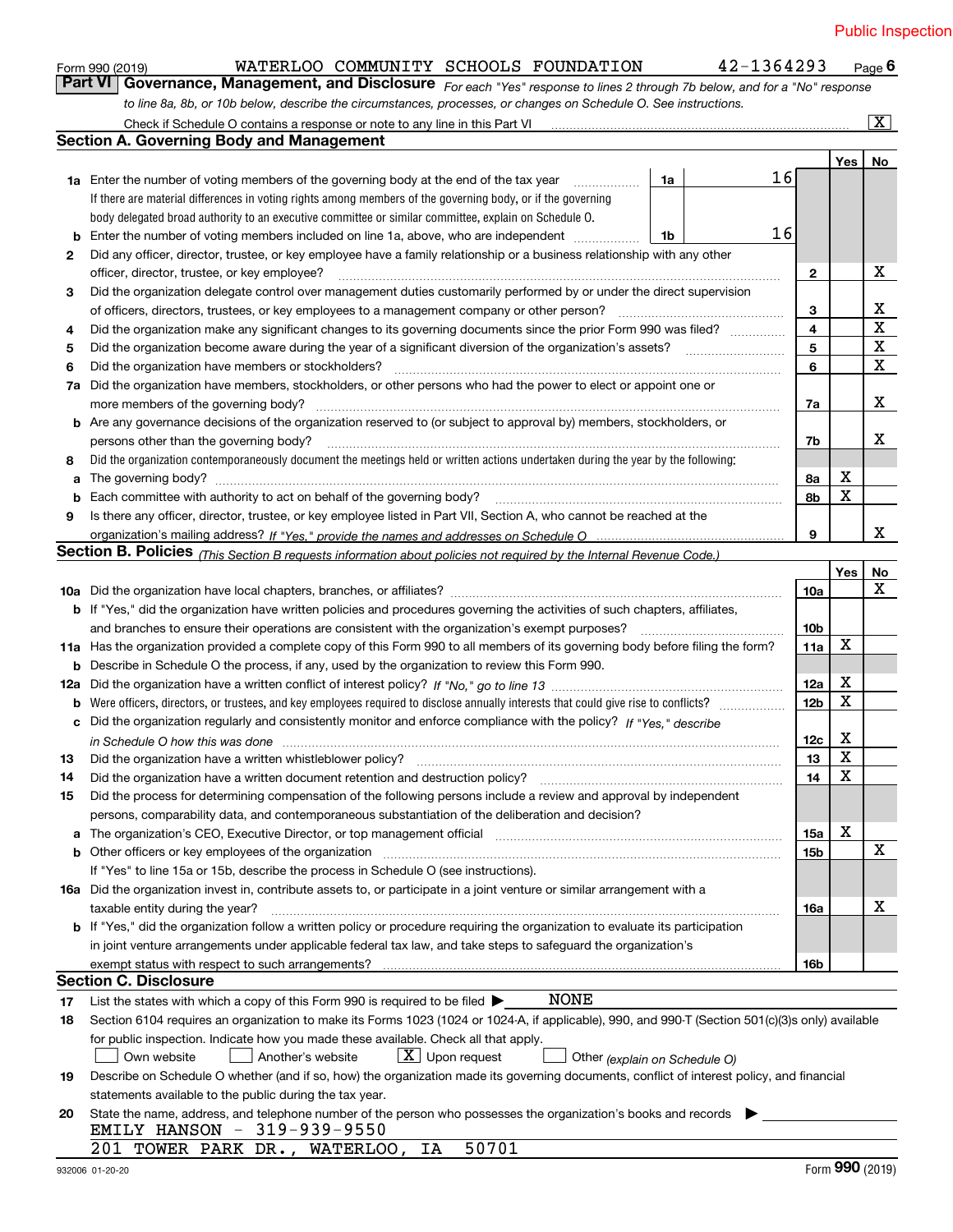| Form 990 (2019) | WATERLOO COMMUNITY SCHOOLS FOUNDATION                                                                                                                      | $42 - 1364293$ | Page 7 |
|-----------------|------------------------------------------------------------------------------------------------------------------------------------------------------------|----------------|--------|
|                 | Part VII Compensation of Officers, Directors, Trustees, Key Employees, Highest Compensated                                                                 |                |        |
|                 | <b>Employees, and Independent Contractors</b>                                                                                                              |                |        |
|                 | Check if Schedule O contains a response or note to any line in this Part VII                                                                               |                |        |
|                 | Section A. Officers, Directors, Trustees, Key Employees, and Highest Compensated Employees                                                                 |                |        |
|                 | 1a Complete this table for all persons required to be listed. Report compensation for the calendar year ending with or within the organization's tax year. |                |        |
|                 | • List all of the organization's current officers, directors, trustees (whether individuals or organizations), regardless of amount of compensation.       |                |        |
|                 | Enter -0- in columns (D), (E), and (F) if no compensation was paid.                                                                                        |                |        |

 $\bullet$  List all of the organization's  $\,$ current key employees, if any. See instructions for definition of "key employee."

■ List the organization's five current highest compensated employees (other than an officer, director, trustee, or key employee) who received report-<br>able compensation (Box 5 of Form W-2 and/or Box 7 of Form 1099-MISC) of

**•** List all of the organization's former officers, key employees, and highest compensated employees who received more than \$100,000 of reportable compensation from the organization and any related organizations.

**former directors or trustees**  ¥ List all of the organization's that received, in the capacity as a former director or trustee of the organization, more than \$10,000 of reportable compensation from the organization and any related organizations.

See instructions for the order in which to list the persons above.

Check this box if neither the organization nor any related organization compensated any current officer, director, or trustee.  $\mathcal{L}^{\text{max}}$ 

| (A)                       | (B)                    |                                |                       | (C)                                                              |              |                                   |        | (D)                 | (E)                              | (F)                      |
|---------------------------|------------------------|--------------------------------|-----------------------|------------------------------------------------------------------|--------------|-----------------------------------|--------|---------------------|----------------------------------|--------------------------|
| Name and title            | Average                |                                |                       | Position<br>(do not check more than one                          |              |                                   |        | Reportable          | Reportable                       | Estimated                |
|                           | hours per              |                                |                       | box, unless person is both an<br>officer and a director/trustee) |              |                                   |        | compensation        | compensation                     | amount of                |
|                           | week                   |                                |                       |                                                                  |              |                                   |        | from                | from related                     | other                    |
|                           | (list any<br>hours for |                                |                       |                                                                  |              |                                   |        | the<br>organization | organizations<br>(W-2/1099-MISC) | compensation<br>from the |
|                           | related                |                                |                       |                                                                  |              |                                   |        | (W-2/1099-MISC)     |                                  | organization             |
|                           | organizations          |                                |                       |                                                                  |              |                                   |        |                     |                                  | and related              |
|                           | below                  | Individual trustee or director | Institutional trustee |                                                                  | Key employee |                                   |        |                     |                                  | organizations            |
|                           | line)                  |                                |                       | Officer                                                          |              | Highest compensated<br>  employee | Former |                     |                                  |                          |
| EMILY HANSON<br>(1)       | 40.00                  |                                |                       |                                                                  |              |                                   |        |                     |                                  |                          |
| EXECUTIVE DIRECTOR        |                        |                                |                       | $\mathbf X$                                                      |              |                                   |        | 63,048.             | $\mathbf 0$ .                    | 5,914.                   |
| (2)<br>KATE REICHERTS     | 0.50                   |                                |                       |                                                                  |              |                                   |        |                     |                                  |                          |
| <b>DIRECTOR</b>           |                        | X                              |                       |                                                                  |              |                                   |        | 0.                  | $\mathbf 0$ .                    | 0.                       |
| BERNICE RICHARD<br>(3)    | 0.50                   |                                |                       |                                                                  |              |                                   |        |                     |                                  |                          |
| <b>DIRECTOR</b>           |                        | $\rm X$                        |                       |                                                                  |              |                                   |        | 0.                  | $\mathbf 0$ .                    | $0$ .                    |
| CHUCK SHIREY<br>(4)       | 0.50                   |                                |                       |                                                                  |              |                                   |        |                     |                                  |                          |
| <b>DIRECTOR</b>           |                        | X                              |                       |                                                                  |              |                                   |        | 0.                  | $\mathbf 0$ .                    | 0.                       |
| KALOLA ROBY<br>(5)        | 0.50                   |                                |                       |                                                                  |              |                                   |        |                     |                                  |                          |
| <b>DIRECTOR</b>           |                        | $\rm X$                        |                       |                                                                  |              |                                   |        | 0.                  | $\mathbf 0$ .                    | $\mathbf 0$ .            |
| (6)<br>RHONDA MCRINA      | 0.50                   |                                |                       |                                                                  |              |                                   |        |                     |                                  |                          |
| <b>DIRECTOR</b>           |                        | X                              |                       |                                                                  |              |                                   |        | $\mathbf{0}$ .      | $\mathbf 0$ .                    | 0.                       |
| <b>JANET LOCKE</b><br>(7) | 0.50                   |                                |                       |                                                                  |              |                                   |        |                     |                                  |                          |
| <b>DIRECTOR</b>           |                        | X                              |                       |                                                                  |              |                                   |        | $\mathbf{0}$ .      | 0.                               | $\mathbf 0$ .            |
| (8)<br><b>JAY KOWEIL</b>  | 0.50                   |                                |                       |                                                                  |              |                                   |        |                     |                                  |                          |
| <b>DIRECTOR</b>           |                        | X                              |                       |                                                                  |              |                                   |        | 0.                  | $\mathbf 0$ .                    | $\mathbf 0$ .            |
| TIFFINI KIELER<br>(9)     | 0.50                   |                                |                       |                                                                  |              |                                   |        |                     |                                  |                          |
| <b>DIRECTOR</b>           |                        | $\rm X$                        |                       |                                                                  |              |                                   |        | 0.                  | $\mathbf 0$ .                    | $\mathbf 0$ .            |
| (10) LORI JOHNSON         | 0.50                   |                                |                       |                                                                  |              |                                   |        |                     |                                  |                          |
| <b>DIRECTOR</b>           |                        | X                              |                       |                                                                  |              |                                   |        | 0.                  | $\mathbf 0$ .                    | $0$ .                    |
| (11) ANNA CAUGHRON        | 0.50                   |                                |                       |                                                                  |              |                                   |        |                     |                                  |                          |
| <b>DIRECTOR</b>           |                        | $\rm X$                        |                       |                                                                  |              |                                   |        | 0.                  | $\mathbf 0$ .                    | $0$ .                    |
| (12) JOHN BERRY           | 0.50                   |                                |                       |                                                                  |              |                                   |        |                     |                                  |                          |
| <b>DIRECTOR</b>           |                        | $\overline{\textbf{X}}$        |                       |                                                                  |              |                                   |        | 0.                  | $\mathbf 0$ .                    | $\mathbf 0$ .            |
| (13) RENEE CHRISTOFFER    | 1.00                   |                                |                       |                                                                  |              |                                   |        |                     |                                  |                          |
| PRESIDENT                 |                        | $\mathbf X$                    |                       | X                                                                |              |                                   |        | 0.                  | $\mathbf 0$ .                    | $\mathbf 0$ .            |
| (14) KRISTIN STANFORD     | 1.00                   |                                |                       |                                                                  |              |                                   |        |                     |                                  |                          |
| VICE PRESIDENT            |                        | X                              |                       | $\overline{\mathbf{X}}$                                          |              |                                   |        | 0.                  | 0.                               | $\mathbf 0$ .            |
| (15) ANN RICHTER          | 1.00                   |                                |                       |                                                                  |              |                                   |        |                     |                                  |                          |
| <b>TREASURER</b>          |                        | $\mathbf X$                    |                       | $\overline{\textbf{X}}$                                          |              |                                   |        | 0.                  | $\mathbf 0$ .                    | $\mathbf 0$ .            |
| (16) MIKE WALDEN          | 1.00                   |                                |                       |                                                                  |              |                                   |        |                     |                                  |                          |
| <b>SECRETARY</b>          |                        | X                              |                       | $\overline{\mathbf{X}}$                                          |              |                                   |        | 0.                  | $\mathbf 0$ .                    | $\mathbf 0$ .            |
| (17) SHAWNA BUCKLEY       | 1.00                   |                                |                       |                                                                  |              |                                   |        |                     |                                  |                          |
| PAST PRESIDENT            |                        | $\mathbf x$                    |                       | $\overline{\textbf{X}}$                                          |              |                                   |        | $\mathbf 0$ .       | $\mathbf 0$ .                    | $\mathbf 0$ .            |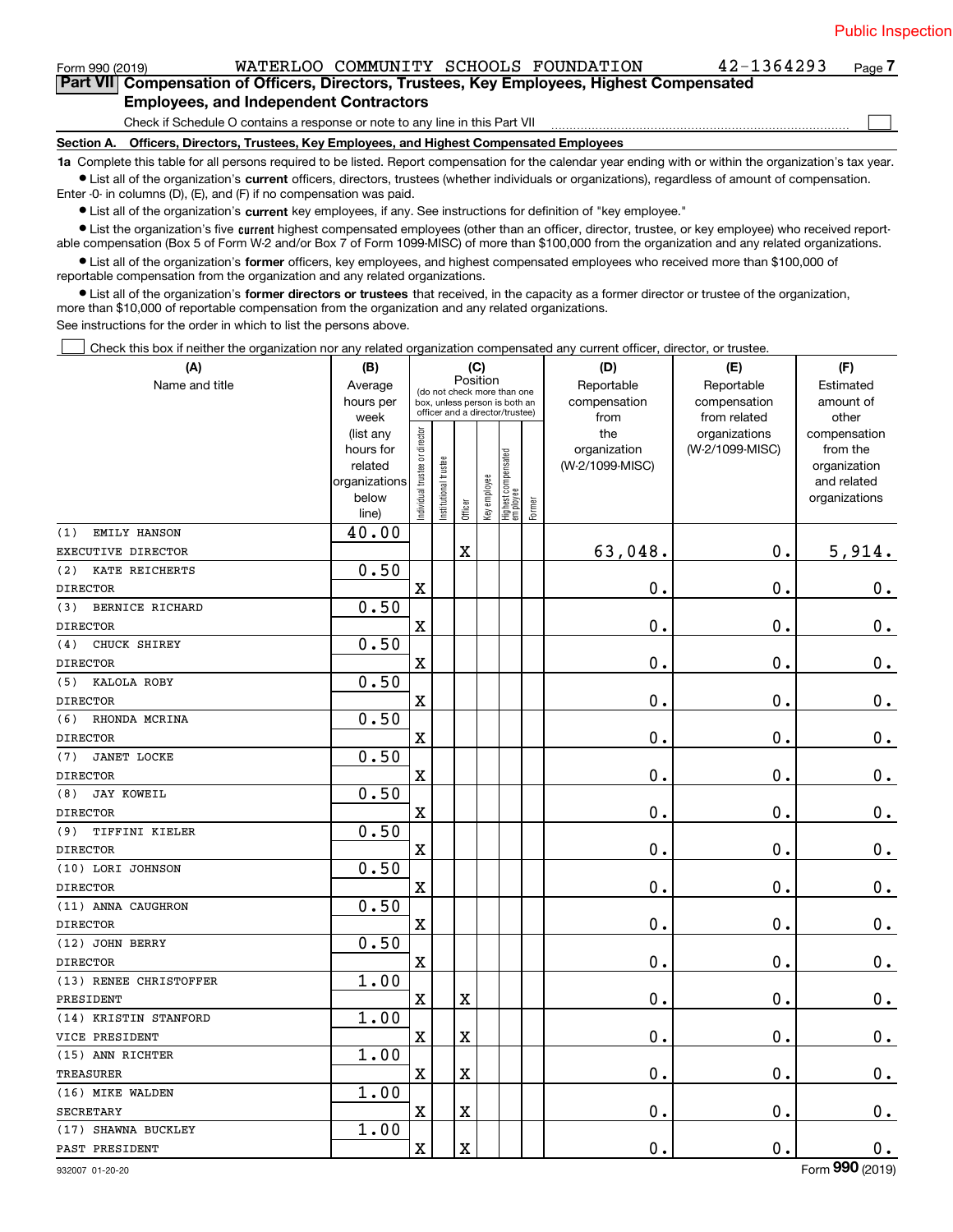|                 | Form 990 (2019)                                                                                                                                                                                                                                                     |                   |                               |                       |          |              |                                                                  |        | WATERLOO COMMUNITY SCHOOLS FOUNDATION | 42-1364293                    |                           |              |                          | Page 8 |
|-----------------|---------------------------------------------------------------------------------------------------------------------------------------------------------------------------------------------------------------------------------------------------------------------|-------------------|-------------------------------|-----------------------|----------|--------------|------------------------------------------------------------------|--------|---------------------------------------|-------------------------------|---------------------------|--------------|--------------------------|--------|
| <b>Part VII</b> | Section A. Officers, Directors, Trustees, Key Employees, and Highest Compensated Employees (continued)                                                                                                                                                              |                   |                               |                       |          |              |                                                                  |        |                                       |                               |                           |              |                          |        |
|                 | (A)                                                                                                                                                                                                                                                                 | (B)               |                               |                       |          | (C)          |                                                                  |        | (D)                                   | (E)                           |                           | (F)          |                          |        |
|                 | Name and title                                                                                                                                                                                                                                                      | Average           |                               |                       | Position |              | (do not check more than one                                      |        | Reportable                            | Reportable                    |                           |              | Estimated                |        |
|                 |                                                                                                                                                                                                                                                                     | hours per         |                               |                       |          |              | box, unless person is both an<br>officer and a director/trustee) |        | compensation                          | compensation                  |                           |              | amount of                |        |
|                 |                                                                                                                                                                                                                                                                     | week<br>(list any |                               |                       |          |              |                                                                  |        | from<br>the                           | from related<br>organizations |                           |              | other                    |        |
|                 |                                                                                                                                                                                                                                                                     | hours for         | ndividual trustee or director |                       |          |              |                                                                  |        | organization                          | (W-2/1099-MISC)               |                           |              | compensation<br>from the |        |
|                 |                                                                                                                                                                                                                                                                     | related           |                               |                       |          |              |                                                                  |        | (W-2/1099-MISC)                       |                               |                           |              | organization             |        |
|                 |                                                                                                                                                                                                                                                                     | organizations     |                               |                       |          |              |                                                                  |        |                                       |                               |                           |              | and related              |        |
|                 |                                                                                                                                                                                                                                                                     | below             |                               | Institutional trustee |          | Key employee | Highest compensated<br>  employee                                | Former |                                       |                               |                           |              | organizations            |        |
|                 |                                                                                                                                                                                                                                                                     | line)             |                               |                       | Officer  |              |                                                                  |        |                                       |                               |                           |              |                          |        |
|                 |                                                                                                                                                                                                                                                                     |                   |                               |                       |          |              |                                                                  |        |                                       |                               |                           |              |                          |        |
|                 |                                                                                                                                                                                                                                                                     |                   |                               |                       |          |              |                                                                  |        |                                       |                               |                           |              |                          |        |
|                 |                                                                                                                                                                                                                                                                     |                   |                               |                       |          |              |                                                                  |        |                                       |                               |                           |              |                          |        |
|                 |                                                                                                                                                                                                                                                                     |                   |                               |                       |          |              |                                                                  |        |                                       |                               |                           |              |                          |        |
|                 |                                                                                                                                                                                                                                                                     |                   |                               |                       |          |              |                                                                  |        |                                       |                               |                           |              |                          |        |
|                 |                                                                                                                                                                                                                                                                     |                   |                               |                       |          |              |                                                                  |        |                                       |                               |                           |              |                          |        |
|                 |                                                                                                                                                                                                                                                                     |                   |                               |                       |          |              |                                                                  |        |                                       |                               |                           |              |                          |        |
|                 |                                                                                                                                                                                                                                                                     |                   |                               |                       |          |              |                                                                  |        |                                       |                               |                           |              |                          |        |
|                 |                                                                                                                                                                                                                                                                     |                   |                               |                       |          |              |                                                                  |        |                                       |                               |                           |              |                          |        |
|                 |                                                                                                                                                                                                                                                                     |                   |                               |                       |          |              |                                                                  |        |                                       |                               |                           |              |                          |        |
|                 |                                                                                                                                                                                                                                                                     |                   |                               |                       |          |              |                                                                  |        |                                       |                               |                           |              |                          |        |
|                 |                                                                                                                                                                                                                                                                     |                   |                               |                       |          |              |                                                                  |        |                                       |                               |                           |              |                          |        |
|                 |                                                                                                                                                                                                                                                                     |                   |                               |                       |          |              |                                                                  |        |                                       |                               |                           |              |                          |        |
|                 |                                                                                                                                                                                                                                                                     |                   |                               |                       |          |              |                                                                  |        |                                       |                               |                           |              |                          |        |
|                 |                                                                                                                                                                                                                                                                     |                   |                               |                       |          |              |                                                                  |        |                                       |                               |                           |              |                          |        |
|                 |                                                                                                                                                                                                                                                                     |                   |                               |                       |          |              |                                                                  |        |                                       |                               |                           |              |                          |        |
|                 |                                                                                                                                                                                                                                                                     |                   |                               |                       |          |              |                                                                  |        |                                       |                               |                           |              |                          |        |
|                 |                                                                                                                                                                                                                                                                     |                   |                               |                       |          |              |                                                                  |        | 63,048.                               |                               | 0.                        |              | 5,914.                   |        |
|                 | 1b Subtotal                                                                                                                                                                                                                                                         |                   |                               |                       |          |              |                                                                  |        | $\overline{0}$ .                      |                               | $\overline{\mathbf{0}}$ . |              |                          | 0.     |
|                 | c Total from continuation sheets to Part VII, Section A [111] [12] Total from continuation sheets to Part VII, Section A                                                                                                                                            |                   |                               |                       |          |              |                                                                  |        | 63,048.                               |                               | $\overline{0}$ .          |              | 5,914.                   |        |
| d               |                                                                                                                                                                                                                                                                     |                   |                               |                       |          |              |                                                                  |        |                                       |                               |                           |              |                          |        |
| $\mathbf{2}$    | Total number of individuals (including but not limited to those listed above) who received more than \$100,000 of reportable                                                                                                                                        |                   |                               |                       |          |              |                                                                  |        |                                       |                               |                           |              |                          | 0      |
|                 | compensation from the organization                                                                                                                                                                                                                                  |                   |                               |                       |          |              |                                                                  |        |                                       |                               |                           |              | Yes                      | No     |
| 3               | Did the organization list any former officer, director, trustee, key employee, or highest compensated employee on                                                                                                                                                   |                   |                               |                       |          |              |                                                                  |        |                                       |                               |                           |              |                          |        |
|                 |                                                                                                                                                                                                                                                                     |                   |                               |                       |          |              |                                                                  |        |                                       |                               |                           | З            |                          | X      |
| 4               | line 1a? If "Yes," complete Schedule J for such individual manufactured contained and the Yes," complete Schedule J for such individual<br>For any individual listed on line 1a, is the sum of reportable compensation and other compensation from the organization |                   |                               |                       |          |              |                                                                  |        |                                       |                               |                           |              |                          |        |
|                 |                                                                                                                                                                                                                                                                     |                   |                               |                       |          |              |                                                                  |        |                                       |                               |                           | 4            |                          | х      |
| 5               | Did any person listed on line 1a receive or accrue compensation from any unrelated organization or individual for services                                                                                                                                          |                   |                               |                       |          |              |                                                                  |        |                                       |                               |                           |              |                          |        |
|                 |                                                                                                                                                                                                                                                                     |                   |                               |                       |          |              |                                                                  |        |                                       |                               |                           | 5            |                          | x      |
|                 | <b>Section B. Independent Contractors</b>                                                                                                                                                                                                                           |                   |                               |                       |          |              |                                                                  |        |                                       |                               |                           |              |                          |        |
| 1               | Complete this table for your five highest compensated independent contractors that received more than \$100,000 of compensation from                                                                                                                                |                   |                               |                       |          |              |                                                                  |        |                                       |                               |                           |              |                          |        |
|                 | the organization. Report compensation for the calendar year ending with or within the organization's tax year.                                                                                                                                                      |                   |                               |                       |          |              |                                                                  |        |                                       |                               |                           |              |                          |        |
|                 | (A)                                                                                                                                                                                                                                                                 |                   |                               |                       |          |              |                                                                  |        | (B)                                   |                               |                           | (C)          |                          |        |
|                 | Name and business address                                                                                                                                                                                                                                           |                   |                               | <b>NONE</b>           |          |              |                                                                  |        | Description of services               |                               |                           | Compensation |                          |        |
|                 |                                                                                                                                                                                                                                                                     |                   |                               |                       |          |              |                                                                  |        |                                       |                               |                           |              |                          |        |
|                 |                                                                                                                                                                                                                                                                     |                   |                               |                       |          |              |                                                                  |        |                                       |                               |                           |              |                          |        |
|                 |                                                                                                                                                                                                                                                                     |                   |                               |                       |          |              |                                                                  |        |                                       |                               |                           |              |                          |        |
|                 |                                                                                                                                                                                                                                                                     |                   |                               |                       |          |              |                                                                  |        |                                       |                               |                           |              |                          |        |
|                 |                                                                                                                                                                                                                                                                     |                   |                               |                       |          |              |                                                                  |        |                                       |                               |                           |              |                          |        |
|                 |                                                                                                                                                                                                                                                                     |                   |                               |                       |          |              |                                                                  |        |                                       |                               |                           |              |                          |        |
|                 |                                                                                                                                                                                                                                                                     |                   |                               |                       |          |              |                                                                  |        |                                       |                               |                           |              |                          |        |
|                 |                                                                                                                                                                                                                                                                     |                   |                               |                       |          |              |                                                                  |        |                                       |                               |                           |              |                          |        |
|                 |                                                                                                                                                                                                                                                                     |                   |                               |                       |          |              |                                                                  |        |                                       |                               |                           |              |                          |        |
|                 |                                                                                                                                                                                                                                                                     |                   |                               |                       |          |              |                                                                  |        |                                       |                               |                           |              |                          |        |
| 2               | Total number of independent contractors (including but not limited to those listed above) who received more than                                                                                                                                                    |                   |                               |                       |          |              |                                                                  |        |                                       |                               |                           |              |                          |        |

 $\pmb{0}$ 

\$100,000 of compensation from the organization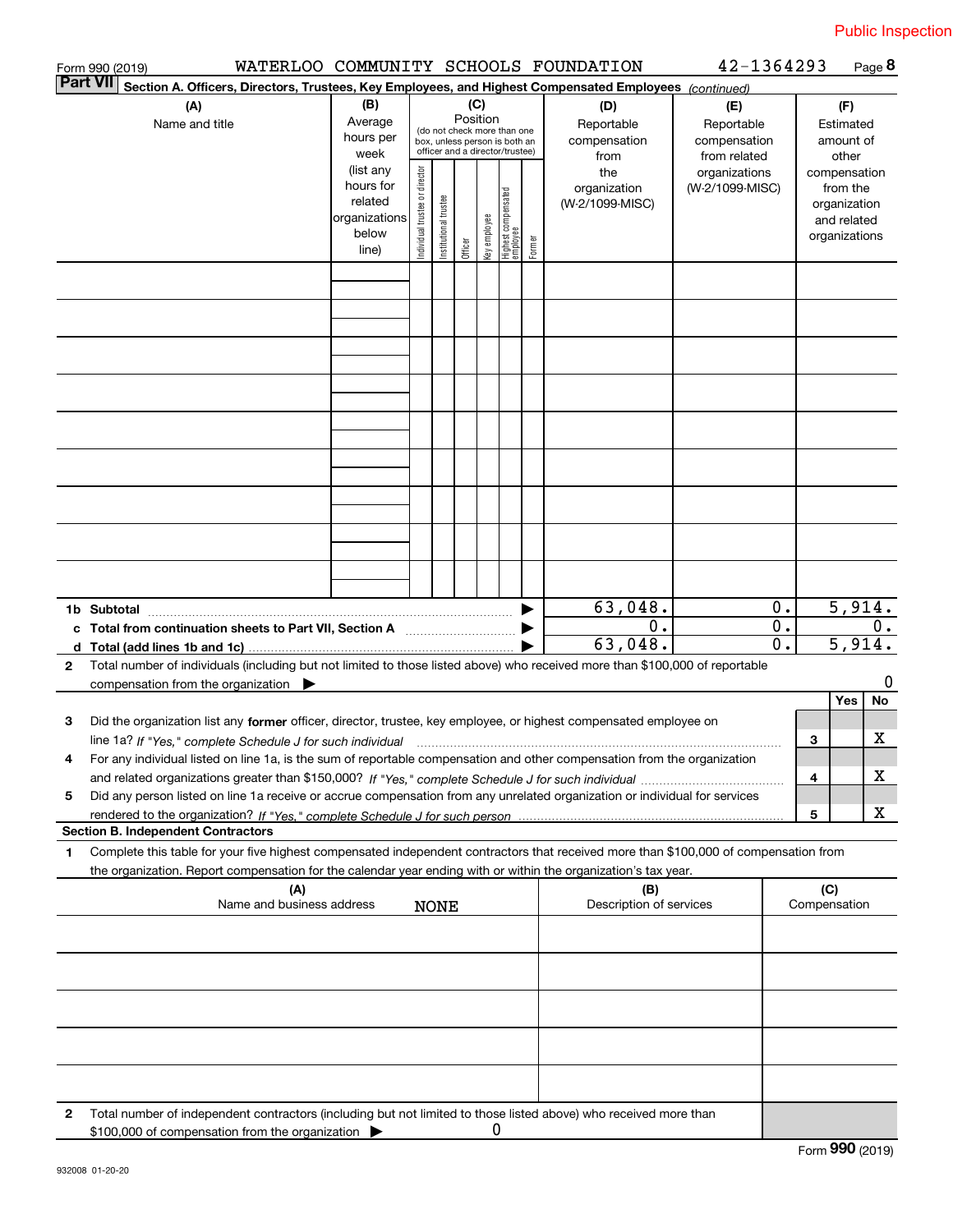|                                                           |                  |     | WATERLOO COMMUNITY SCHOOLS FOUNDATION<br>Form 990 (2019)                                                                                                                                                                             |                      |                      |                                              | 42-1364293                                        | Page 9                                    |
|-----------------------------------------------------------|------------------|-----|--------------------------------------------------------------------------------------------------------------------------------------------------------------------------------------------------------------------------------------|----------------------|----------------------|----------------------------------------------|---------------------------------------------------|-------------------------------------------|
|                                                           | <b>Part VIII</b> |     | <b>Statement of Revenue</b>                                                                                                                                                                                                          |                      |                      |                                              |                                                   |                                           |
|                                                           |                  |     | Check if Schedule O contains a response or note to any line in this Part VIII                                                                                                                                                        |                      |                      |                                              |                                                   |                                           |
|                                                           |                  |     |                                                                                                                                                                                                                                      |                      | (A)<br>Total revenue | (B)<br>Related or exempt<br>function revenue | $\overline{(C)}$<br>Unrelated<br>business revenue | (D)<br>Revenue excluded<br>from tax under |
|                                                           |                  |     |                                                                                                                                                                                                                                      |                      |                      |                                              |                                                   | sections 512 - 514                        |
|                                                           |                  |     | 1 a Federated campaigns<br>1a                                                                                                                                                                                                        |                      |                      |                                              |                                                   |                                           |
| Contributions, Gifts, Grants<br>and Other Similar Amounts |                  |     | 1 <sub>b</sub><br><b>b</b> Membership dues<br>$\ldots \ldots \ldots \ldots \ldots$                                                                                                                                                   |                      |                      |                                              |                                                   |                                           |
|                                                           |                  |     | 1 <sub>c</sub><br>c Fundraising events                                                                                                                                                                                               |                      |                      |                                              |                                                   |                                           |
|                                                           |                  |     | 1 <sub>d</sub><br>d Related organizations                                                                                                                                                                                            |                      |                      |                                              |                                                   |                                           |
|                                                           |                  |     | e Government grants (contributions)<br>1e                                                                                                                                                                                            |                      |                      |                                              |                                                   |                                           |
|                                                           |                  |     |                                                                                                                                                                                                                                      |                      |                      |                                              |                                                   |                                           |
|                                                           |                  |     | f All other contributions, gifts, grants, and                                                                                                                                                                                        |                      |                      |                                              |                                                   |                                           |
|                                                           |                  |     | similar amounts not included above<br>1f                                                                                                                                                                                             | 774,571.             |                      |                                              |                                                   |                                           |
|                                                           |                  |     | $1g$ \$<br>g Noncash contributions included in lines 1a-1f                                                                                                                                                                           |                      |                      |                                              |                                                   |                                           |
|                                                           |                  |     | h Total. Add lines 1a-1f                                                                                                                                                                                                             |                      | 774,571.             |                                              |                                                   |                                           |
|                                                           |                  |     |                                                                                                                                                                                                                                      | <b>Business Code</b> |                      |                                              |                                                   |                                           |
|                                                           |                  | 2 a | <u> 1989 - Andrea Barbara, poeta esperanto-poeta esperanto-poeta esperanto-poeta esperanto-poeta esperanto-poeta</u>                                                                                                                 |                      |                      |                                              |                                                   |                                           |
|                                                           |                  | b   | <u> 1999 - Johann Barbara, martin amerikan personal (</u>                                                                                                                                                                            |                      |                      |                                              |                                                   |                                           |
|                                                           |                  | с   | the control of the control of the control of the control of the control of the control of                                                                                                                                            |                      |                      |                                              |                                                   |                                           |
|                                                           |                  | d   | <u> 1989 - Johann Barn, fransk politik (d. 1989)</u>                                                                                                                                                                                 |                      |                      |                                              |                                                   |                                           |
| Program Service<br>Revenue                                |                  | е   |                                                                                                                                                                                                                                      |                      |                      |                                              |                                                   |                                           |
|                                                           |                  |     |                                                                                                                                                                                                                                      |                      |                      |                                              |                                                   |                                           |
|                                                           |                  | g   |                                                                                                                                                                                                                                      |                      |                      |                                              |                                                   |                                           |
|                                                           | З                |     | Investment income (including dividends, interest, and                                                                                                                                                                                |                      |                      |                                              |                                                   |                                           |
|                                                           |                  |     |                                                                                                                                                                                                                                      | ▶                    | 2,460.               |                                              |                                                   | 2,460.                                    |
|                                                           | 4                |     | Income from investment of tax-exempt bond proceeds                                                                                                                                                                                   |                      |                      |                                              |                                                   |                                           |
|                                                           | 5                |     |                                                                                                                                                                                                                                      |                      |                      |                                              |                                                   |                                           |
|                                                           |                  |     | (i) Real                                                                                                                                                                                                                             | (ii) Personal        |                      |                                              |                                                   |                                           |
|                                                           |                  |     | 6 a Gross rents<br>l 6a                                                                                                                                                                                                              |                      |                      |                                              |                                                   |                                           |
|                                                           |                  |     | .                                                                                                                                                                                                                                    |                      |                      |                                              |                                                   |                                           |
|                                                           |                  |     | 6b<br><b>b</b> Less: rental expenses                                                                                                                                                                                                 |                      |                      |                                              |                                                   |                                           |
|                                                           |                  |     | c Rental income or (loss)<br>6c                                                                                                                                                                                                      |                      |                      |                                              |                                                   |                                           |
|                                                           |                  |     | d Net rental income or (loss)                                                                                                                                                                                                        |                      |                      |                                              |                                                   |                                           |
|                                                           |                  |     | (i) Securities<br>7 a Gross amount from sales of                                                                                                                                                                                     | (ii) Other           |                      |                                              |                                                   |                                           |
|                                                           |                  |     | assets other than inventory<br>7a                                                                                                                                                                                                    |                      |                      |                                              |                                                   |                                           |
|                                                           |                  |     | <b>b</b> Less: cost or other basis                                                                                                                                                                                                   |                      |                      |                                              |                                                   |                                           |
|                                                           |                  |     | and sales expenses<br>7b                                                                                                                                                                                                             |                      |                      |                                              |                                                   |                                           |
| anueve                                                    |                  |     | 7c<br>c Gain or (loss)                                                                                                                                                                                                               |                      |                      |                                              |                                                   |                                           |
|                                                           |                  |     |                                                                                                                                                                                                                                      |                      |                      |                                              |                                                   |                                           |
| Other R                                                   |                  |     | 8 a Gross income from fundraising events (not                                                                                                                                                                                        |                      |                      |                                              |                                                   |                                           |
|                                                           |                  |     | including \$                                                                                                                                                                                                                         |                      |                      |                                              |                                                   |                                           |
|                                                           |                  |     | contributions reported on line 1c). See                                                                                                                                                                                              |                      |                      |                                              |                                                   |                                           |
|                                                           |                  |     |                                                                                                                                                                                                                                      | 8a                   |                      |                                              |                                                   |                                           |
|                                                           |                  |     |                                                                                                                                                                                                                                      | 8 <sub>b</sub>       |                      |                                              |                                                   |                                           |
|                                                           |                  |     | c Net income or (loss) from fundraising events                                                                                                                                                                                       |                      |                      |                                              |                                                   |                                           |
|                                                           |                  |     | 9 a Gross income from gaming activities. See                                                                                                                                                                                         |                      |                      |                                              |                                                   |                                           |
|                                                           |                  |     |                                                                                                                                                                                                                                      | 9а                   |                      |                                              |                                                   |                                           |
|                                                           |                  |     |                                                                                                                                                                                                                                      | 9 <sub>b</sub>       |                      |                                              |                                                   |                                           |
|                                                           |                  |     | c Net income or (loss) from gaming activities                                                                                                                                                                                        |                      |                      |                                              |                                                   |                                           |
|                                                           |                  |     |                                                                                                                                                                                                                                      |                      |                      |                                              |                                                   |                                           |
|                                                           |                  |     | 10 a Gross sales of inventory, less returns                                                                                                                                                                                          |                      |                      |                                              |                                                   |                                           |
|                                                           |                  |     |                                                                                                                                                                                                                                      | 10a                  |                      |                                              |                                                   |                                           |
|                                                           |                  |     |                                                                                                                                                                                                                                      | 10 <sub>b</sub>      |                      |                                              |                                                   |                                           |
|                                                           |                  |     | c Net income or (loss) from sales of inventory                                                                                                                                                                                       |                      |                      |                                              |                                                   |                                           |
|                                                           |                  |     |                                                                                                                                                                                                                                      | <b>Business Code</b> |                      |                                              |                                                   |                                           |
|                                                           | 11 a             |     | <u>and the state of the state of the state of the state of the state of the state of the state of the state of the state of the state of the state of the state of the state of the state of the state of the state of the state</u> |                      |                      |                                              |                                                   |                                           |
|                                                           |                  | b   | <u> 1989 - Johann Stoff, fransk politik (d. 1989)</u>                                                                                                                                                                                |                      |                      |                                              |                                                   |                                           |
| Revenue                                                   |                  | c   | <u> 1989 - Johann Barn, mars ann an t-Amhain an t-Amhain an t-Amhain an t-Amhain an t-Amhain an t-Amhain an t-A</u>                                                                                                                  |                      |                      |                                              |                                                   |                                           |
| Miscellaneous                                             |                  |     |                                                                                                                                                                                                                                      |                      |                      |                                              |                                                   |                                           |
|                                                           |                  |     |                                                                                                                                                                                                                                      |                      |                      |                                              |                                                   |                                           |
|                                                           | 12               |     |                                                                                                                                                                                                                                      |                      | 777,031.             | 0.                                           | $0$ .                                             | 2,460.                                    |
| 932009 01-20-20                                           |                  |     |                                                                                                                                                                                                                                      |                      |                      |                                              |                                                   | Form $990$ (2019)                         |
|                                                           |                  |     |                                                                                                                                                                                                                                      |                      |                      |                                              |                                                   |                                           |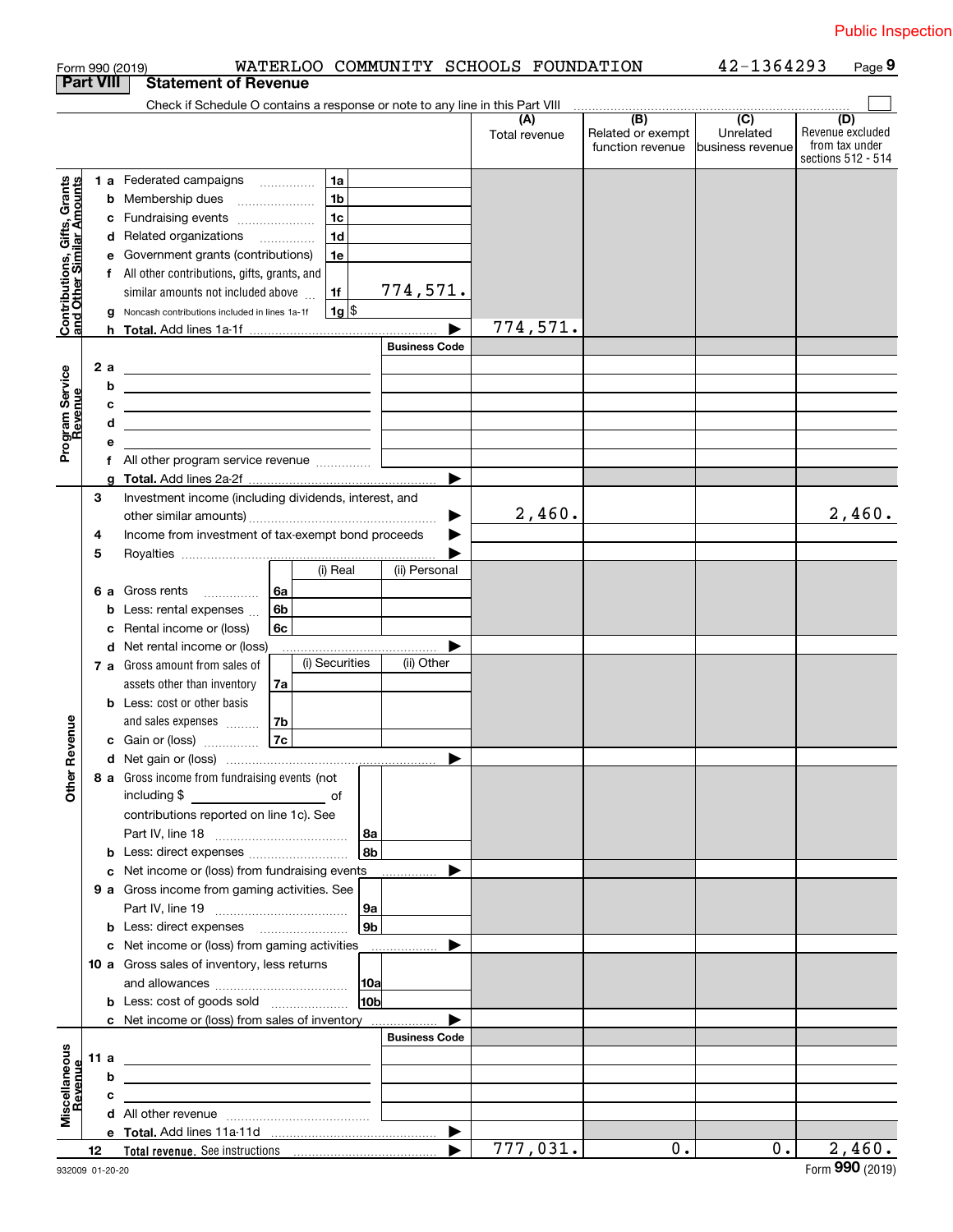**10**

Form 990 (2019) WATERLOO COMMUNITY SCHOOLS FOUNDATION 42-1364293 <sub>Page</sub><br>Part IX | Statement of Functional Expenses

*Section 501(c)(3) and 501(c)(4) organizations must complete all columns. All other organizations must complete column (A).*

|              | Check if Schedule O contains a response or note to any line in this Part IX                                                                                                                                |                                                      |           |                                                      |                                |
|--------------|------------------------------------------------------------------------------------------------------------------------------------------------------------------------------------------------------------|------------------------------------------------------|-----------|------------------------------------------------------|--------------------------------|
|              | Do not include amounts reported on lines 6b,<br>7b, 8b, 9b, and 10b of Part VIII.                                                                                                                          | (B)<br>Program service<br>Total expenses<br>expenses |           | $\overline{C}$<br>Management and<br>general expenses | (D)<br>Fundraising<br>expenses |
| 1.           | Grants and other assistance to domestic organizations                                                                                                                                                      |                                                      |           |                                                      |                                |
|              | and domestic governments. See Part IV, line 21                                                                                                                                                             | 277,936.                                             | 277,936.  |                                                      |                                |
| $\mathbf{2}$ | Grants and other assistance to domestic                                                                                                                                                                    |                                                      |           |                                                      |                                |
|              | individuals. See Part IV, line 22                                                                                                                                                                          | 6,870.                                               | 6,870.    |                                                      |                                |
| 3            | Grants and other assistance to foreign                                                                                                                                                                     |                                                      |           |                                                      |                                |
|              | organizations, foreign governments, and foreign                                                                                                                                                            |                                                      |           |                                                      |                                |
|              | individuals. See Part IV, lines 15 and 16                                                                                                                                                                  |                                                      |           |                                                      |                                |
| 4            | Benefits paid to or for members                                                                                                                                                                            |                                                      |           |                                                      |                                |
| 5            | Compensation of current officers, directors,                                                                                                                                                               |                                                      |           |                                                      |                                |
|              | trustees, and key employees                                                                                                                                                                                | 70,326.                                              | 7,032.    | 14,066.                                              | 49,228.                        |
| 6            | Compensation not included above to disqualified                                                                                                                                                            |                                                      |           |                                                      |                                |
|              | persons (as defined under section 4958(f)(1)) and                                                                                                                                                          |                                                      |           |                                                      |                                |
|              | persons described in section 4958(c)(3)(B)                                                                                                                                                                 |                                                      |           |                                                      |                                |
| 7            | Other salaries and wages                                                                                                                                                                                   | 11,276.                                              | 1,128.    | 2,255.                                               | 7,893.                         |
| 8            | Pension plan accruals and contributions (include                                                                                                                                                           |                                                      |           |                                                      |                                |
|              | section 401(k) and 403(b) employer contributions)                                                                                                                                                          |                                                      |           |                                                      |                                |
| 9            |                                                                                                                                                                                                            |                                                      |           |                                                      |                                |
| 10           |                                                                                                                                                                                                            | 5,776.                                               | 578.      | 1,155.                                               | 4,043.                         |
| 11           | Fees for services (nonemployees):                                                                                                                                                                          |                                                      |           |                                                      |                                |
| а            |                                                                                                                                                                                                            |                                                      |           |                                                      |                                |
| b            |                                                                                                                                                                                                            |                                                      |           |                                                      |                                |
| с            |                                                                                                                                                                                                            | 8,001.                                               |           | 8,001.                                               |                                |
| d            |                                                                                                                                                                                                            |                                                      |           |                                                      |                                |
| е            | Professional fundraising services. See Part IV, line 17                                                                                                                                                    |                                                      |           |                                                      |                                |
| f            | Investment management fees                                                                                                                                                                                 |                                                      |           |                                                      |                                |
| g            | Other. (If line 11g amount exceeds 10% of line 25,                                                                                                                                                         |                                                      |           |                                                      |                                |
|              | column (A) amount, list line 11g expenses on Sch O.)                                                                                                                                                       | 8,639.                                               |           | 8,639.                                               |                                |
| 12           |                                                                                                                                                                                                            | $\overline{2,167}$ .                                 |           |                                                      | 2,167.                         |
| 13           |                                                                                                                                                                                                            | 6,129.                                               | 461.      | 922.                                                 | 4,746.                         |
| 14           |                                                                                                                                                                                                            | 550.                                                 | 55.       | 110.                                                 | 385.                           |
| 15           |                                                                                                                                                                                                            |                                                      |           |                                                      |                                |
| 16           |                                                                                                                                                                                                            |                                                      |           |                                                      |                                |
| 17           | Travel                                                                                                                                                                                                     | 2,100.                                               |           | 2,100.                                               |                                |
| 18           | Payments of travel or entertainment expenses                                                                                                                                                               |                                                      |           |                                                      |                                |
|              | for any federal, state, or local public officials                                                                                                                                                          |                                                      |           |                                                      |                                |
| 19           | Conferences, conventions, and meetings                                                                                                                                                                     | 4,647.                                               |           | 4,647.                                               |                                |
| 20           | Interest                                                                                                                                                                                                   |                                                      |           |                                                      |                                |
| 21           |                                                                                                                                                                                                            |                                                      |           |                                                      |                                |
| 22           | Depreciation, depletion, and amortization                                                                                                                                                                  |                                                      |           |                                                      |                                |
| 23           | Insurance                                                                                                                                                                                                  | 1,473.                                               |           | 1,473.                                               |                                |
| 24           | Other expenses. Itemize expenses not covered<br>above (List miscellaneous expenses on line 24e. If<br>line 24e amount exceeds 10% of line 25, column (A)<br>amount, list line 24e expenses on Schedule 0.) |                                                      |           |                                                      |                                |
| а            | <u> 1989 - Johann Barn, mars ann an t-Amhain Aonaich an t-Aonaich an t-Aonaich ann an t-Aonaich ann an t-Aonaich</u>                                                                                       |                                                      |           |                                                      |                                |
| b            |                                                                                                                                                                                                            |                                                      |           |                                                      |                                |
| c            | <u> 1980 - Johann Barbara, martin amerikan personal (</u>                                                                                                                                                  |                                                      |           |                                                      |                                |
| d            |                                                                                                                                                                                                            |                                                      |           |                                                      |                                |
| е            | All other expenses                                                                                                                                                                                         | 1,552.                                               | 150.      | 299.                                                 | $\frac{1,103.}{69,565.}$       |
| 25           | Total functional expenses. Add lines 1 through 24e                                                                                                                                                         | 407, 442.                                            | 294, 210. | 43,667.                                              |                                |
| 26           | Joint costs. Complete this line only if the organization                                                                                                                                                   |                                                      |           |                                                      |                                |
|              | reported in column (B) joint costs from a combined                                                                                                                                                         |                                                      |           |                                                      |                                |
|              | educational campaign and fundraising solicitation.                                                                                                                                                         |                                                      |           |                                                      |                                |
|              | Check here $\blacktriangleright$<br>if following SOP 98-2 (ASC 958-720)                                                                                                                                    |                                                      |           |                                                      |                                |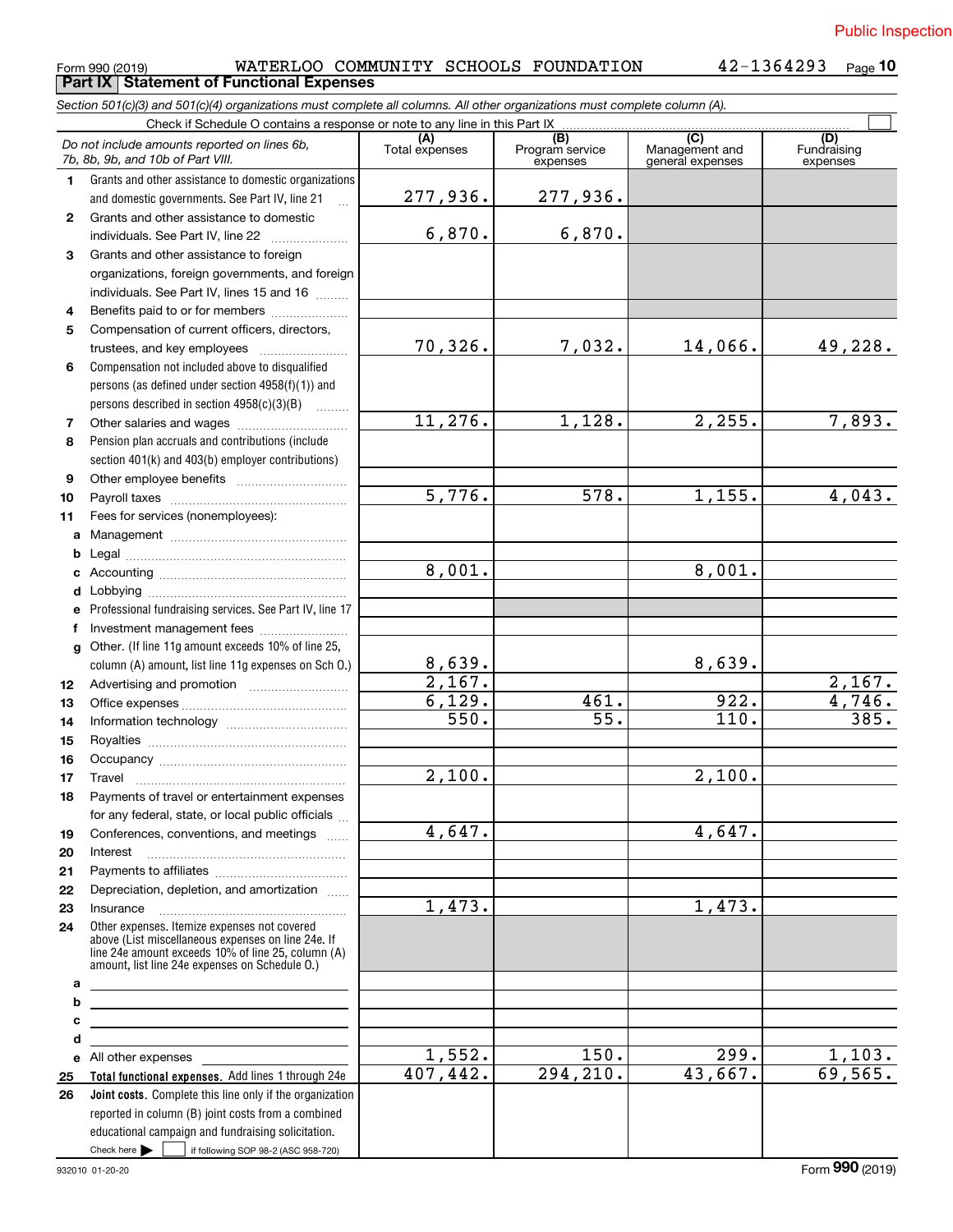| Form 990 (2019) |  |  |
|-----------------|--|--|
|                 |  |  |

### $_{\rm Form}$   $_{990}$  (2019) <code>WATERLOO COMMUNITY SCHOOLS FOUNDATION</code>  $42$  –  $1364293$   $_{\rm Page}$

**11**

|                             |              | <b>Balance Sheet</b>                                                                                                                                                                                                           |                         |                           |                          |                 |                             |
|-----------------------------|--------------|--------------------------------------------------------------------------------------------------------------------------------------------------------------------------------------------------------------------------------|-------------------------|---------------------------|--------------------------|-----------------|-----------------------------|
|                             | Part X       |                                                                                                                                                                                                                                |                         |                           |                          |                 |                             |
|                             |              |                                                                                                                                                                                                                                |                         |                           | (A)<br>Beginning of year |                 | (B)<br>End of year          |
|                             | 1            |                                                                                                                                                                                                                                |                         |                           | 57,381.                  | $\mathbf{1}$    | 436,936.                    |
|                             | $\mathbf{2}$ |                                                                                                                                                                                                                                |                         |                           | 152, 317.                | $\mathbf{2}$    | 404,972.                    |
|                             | З            |                                                                                                                                                                                                                                |                         |                           | 575.                     | $\mathbf{3}$    | 1,500.                      |
|                             | 4            |                                                                                                                                                                                                                                |                         |                           |                          | 4               |                             |
|                             | 5            | Loans and other receivables from any current or former officer, director,                                                                                                                                                      |                         |                           |                          |                 |                             |
|                             |              | trustee, key employee, creator or founder, substantial contributor, or 35%                                                                                                                                                     |                         |                           |                          |                 |                             |
|                             |              | controlled entity or family member of any of these persons                                                                                                                                                                     |                         |                           |                          | 5               |                             |
|                             | 6            | Loans and other receivables from other disqualified persons (as defined                                                                                                                                                        |                         |                           |                          |                 |                             |
|                             |              | under section 4958(f)(1)), and persons described in section 4958(c)(3)(B)                                                                                                                                                      |                         |                           |                          | 6               |                             |
|                             | 7            |                                                                                                                                                                                                                                |                         |                           |                          | $\overline{7}$  |                             |
| Assets                      | 8            |                                                                                                                                                                                                                                |                         |                           |                          | 8               |                             |
|                             | 9            | Prepaid expenses and deferred charges                                                                                                                                                                                          |                         |                           |                          | 9               |                             |
|                             |              | 10a Land, buildings, and equipment: cost or other                                                                                                                                                                              |                         |                           |                          |                 |                             |
|                             |              | basis. Complete Part VI of Schedule D  10a   The Complete Part VI of Schedule D                                                                                                                                                |                         | $\frac{13,817.}{13,817.}$ |                          |                 |                             |
|                             |              |                                                                                                                                                                                                                                |                         |                           | 0.                       | 10 <sub>c</sub> | 0.                          |
|                             | 11           |                                                                                                                                                                                                                                |                         |                           |                          | 11              |                             |
|                             | 12           |                                                                                                                                                                                                                                |                         |                           | 250,000.                 | 12              |                             |
|                             | 13           |                                                                                                                                                                                                                                |                         |                           |                          | 13              |                             |
|                             | 14           |                                                                                                                                                                                                                                |                         |                           |                          | 14              |                             |
|                             | 15           |                                                                                                                                                                                                                                |                         |                           | 15                       |                 |                             |
|                             | 16           |                                                                                                                                                                                                                                | $\overline{460}$ , 273. | 16                        | 843,408.                 |                 |                             |
|                             | 17           |                                                                                                                                                                                                                                | 7,179.                  | 17                        | 3,825.                   |                 |                             |
|                             | 18           |                                                                                                                                                                                                                                |                         | 18                        |                          |                 |                             |
|                             | 19           | Deferred revenue material contracts and a contract of the contract of the contract of the contract of the contract of the contract of the contract of the contract of the contract of the contract of the contract of the cont |                         | 19                        |                          |                 |                             |
|                             | 20           |                                                                                                                                                                                                                                |                         |                           |                          | 20              |                             |
|                             | 21           | Escrow or custodial account liability. Complete Part IV of Schedule D                                                                                                                                                          |                         |                           |                          | 21              |                             |
|                             | 22           | Loans and other payables to any current or former officer, director,                                                                                                                                                           |                         |                           |                          |                 |                             |
| Liabilities                 |              | trustee, key employee, creator or founder, substantial contributor, or 35%                                                                                                                                                     |                         |                           |                          |                 |                             |
|                             |              | controlled entity or family member of any of these persons                                                                                                                                                                     |                         | 22                        |                          |                 |                             |
|                             | 23           | Secured mortgages and notes payable to unrelated third parties                                                                                                                                                                 |                         |                           | 23                       |                 |                             |
|                             | 24           |                                                                                                                                                                                                                                |                         |                           | 24                       | 16,900.         |                             |
|                             | 25           | Other liabilities (including federal income tax, payables to related third                                                                                                                                                     |                         |                           |                          |                 |                             |
|                             |              | parties, and other liabilities not included on lines 17-24). Complete Part X                                                                                                                                                   |                         |                           |                          |                 |                             |
|                             |              | of Schedule D                                                                                                                                                                                                                  |                         |                           |                          | 25              |                             |
|                             | 26           | Total liabilities. Add lines 17 through 25                                                                                                                                                                                     |                         |                           | 7,179.                   | 26              | 20,725.                     |
|                             |              | Organizations that follow FASB ASC 958, check here $\blacktriangleright \lfloor X \rfloor$                                                                                                                                     |                         |                           |                          |                 |                             |
|                             |              | and complete lines 27, 28, 32, and 33.                                                                                                                                                                                         |                         |                           |                          |                 |                             |
|                             | 27           | Net assets without donor restrictions                                                                                                                                                                                          |                         | 120,119.                  | 27                       | 134,906.        |                             |
|                             | 28           |                                                                                                                                                                                                                                |                         |                           | 332,975.                 | 28              | 687,777.                    |
|                             |              | Organizations that do not follow FASB ASC 958, check here ▶ □                                                                                                                                                                  |                         |                           |                          |                 |                             |
|                             |              | and complete lines 29 through 33.                                                                                                                                                                                              |                         |                           |                          |                 |                             |
|                             | 29           |                                                                                                                                                                                                                                |                         |                           |                          | 29              |                             |
|                             | 30           | Paid-in or capital surplus, or land, building, or equipment fund                                                                                                                                                               |                         |                           |                          | 30              |                             |
| Net Assets or Fund Balances | 31           | Retained earnings, endowment, accumulated income, or other funds                                                                                                                                                               |                         | 1.1.1.1.1.1.1.1.1.1       |                          | 31              |                             |
|                             | 32           |                                                                                                                                                                                                                                |                         |                           | 453,094.                 | 32              | 822,683.                    |
|                             | 33           |                                                                                                                                                                                                                                |                         |                           | 460,273.                 | 33              | 843,408.<br>Form 990 (2019) |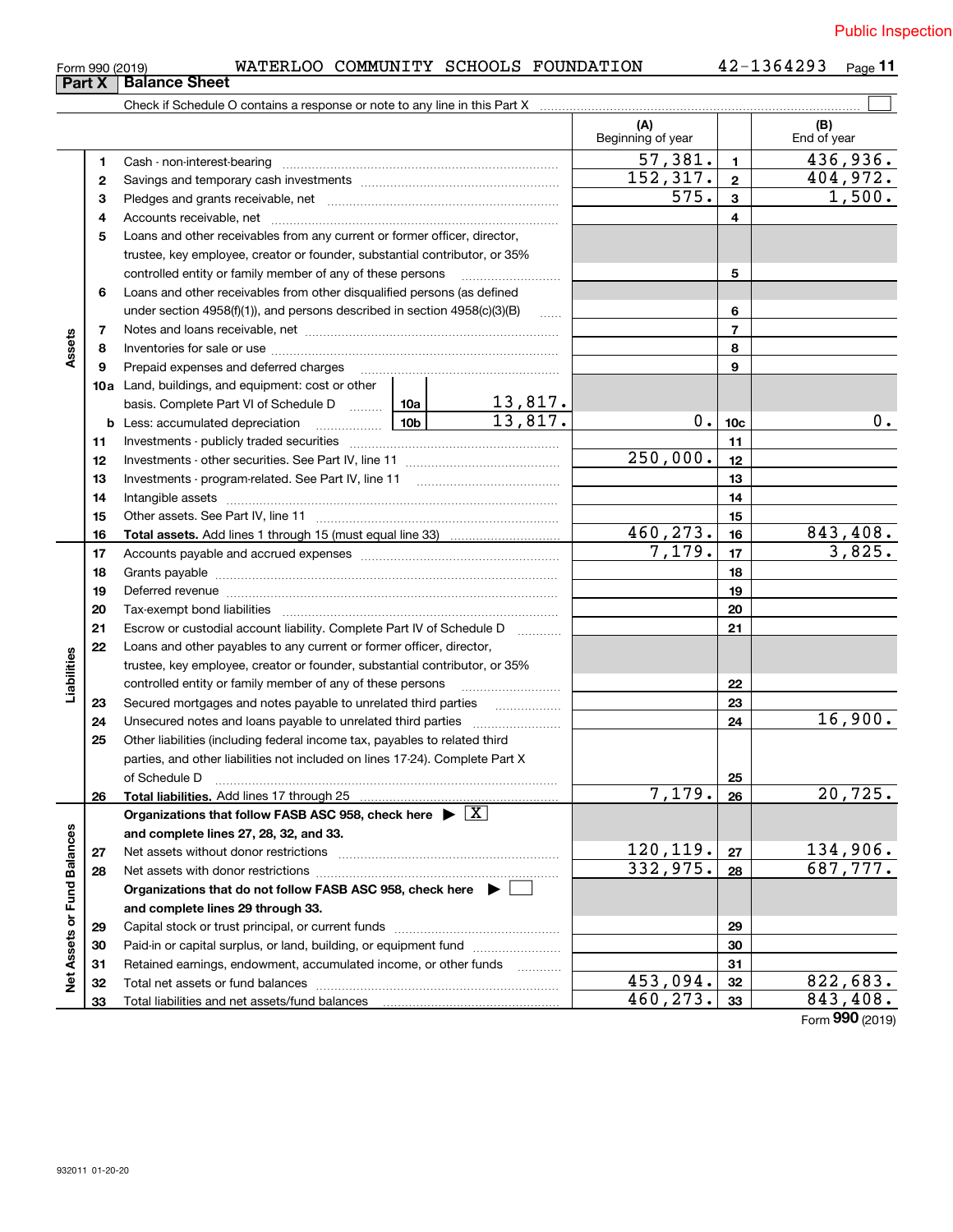|         | WATERLOO COMMUNITY SCHOOLS FOUNDATION<br>Form 990 (2019)                                                                        |                         | 42-1364293     |      | $P$ age 12 |
|---------|---------------------------------------------------------------------------------------------------------------------------------|-------------------------|----------------|------|------------|
| Part XI | <b>Reconciliation of Net Assets</b>                                                                                             |                         |                |      |            |
|         |                                                                                                                                 |                         |                |      |            |
|         |                                                                                                                                 |                         |                |      |            |
| 1       |                                                                                                                                 | $\mathbf{1}$            | 777,031.       |      |            |
| 2       |                                                                                                                                 | $\mathbf{2}$            | 407, 442.      |      |            |
| 3       | Revenue less expenses. Subtract line 2 from line 1                                                                              | 3                       | 369,589.       |      |            |
| 4       |                                                                                                                                 | $\overline{\mathbf{4}}$ | 453,094.       |      |            |
| 5       |                                                                                                                                 | 5                       |                |      |            |
| 6       |                                                                                                                                 | 6                       |                |      |            |
| 7       | Investment expenses www.communication.com/www.communication.com/www.communication.com/www.com                                   | $\overline{7}$          |                |      |            |
| 8       | Prior period adjustments www.communication.communication.com/news/communication.com/news/communication.com/news/                | 8                       |                |      |            |
| 9       | Other changes in net assets or fund balances (explain on Schedule O)                                                            | 9                       |                |      | $0$ .      |
| 10      | Net assets or fund balances at end of year. Combine lines 3 through 9 (must equal Part X, line 32,                              |                         |                |      |            |
|         |                                                                                                                                 | 10                      | 822,683.       |      |            |
|         | Part XII Financial Statements and Reporting                                                                                     |                         |                |      |            |
|         |                                                                                                                                 |                         |                |      |            |
|         |                                                                                                                                 |                         |                | Yes. | No         |
| 1       | $\boxed{\mathbf{X}}$ Accrual<br>Cash<br>Other<br>Accounting method used to prepare the Form 990:                                |                         |                |      |            |
|         | If the organization changed its method of accounting from a prior year or checked "Other," explain in Schedule O.               |                         |                |      |            |
|         | 2a Were the organization's financial statements compiled or reviewed by an independent accountant?                              |                         | 2a             |      | X          |
|         | If "Yes," check a box below to indicate whether the financial statements for the year were compiled or reviewed on a            |                         |                |      |            |
|         | separate basis, consolidated basis, or both:                                                                                    |                         |                |      |            |
|         | Separate basis<br><b>Consolidated basis</b><br>Both consolidated and separate basis                                             |                         |                |      |            |
|         |                                                                                                                                 |                         | 2 <sub>b</sub> |      | X          |
|         | If "Yes," check a box below to indicate whether the financial statements for the year were audited on a separate basis,         |                         |                |      |            |
|         | consolidated basis, or both:                                                                                                    |                         |                |      |            |
|         | Separate basis<br><b>Consolidated basis</b><br>Both consolidated and separate basis                                             |                         |                |      |            |
|         | c If "Yes" to line 2a or 2b, does the organization have a committee that assumes responsibility for oversight of the audit,     |                         |                |      |            |
|         |                                                                                                                                 |                         | 2c             |      |            |
|         | If the organization changed either its oversight process or selection process during the tax year, explain on Schedule O.       |                         |                |      |            |
|         | 3a As a result of a federal award, was the organization required to undergo an audit or audits as set forth in the Single Audit |                         |                |      |            |
|         |                                                                                                                                 |                         | За             |      | x          |
|         | b If "Yes," did the organization undergo the required audit or audits? If the organization did not undergo the required audit   |                         |                |      |            |
|         |                                                                                                                                 |                         | 3b             |      |            |

Form (2019) **990**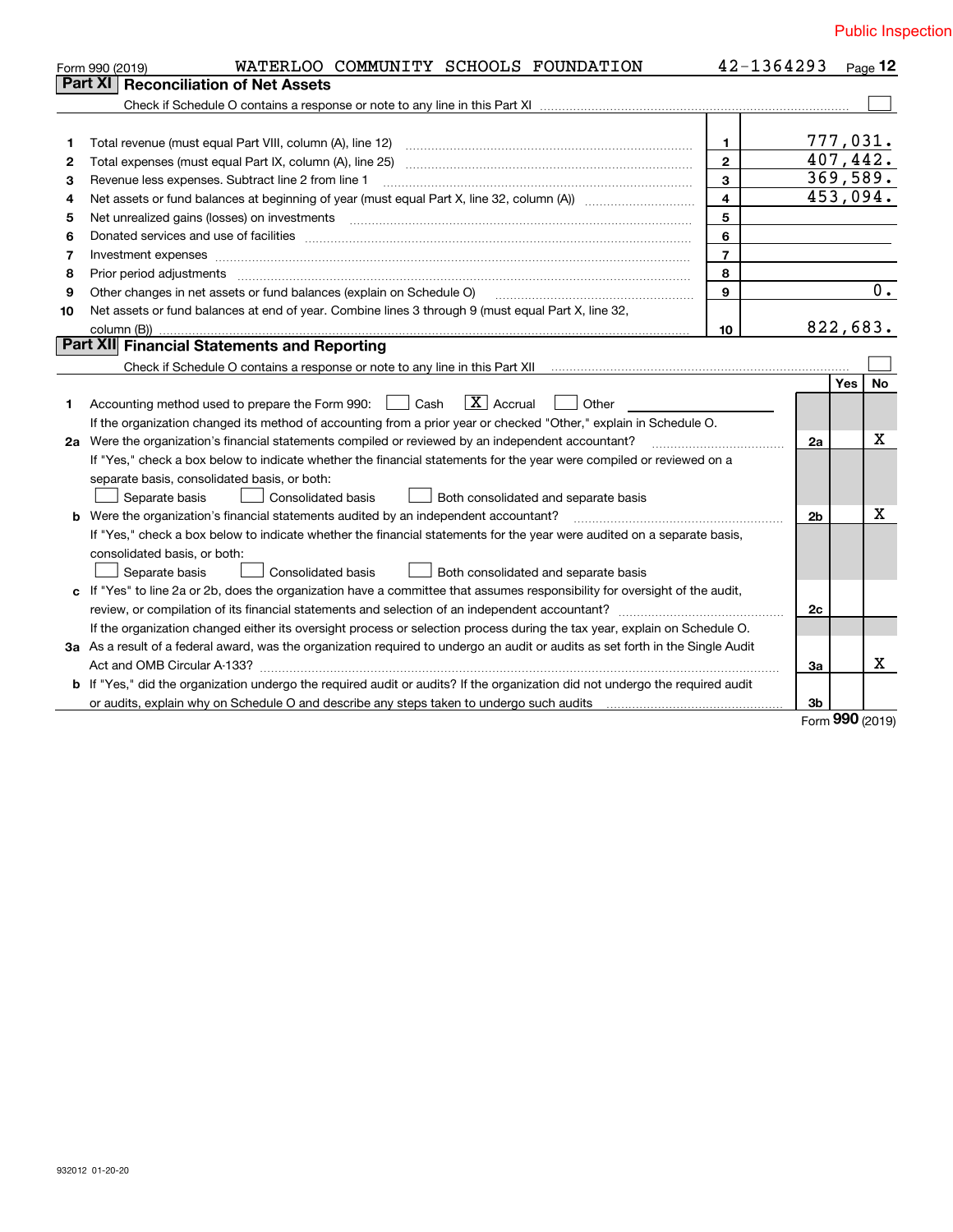|                                                                                                                                     |                                                                                                                                                                                                                                                                |                                                                                                                                                                                                                         |  |                                                                        |                                                                                                                                               |                             |                                            |                            |  | PUDIIC III:                           |
|-------------------------------------------------------------------------------------------------------------------------------------|----------------------------------------------------------------------------------------------------------------------------------------------------------------------------------------------------------------------------------------------------------------|-------------------------------------------------------------------------------------------------------------------------------------------------------------------------------------------------------------------------|--|------------------------------------------------------------------------|-----------------------------------------------------------------------------------------------------------------------------------------------|-----------------------------|--------------------------------------------|----------------------------|--|---------------------------------------|
|                                                                                                                                     |                                                                                                                                                                                                                                                                | <b>SCHEDULE A</b><br><b>Public Charity Status and Public Support</b><br>(Form 990 or 990-EZ)<br>Complete if the organization is a section 501(c)(3) organization or a section<br>4947(a)(1) nonexempt charitable trust. |  |                                                                        |                                                                                                                                               |                             | OMB No. 1545-0047<br><b>Open to Public</b> |                            |  |                                       |
|                                                                                                                                     |                                                                                                                                                                                                                                                                | Department of the Treasury<br>Internal Revenue Service                                                                                                                                                                  |  |                                                                        | Attach to Form 990 or Form 990-EZ.<br>Go to www.irs.gov/Form990 for instructions and the latest information.                                  |                             |                                            |                            |  | Inspection                            |
|                                                                                                                                     |                                                                                                                                                                                                                                                                | Name of the organization                                                                                                                                                                                                |  |                                                                        |                                                                                                                                               |                             |                                            |                            |  | <b>Employer identification number</b> |
|                                                                                                                                     |                                                                                                                                                                                                                                                                |                                                                                                                                                                                                                         |  |                                                                        | WATERLOO COMMUNITY SCHOOLS FOUNDATION                                                                                                         |                             |                                            |                            |  | 42-1364293                            |
| Part I                                                                                                                              |                                                                                                                                                                                                                                                                |                                                                                                                                                                                                                         |  |                                                                        | Reason for Public Charity Status (All organizations must complete this part.) See instructions.                                               |                             |                                            |                            |  |                                       |
|                                                                                                                                     |                                                                                                                                                                                                                                                                |                                                                                                                                                                                                                         |  |                                                                        | The organization is not a private foundation because it is: (For lines 1 through 12, check only one box.)                                     |                             |                                            |                            |  |                                       |
| 1                                                                                                                                   |                                                                                                                                                                                                                                                                |                                                                                                                                                                                                                         |  |                                                                        | A church, convention of churches, or association of churches described in section 170(b)(1)(A)(i).                                            |                             |                                            |                            |  |                                       |
| 2                                                                                                                                   |                                                                                                                                                                                                                                                                |                                                                                                                                                                                                                         |  |                                                                        | A school described in section 170(b)(1)(A)(ii). (Attach Schedule E (Form 990 or 990-EZ).)                                                     |                             |                                            |                            |  |                                       |
| 3                                                                                                                                   |                                                                                                                                                                                                                                                                |                                                                                                                                                                                                                         |  |                                                                        | A hospital or a cooperative hospital service organization described in section 170(b)(1)(A)(iii).                                             |                             |                                            |                            |  |                                       |
| 4                                                                                                                                   |                                                                                                                                                                                                                                                                |                                                                                                                                                                                                                         |  |                                                                        | A medical research organization operated in conjunction with a hospital described in section 170(b)(1)(A)(iii). Enter the hospital's name,    |                             |                                            |                            |  |                                       |
|                                                                                                                                     |                                                                                                                                                                                                                                                                | city, and state:                                                                                                                                                                                                        |  |                                                                        |                                                                                                                                               |                             |                                            |                            |  |                                       |
| 5                                                                                                                                   |                                                                                                                                                                                                                                                                |                                                                                                                                                                                                                         |  |                                                                        | An organization operated for the benefit of a college or university owned or operated by a governmental unit described in                     |                             |                                            |                            |  |                                       |
|                                                                                                                                     |                                                                                                                                                                                                                                                                |                                                                                                                                                                                                                         |  | section 170(b)(1)(A)(iv). (Complete Part II.)                          |                                                                                                                                               |                             |                                            |                            |  |                                       |
| 6                                                                                                                                   |                                                                                                                                                                                                                                                                |                                                                                                                                                                                                                         |  |                                                                        | A federal, state, or local government or governmental unit described in section 170(b)(1)(A)(v).                                              |                             |                                            |                            |  |                                       |
| $\overline{7}$                                                                                                                      | $\mathbf{X}$                                                                                                                                                                                                                                                   |                                                                                                                                                                                                                         |  |                                                                        | An organization that normally receives a substantial part of its support from a governmental unit or from the general public described in     |                             |                                            |                            |  |                                       |
|                                                                                                                                     |                                                                                                                                                                                                                                                                |                                                                                                                                                                                                                         |  | section 170(b)(1)(A)(vi). (Complete Part II.)                          |                                                                                                                                               |                             |                                            |                            |  |                                       |
| 8                                                                                                                                   |                                                                                                                                                                                                                                                                |                                                                                                                                                                                                                         |  |                                                                        | A community trust described in section 170(b)(1)(A)(vi). (Complete Part II.)                                                                  |                             |                                            |                            |  |                                       |
| 9                                                                                                                                   |                                                                                                                                                                                                                                                                |                                                                                                                                                                                                                         |  |                                                                        | An agricultural research organization described in section 170(b)(1)(A)(ix) operated in conjunction with a land-grant college                 |                             |                                            |                            |  |                                       |
|                                                                                                                                     |                                                                                                                                                                                                                                                                |                                                                                                                                                                                                                         |  |                                                                        | or university or a non-land-grant college of agriculture (see instructions). Enter the name, city, and state of the college or                |                             |                                            |                            |  |                                       |
|                                                                                                                                     |                                                                                                                                                                                                                                                                | university:                                                                                                                                                                                                             |  |                                                                        |                                                                                                                                               |                             |                                            |                            |  |                                       |
| 10                                                                                                                                  |                                                                                                                                                                                                                                                                |                                                                                                                                                                                                                         |  |                                                                        | An organization that normally receives: (1) more than 33 1/3% of its support from contributions, membership fees, and gross receipts from     |                             |                                            |                            |  |                                       |
|                                                                                                                                     |                                                                                                                                                                                                                                                                |                                                                                                                                                                                                                         |  |                                                                        | activities related to its exempt functions - subject to certain exceptions, and (2) no more than 33 1/3% of its support from gross investment |                             |                                            |                            |  |                                       |
|                                                                                                                                     |                                                                                                                                                                                                                                                                |                                                                                                                                                                                                                         |  |                                                                        | income and unrelated business taxable income (less section 511 tax) from businesses acquired by the organization after June 30, 1975.         |                             |                                            |                            |  |                                       |
|                                                                                                                                     |                                                                                                                                                                                                                                                                |                                                                                                                                                                                                                         |  | See section 509(a)(2). (Complete Part III.)                            |                                                                                                                                               |                             |                                            |                            |  |                                       |
| 11                                                                                                                                  |                                                                                                                                                                                                                                                                |                                                                                                                                                                                                                         |  |                                                                        | An organization organized and operated exclusively to test for public safety. See section 509(a)(4).                                          |                             |                                            |                            |  |                                       |
| 12                                                                                                                                  |                                                                                                                                                                                                                                                                |                                                                                                                                                                                                                         |  |                                                                        | An organization organized and operated exclusively for the benefit of, to perform the functions of, or to carry out the purposes of one or    |                             |                                            |                            |  |                                       |
|                                                                                                                                     |                                                                                                                                                                                                                                                                |                                                                                                                                                                                                                         |  |                                                                        | more publicly supported organizations described in section 509(a)(1) or section 509(a)(2). See section 509(a)(3). Check the box in            |                             |                                            |                            |  |                                       |
|                                                                                                                                     |                                                                                                                                                                                                                                                                |                                                                                                                                                                                                                         |  |                                                                        | lines 12a through 12d that describes the type of supporting organization and complete lines 12e, 12f, and 12g.                                |                             |                                            |                            |  |                                       |
| а                                                                                                                                   |                                                                                                                                                                                                                                                                |                                                                                                                                                                                                                         |  |                                                                        | Type I. A supporting organization operated, supervised, or controlled by its supported organization(s), typically by giving                   |                             |                                            |                            |  |                                       |
|                                                                                                                                     |                                                                                                                                                                                                                                                                |                                                                                                                                                                                                                         |  |                                                                        | the supported organization(s) the power to regularly appoint or elect a majority of the directors or trustees of the supporting               |                             |                                            |                            |  |                                       |
|                                                                                                                                     |                                                                                                                                                                                                                                                                |                                                                                                                                                                                                                         |  | organization. You must complete Part IV, Sections A and B.             |                                                                                                                                               |                             |                                            |                            |  |                                       |
| b<br><b>Type II.</b> A supporting organization supervised or controlled in connection with its supported organization(s), by having |                                                                                                                                                                                                                                                                |                                                                                                                                                                                                                         |  |                                                                        |                                                                                                                                               |                             |                                            |                            |  |                                       |
|                                                                                                                                     |                                                                                                                                                                                                                                                                |                                                                                                                                                                                                                         |  |                                                                        | control or management of the supporting organization vested in the same persons that control or manage the supported                          |                             |                                            |                            |  |                                       |
|                                                                                                                                     |                                                                                                                                                                                                                                                                |                                                                                                                                                                                                                         |  | organization(s). You must complete Part IV, Sections A and C.          |                                                                                                                                               |                             |                                            |                            |  |                                       |
| с                                                                                                                                   |                                                                                                                                                                                                                                                                |                                                                                                                                                                                                                         |  |                                                                        | Type III functionally integrated. A supporting organization operated in connection with, and functionally integrated with,                    |                             |                                            |                            |  |                                       |
|                                                                                                                                     |                                                                                                                                                                                                                                                                |                                                                                                                                                                                                                         |  |                                                                        | its supported organization(s) (see instructions). You must complete Part IV, Sections A, D, and E.                                            |                             |                                            |                            |  |                                       |
|                                                                                                                                     | Type III non-functionally integrated. A supporting organization operated in connection with its supported organization(s)<br>d<br>that is not functionally integrated. The organization generally must satisfy a distribution requirement and an attentiveness |                                                                                                                                                                                                                         |  |                                                                        |                                                                                                                                               |                             |                                            |                            |  |                                       |
|                                                                                                                                     |                                                                                                                                                                                                                                                                |                                                                                                                                                                                                                         |  |                                                                        | requirement (see instructions). You must complete Part IV, Sections A and D, and Part V.                                                      |                             |                                            |                            |  |                                       |
|                                                                                                                                     |                                                                                                                                                                                                                                                                |                                                                                                                                                                                                                         |  |                                                                        | Check this box if the organization received a written determination from the IRS that it is a Type I, Type II, Type III                       |                             |                                            |                            |  |                                       |
| е                                                                                                                                   |                                                                                                                                                                                                                                                                |                                                                                                                                                                                                                         |  |                                                                        | functionally integrated, or Type III non-functionally integrated supporting organization.                                                     |                             |                                            |                            |  |                                       |
| t                                                                                                                                   |                                                                                                                                                                                                                                                                | Enter the number of supported organizations                                                                                                                                                                             |  |                                                                        |                                                                                                                                               |                             |                                            |                            |  |                                       |
|                                                                                                                                     |                                                                                                                                                                                                                                                                |                                                                                                                                                                                                                         |  | Provide the following information about the supported organization(s). |                                                                                                                                               |                             |                                            |                            |  |                                       |
|                                                                                                                                     |                                                                                                                                                                                                                                                                | (i) Name of supported                                                                                                                                                                                                   |  | (ii) EIN                                                               | (iii) Type of organization                                                                                                                    | in your governing document? | (iv) Is the organization listed            | (v) Amount of monetary     |  | (vi) Amount of other                  |
|                                                                                                                                     |                                                                                                                                                                                                                                                                | organization                                                                                                                                                                                                            |  |                                                                        | (described on lines 1-10<br>above (see instructions))                                                                                         | Yes                         | No                                         | support (see instructions) |  | support (see instructions)            |
|                                                                                                                                     |                                                                                                                                                                                                                                                                |                                                                                                                                                                                                                         |  |                                                                        |                                                                                                                                               |                             |                                            |                            |  |                                       |
|                                                                                                                                     |                                                                                                                                                                                                                                                                |                                                                                                                                                                                                                         |  |                                                                        |                                                                                                                                               |                             |                                            |                            |  |                                       |

**Total**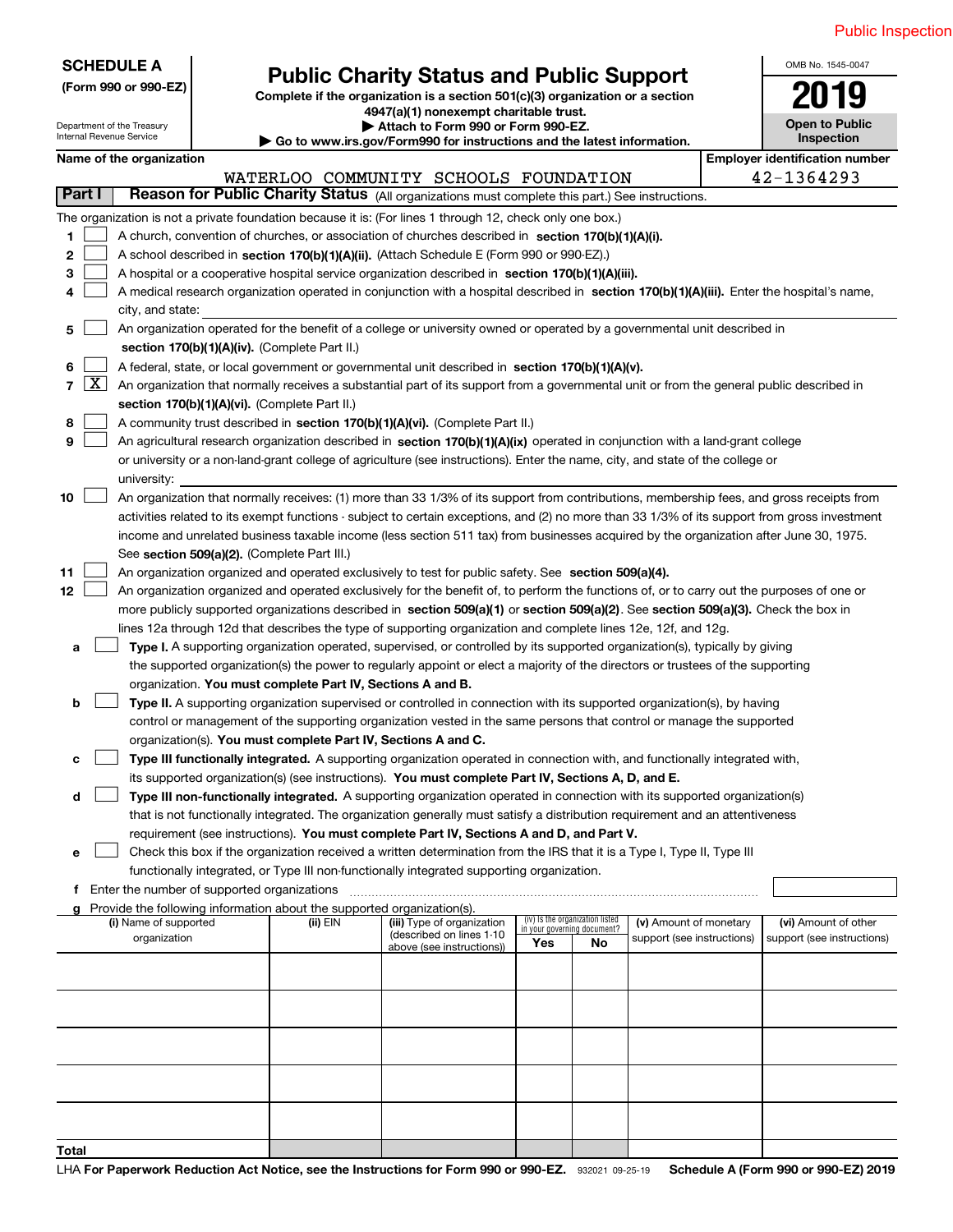**2** Schedule A (Form 990 or 990-EZ) 2019 WATERLOO COMMUNITY SCHOOLS FOUNDATION 42–1364293 Page <br>Part II L. Support Schedule for Organizations Described in Sections 170(b)(1)(A)(v) and 170(b)(1)(A)(vi)

(Complete only if you checked the box on line 5, 7, or 8 of Part I or if the organization failed to qualify under Part III. If the organization fails to qualify under the tests listed below, please complete Part III.) **Part II Support Schedule for Organizations Described in Sections 170(b)(1)(A)(iv) and 170(b)(1)(A)(vi)**

|    | <b>Section A. Public Support</b>                                                                                                               |          |                       |                        |                         |                                             |                                          |
|----|------------------------------------------------------------------------------------------------------------------------------------------------|----------|-----------------------|------------------------|-------------------------|---------------------------------------------|------------------------------------------|
|    | Calendar year (or fiscal year beginning in)                                                                                                    | (a) 2015 | $(b)$ 2016            | $(c)$ 2017             | $(d)$ 2018              | (e) 2019                                    | (f) Total                                |
|    | 1 Gifts, grants, contributions, and                                                                                                            |          |                       |                        |                         |                                             |                                          |
|    | membership fees received. (Do not                                                                                                              |          |                       |                        |                         |                                             |                                          |
|    | include any "unusual grants.")                                                                                                                 | 182,448. | 239,591.              | 208, 793.              | 245, 347.               | 267,674.                                    | 1143853.                                 |
|    | 2 Tax revenues levied for the organ-                                                                                                           |          |                       |                        |                         |                                             |                                          |
|    | ization's benefit and either paid to                                                                                                           |          |                       |                        |                         |                                             |                                          |
|    | or expended on its behalf                                                                                                                      |          |                       |                        |                         |                                             |                                          |
|    | 3 The value of services or facilities                                                                                                          |          |                       |                        |                         |                                             |                                          |
|    | furnished by a governmental unit to                                                                                                            |          |                       |                        |                         |                                             |                                          |
|    | the organization without charge                                                                                                                |          |                       |                        |                         |                                             |                                          |
|    | 4 Total. Add lines 1 through 3                                                                                                                 | 182,448. | 239,591.              | 208,793.               | $\overline{245}$ , 347. | 267,674.                                    | 1143853.                                 |
|    | 5 The portion of total contributions                                                                                                           |          |                       |                        |                         |                                             |                                          |
|    | by each person (other than a                                                                                                                   |          |                       |                        |                         |                                             |                                          |
|    | governmental unit or publicly                                                                                                                  |          |                       |                        |                         |                                             |                                          |
|    | supported organization) included                                                                                                               |          |                       |                        |                         |                                             |                                          |
|    | on line 1 that exceeds 2% of the                                                                                                               |          |                       |                        |                         |                                             |                                          |
|    | amount shown on line 11,                                                                                                                       |          |                       |                        |                         |                                             |                                          |
|    | column (f)                                                                                                                                     |          |                       |                        |                         |                                             |                                          |
|    | 6 Public support. Subtract line 5 from line 4.                                                                                                 |          |                       |                        |                         |                                             | 364,943.<br>778,910.                     |
|    | <b>Section B. Total Support</b>                                                                                                                |          |                       |                        |                         |                                             |                                          |
|    | Calendar year (or fiscal year beginning in)                                                                                                    | (a) 2015 | $(b)$ 2016            | $(c)$ 2017             | $(d)$ 2018              | (e) 2019                                    | (f) Total                                |
|    | <b>7</b> Amounts from line 4                                                                                                                   | 182,448. | $\overline{239,}591.$ | $\overline{208,793}$ . | $\overline{245, 347}$ . | 267,674.                                    | 1143853.                                 |
|    | 8 Gross income from interest,                                                                                                                  |          |                       |                        |                         |                                             |                                          |
|    | dividends, payments received on                                                                                                                |          |                       |                        |                         |                                             |                                          |
|    | securities loans, rents, royalties,                                                                                                            |          |                       |                        |                         |                                             |                                          |
|    | and income from similar sources                                                                                                                | 6,349.   | 7,610.                | 4,980.                 | 3,639.                  | 2,460.                                      | 25,038.                                  |
|    | 9 Net income from unrelated business                                                                                                           |          |                       |                        |                         |                                             |                                          |
|    | activities, whether or not the                                                                                                                 |          |                       |                        |                         |                                             |                                          |
|    | business is regularly carried on                                                                                                               |          |                       |                        |                         |                                             |                                          |
|    | 10 Other income. Do not include gain                                                                                                           |          |                       |                        |                         |                                             |                                          |
|    | or loss from the sale of capital                                                                                                               |          |                       |                        |                         |                                             |                                          |
|    | assets (Explain in Part VI.)                                                                                                                   | 5,359.   | 4,790.                | 2,050.                 | 1,900.                  |                                             |                                          |
|    | 11 Total support. Add lines 7 through 10                                                                                                       |          |                       |                        |                         |                                             | $\frac{14,099.}{1182990.}$               |
|    | 12 Gross receipts from related activities, etc. (see instructions)                                                                             |          |                       |                        |                         | 12                                          |                                          |
|    | 13 First five years. If the Form 990 is for the organization's first, second, third, fourth, or fifth tax year as a section 501(c)(3)          |          |                       |                        |                         |                                             |                                          |
|    | organization, check this box and stop here                                                                                                     |          |                       |                        |                         |                                             |                                          |
|    | Section C. Computation of Public Support Percentage                                                                                            |          |                       |                        |                         |                                             |                                          |
|    | 14 Public support percentage for 2019 (line 6, column (f) divided by line 11, column (f) <i>mummeronom</i>                                     |          |                       |                        |                         | 14                                          | 65.84<br>%                               |
|    |                                                                                                                                                |          |                       |                        |                         | 15                                          | 70.53<br>%                               |
|    | 16a 33 1/3% support test - 2019. If the organization did not check the box on line 13, and line 14 is 33 1/3% or more, check this box and      |          |                       |                        |                         |                                             |                                          |
|    | stop here. The organization qualifies as a publicly supported organization                                                                     |          |                       |                        |                         |                                             | $\blacktriangleright$ $\boxed{\text{X}}$ |
|    | b 33 1/3% support test - 2018. If the organization did not check a box on line 13 or 16a, and line 15 is 33 1/3% or more, check this box       |          |                       |                        |                         |                                             |                                          |
|    | and stop here. The organization qualifies as a publicly supported organization                                                                 |          |                       |                        |                         |                                             |                                          |
|    | 17a 10% -facts-and-circumstances test - 2019. If the organization did not check a box on line 13, 16a, or 16b, and line 14 is 10% or more,     |          |                       |                        |                         |                                             |                                          |
|    | and if the organization meets the "facts-and-circumstances" test, check this box and stop here. Explain in Part VI how the organization        |          |                       |                        |                         |                                             |                                          |
|    | meets the "facts-and-circumstances" test. The organization qualifies as a publicly supported organization                                      |          |                       |                        |                         |                                             |                                          |
|    | <b>b 10% -facts-and-circumstances test - 2018.</b> If the organization did not check a box on line 13, 16a, 16b, or 17a, and line 15 is 10% or |          |                       |                        |                         |                                             |                                          |
|    | more, and if the organization meets the "facts-and-circumstances" test, check this box and stop here. Explain in Part VI how the               |          |                       |                        |                         |                                             |                                          |
|    | organization meets the "facts-and-circumstances" test. The organization qualifies as a publicly supported organization                         |          |                       |                        |                         |                                             |                                          |
| 18 | Private foundation. If the organization did not check a box on line 13, 16a, 16b, 17a, or 17b, check this box and see instructions             |          |                       |                        |                         |                                             |                                          |
|    |                                                                                                                                                |          |                       |                        |                         | <b>Cohodulo A (Form 000 or 000 EZ) 2010</b> |                                          |

**Schedule A (Form 990 or 990-EZ) 2019**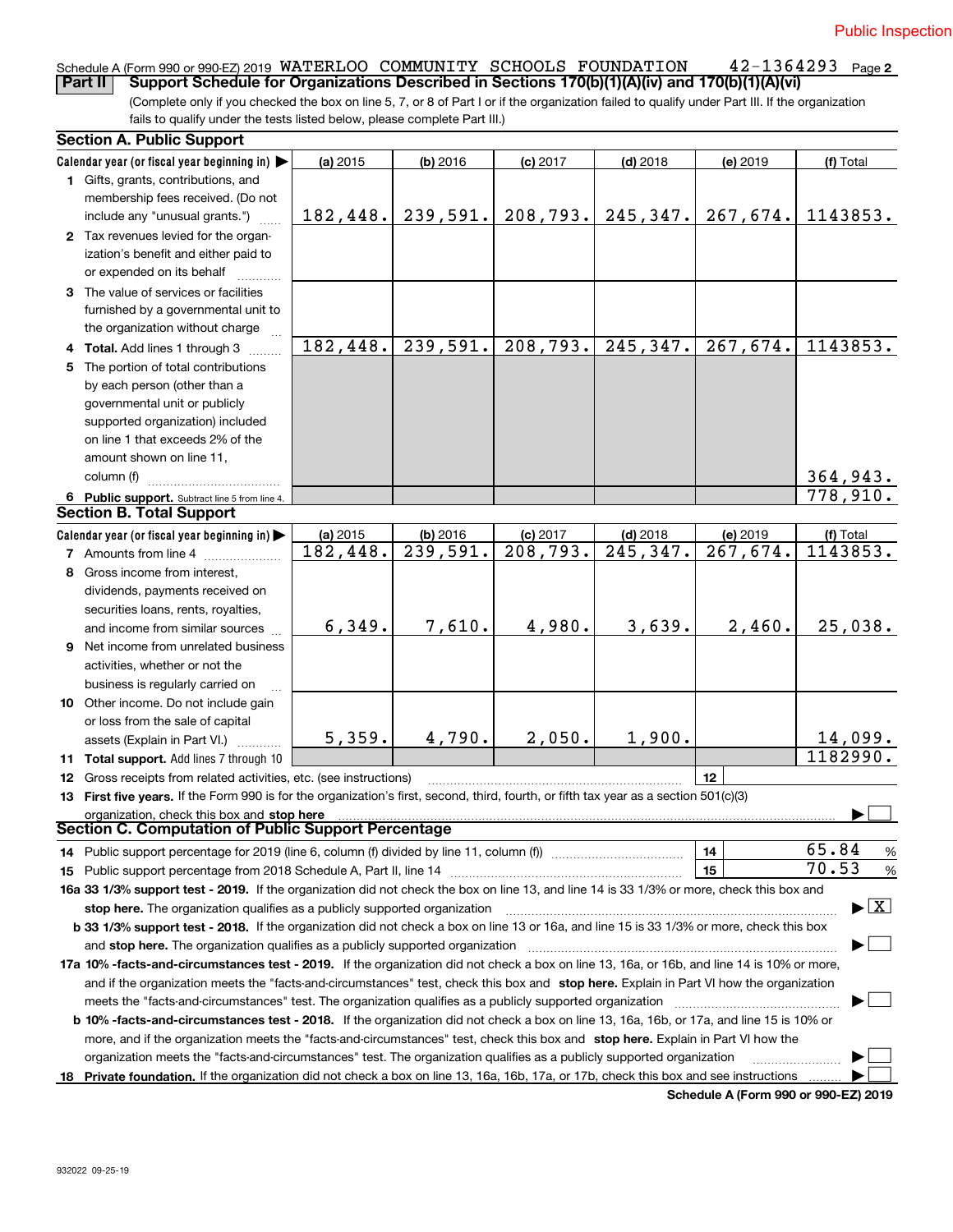#### **3** Schedule A (Form 990 or 990-EZ) 2019 WATERLOO COMMUNITY SCHOOLS FOUNDATION 42–1364293 Page<br>| Part III | Support Schedule for Organizations Described in Section 509(a)(2) **Part III** | Support Schedule for Organizations Described in Section 509(a)(2)

(Complete only if you checked the box on line 10 of Part I or if the organization failed to qualify under Part II. If the organization fails to qualify under the tests listed below, please complete Part II.)

|    | <b>Section A. Public Support</b>                                                                                                                                                                                               |          |          |            |            |          |                                      |
|----|--------------------------------------------------------------------------------------------------------------------------------------------------------------------------------------------------------------------------------|----------|----------|------------|------------|----------|--------------------------------------|
|    | Calendar year (or fiscal year beginning in) $\blacktriangleright$                                                                                                                                                              | (a) 2015 | (b) 2016 | $(c)$ 2017 | $(d)$ 2018 | (e) 2019 | (f) Total                            |
|    | 1 Gifts, grants, contributions, and                                                                                                                                                                                            |          |          |            |            |          |                                      |
|    | membership fees received. (Do not                                                                                                                                                                                              |          |          |            |            |          |                                      |
|    | include any "unusual grants.")                                                                                                                                                                                                 |          |          |            |            |          |                                      |
|    | <b>2</b> Gross receipts from admissions,<br>merchandise sold or services per-<br>formed, or facilities furnished in                                                                                                            |          |          |            |            |          |                                      |
|    | any activity that is related to the<br>organization's tax-exempt purpose                                                                                                                                                       |          |          |            |            |          |                                      |
|    | 3 Gross receipts from activities that                                                                                                                                                                                          |          |          |            |            |          |                                      |
|    | are not an unrelated trade or bus-                                                                                                                                                                                             |          |          |            |            |          |                                      |
|    | iness under section 513                                                                                                                                                                                                        |          |          |            |            |          |                                      |
|    | 4 Tax revenues levied for the organ-                                                                                                                                                                                           |          |          |            |            |          |                                      |
|    | ization's benefit and either paid to                                                                                                                                                                                           |          |          |            |            |          |                                      |
|    | or expended on its behalf<br>.                                                                                                                                                                                                 |          |          |            |            |          |                                      |
|    | 5 The value of services or facilities                                                                                                                                                                                          |          |          |            |            |          |                                      |
|    | furnished by a governmental unit to                                                                                                                                                                                            |          |          |            |            |          |                                      |
|    | the organization without charge                                                                                                                                                                                                |          |          |            |            |          |                                      |
|    | <b>6 Total.</b> Add lines 1 through 5                                                                                                                                                                                          |          |          |            |            |          |                                      |
|    | 7a Amounts included on lines 1, 2, and                                                                                                                                                                                         |          |          |            |            |          |                                      |
|    | 3 received from disqualified persons                                                                                                                                                                                           |          |          |            |            |          |                                      |
|    | <b>b</b> Amounts included on lines 2 and 3 received                                                                                                                                                                            |          |          |            |            |          |                                      |
|    | from other than disqualified persons that                                                                                                                                                                                      |          |          |            |            |          |                                      |
|    | exceed the greater of \$5,000 or 1% of the                                                                                                                                                                                     |          |          |            |            |          |                                      |
|    | amount on line 13 for the year                                                                                                                                                                                                 |          |          |            |            |          |                                      |
|    | c Add lines 7a and 7b                                                                                                                                                                                                          |          |          |            |            |          |                                      |
|    | 8 Public support. (Subtract line 7c from line 6.)<br><b>Section B. Total Support</b>                                                                                                                                           |          |          |            |            |          |                                      |
|    |                                                                                                                                                                                                                                |          |          |            |            |          |                                      |
|    | Calendar year (or fiscal year beginning in)                                                                                                                                                                                    | (a) 2015 | (b) 2016 | $(c)$ 2017 | $(d)$ 2018 | (e) 2019 | (f) Total                            |
|    | 9 Amounts from line 6                                                                                                                                                                                                          |          |          |            |            |          |                                      |
|    | 10a Gross income from interest,<br>dividends, payments received on<br>securities loans, rents, royalties,<br>and income from similar sources                                                                                   |          |          |            |            |          |                                      |
|    | <b>b</b> Unrelated business taxable income                                                                                                                                                                                     |          |          |            |            |          |                                      |
|    | (less section 511 taxes) from businesses                                                                                                                                                                                       |          |          |            |            |          |                                      |
|    | acquired after June 30, 1975                                                                                                                                                                                                   |          |          |            |            |          |                                      |
|    | c Add lines 10a and 10b                                                                                                                                                                                                        |          |          |            |            |          |                                      |
|    | 11 Net income from unrelated business<br>activities not included in line 10b,<br>whether or not the business is<br>regularly carried on                                                                                        |          |          |            |            |          |                                      |
|    | <b>12</b> Other income. Do not include gain<br>or loss from the sale of capital                                                                                                                                                |          |          |            |            |          |                                      |
|    | assets (Explain in Part VI.)<br>13 Total support. (Add lines 9, 10c, 11, and 12.)                                                                                                                                              |          |          |            |            |          |                                      |
|    | 14 First five years. If the Form 990 is for the organization's first, second, third, fourth, or fifth tax year as a section 501(c)(3) organization,                                                                            |          |          |            |            |          |                                      |
|    | check this box and stop here measurements are all the state of the state of the state of the state of the state of the state of the state of the state of the state of the state of the state of the state of the state of the |          |          |            |            |          |                                      |
|    | <b>Section C. Computation of Public Support Percentage</b>                                                                                                                                                                     |          |          |            |            |          |                                      |
|    | 15 Public support percentage for 2019 (line 8, column (f), divided by line 13, column (f))                                                                                                                                     |          |          |            |            | 15       | %                                    |
|    | 16 Public support percentage from 2018 Schedule A, Part III, line 15                                                                                                                                                           |          |          |            |            | 16       | %                                    |
|    | <b>Section D. Computation of Investment Income Percentage</b>                                                                                                                                                                  |          |          |            |            |          |                                      |
|    |                                                                                                                                                                                                                                |          |          |            |            |          |                                      |
|    | 17 Investment income percentage for 2019 (line 10c, column (f), divided by line 13, column (f))                                                                                                                                |          |          |            |            | 17       | %                                    |
|    | <b>18</b> Investment income percentage from <b>2018</b> Schedule A, Part III, line 17                                                                                                                                          |          |          |            |            | 18       | %                                    |
|    | 19a 33 1/3% support tests - 2019. If the organization did not check the box on line 14, and line 15 is more than 33 1/3%, and line 17 is not                                                                                   |          |          |            |            |          |                                      |
|    | more than 33 1/3%, check this box and stop here. The organization qualifies as a publicly supported organization                                                                                                               |          |          |            |            |          | $\sim$ 1                             |
|    | b 33 1/3% support tests - 2018. If the organization did not check a box on line 14 or line 19a, and line 16 is more than 33 1/3%, and                                                                                          |          |          |            |            |          |                                      |
|    | line 18 is not more than 33 1/3%, check this box and stop here. The organization qualifies as a publicly supported organization                                                                                                |          |          |            |            |          |                                      |
| 20 | Private foundation. If the organization did not check a box on line 14, 19a, or 19b, check this box and see instructions                                                                                                       |          |          |            |            |          |                                      |
|    | 932023 09-25-19                                                                                                                                                                                                                |          |          |            |            |          | Schedule A (Form 990 or 990-EZ) 2019 |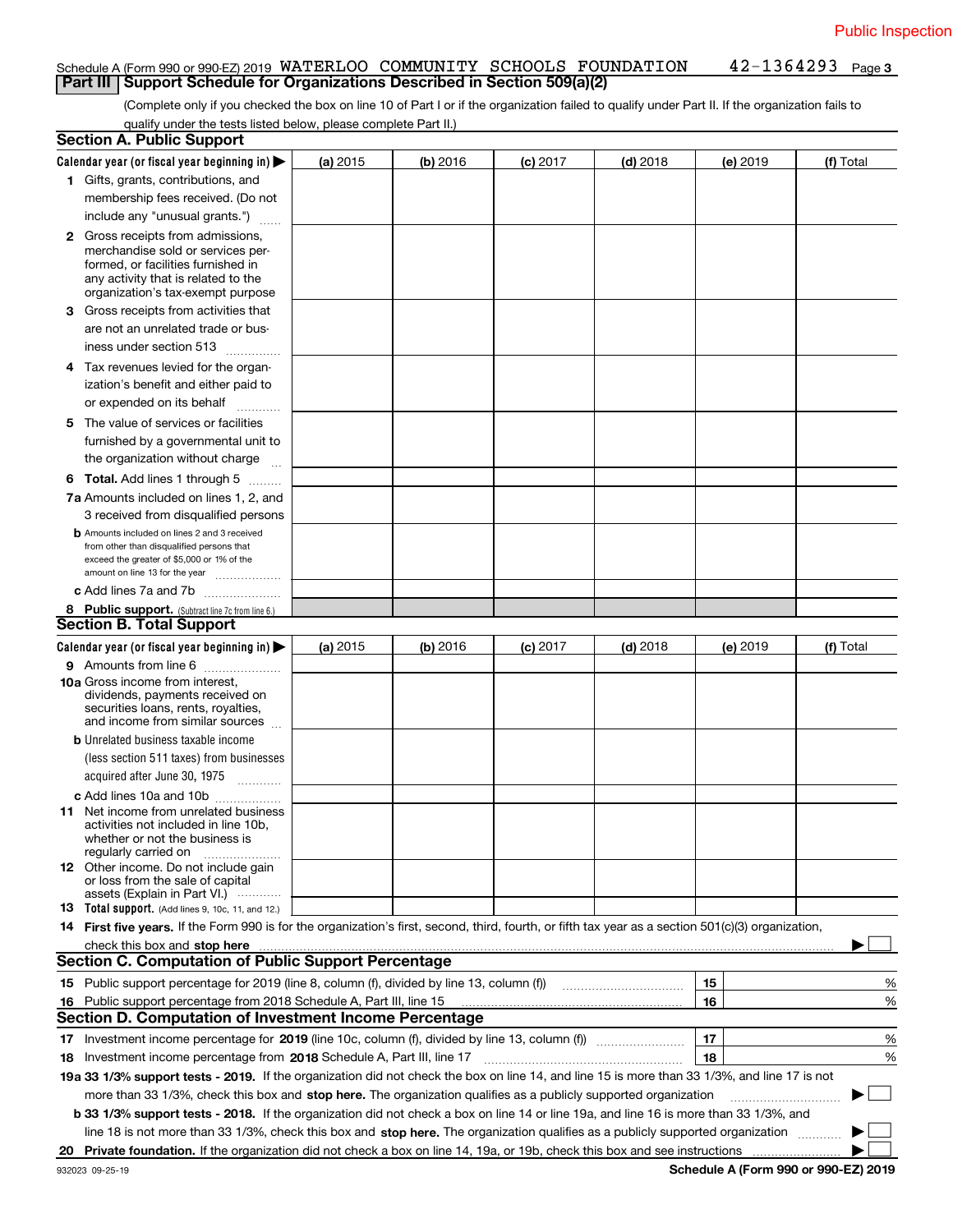**Yes No**

**1**

#### $42 - 1364293$  Page 4 Schedule A (Form 990 or 990-EZ) 2019 WATERLOO COMMUNITY SCHOOLS FOUNDATION 42-1364293 Page<br>L**Part IV L. Supporting Organizations Part IV Supporting Organizations**

(Complete only if you checked a box in line 12 on Part I. If you checked 12a of Part I, complete Sections A and B. If you checked 12b of Part I, complete Sections A and C. If you checked 12c of Part I, complete Sections A, D, and E. If you checked 12d of Part I, complete Sections A and D, and complete Part V.)

#### **Section A. All Supporting Organizations**

- **1** Are all of the organization's supported organizations listed by name in the organization's governing documents? If "No," describe in **Part VI** how the supported organizations are designated. If designated by *class or purpose, describe the designation. If historic and continuing relationship, explain.*
- **2** Did the organization have any supported organization that does not have an IRS determination of status under section 509(a)(1) or (2)? If "Yes," explain in Part VI how the organization determined that the supported *organization was described in section 509(a)(1) or (2).*
- **3a** Did the organization have a supported organization described in section 501(c)(4), (5), or (6)? If "Yes," answer *(b) and (c) below.*
- **b** Did the organization confirm that each supported organization qualified under section 501(c)(4), (5), or (6) and satisfied the public support tests under section 509(a)(2)? If "Yes," describe in **Part VI** when and how the *organization made the determination.*
- **c**Did the organization ensure that all support to such organizations was used exclusively for section 170(c)(2)(B) purposes? If "Yes," explain in **Part VI** what controls the organization put in place to ensure such use.
- **4a***If* Was any supported organization not organized in the United States ("foreign supported organization")? *"Yes," and if you checked 12a or 12b in Part I, answer (b) and (c) below.*
- **b** Did the organization have ultimate control and discretion in deciding whether to make grants to the foreign supported organization? If "Yes," describe in **Part VI** how the organization had such control and discretion *despite being controlled or supervised by or in connection with its supported organizations.*
- **c** Did the organization support any foreign supported organization that does not have an IRS determination under sections 501(c)(3) and 509(a)(1) or (2)? If "Yes," explain in **Part VI** what controls the organization used *to ensure that all support to the foreign supported organization was used exclusively for section 170(c)(2)(B) purposes.*
- **5a***If "Yes,"* Did the organization add, substitute, or remove any supported organizations during the tax year? answer (b) and (c) below (if applicable). Also, provide detail in **Part VI,** including (i) the names and EIN *numbers of the supported organizations added, substituted, or removed; (ii) the reasons for each such action; (iii) the authority under the organization's organizing document authorizing such action; and (iv) how the action was accomplished (such as by amendment to the organizing document).*
- **b** Type I or Type II only. Was any added or substituted supported organization part of a class already designated in the organization's organizing document?
- **cSubstitutions only.**  Was the substitution the result of an event beyond the organization's control?
- **6** Did the organization provide support (whether in the form of grants or the provision of services or facilities) to **Part VI.** *If "Yes," provide detail in* support or benefit one or more of the filing organization's supported organizations? anyone other than (i) its supported organizations, (ii) individuals that are part of the charitable class benefited by one or more of its supported organizations, or (iii) other supporting organizations that also
- **7**Did the organization provide a grant, loan, compensation, or other similar payment to a substantial contributor *If "Yes," complete Part I of Schedule L (Form 990 or 990-EZ).* regard to a substantial contributor? (as defined in section 4958(c)(3)(C)), a family member of a substantial contributor, or a 35% controlled entity with
- **8** Did the organization make a loan to a disqualified person (as defined in section 4958) not described in line 7? *If "Yes," complete Part I of Schedule L (Form 990 or 990-EZ).*
- **9a** Was the organization controlled directly or indirectly at any time during the tax year by one or more in section 509(a)(1) or (2))? If "Yes," *provide detail in* <code>Part VI.</code> disqualified persons as defined in section 4946 (other than foundation managers and organizations described
- **b** Did one or more disqualified persons (as defined in line 9a) hold a controlling interest in any entity in which the supporting organization had an interest? If "Yes," provide detail in P**art VI**.
- **c**Did a disqualified person (as defined in line 9a) have an ownership interest in, or derive any personal benefit from, assets in which the supporting organization also had an interest? If "Yes," provide detail in P**art VI.**
- **10a** Was the organization subject to the excess business holdings rules of section 4943 because of section supporting organizations)? If "Yes," answer 10b below. 4943(f) (regarding certain Type II supporting organizations, and all Type III non-functionally integrated
- **b** Did the organization have any excess business holdings in the tax year? (Use Schedule C, Form 4720, to *determine whether the organization had excess business holdings.)*

**10b**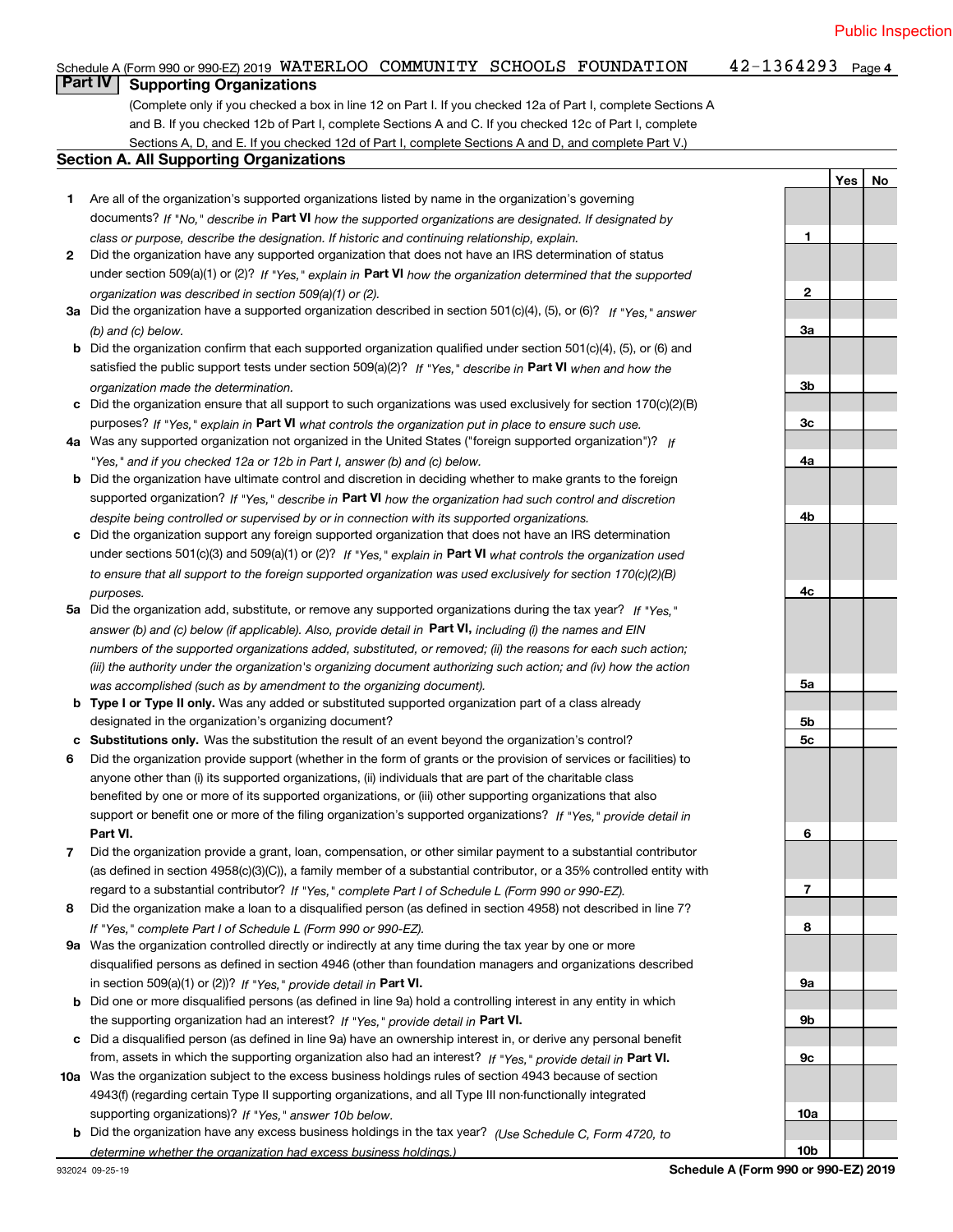42-1364293 Page 5

#### **Yes No 11** Has the organization accepted a gift or contribution from any of the following persons? **a** A person who directly or indirectly controls, either alone or together with persons described in (b) and (c) **b** A family member of a person described in (a) above? **c** A 35% controlled entity of a person described in (a) or (b) above? If "Yes" to a, b, or c, provide detail in Part VI. **11c 11a11bYes No 1** Did the directors, trustees, or membership of one or more supported organizations have the power to **2** Did the organization operate for the benefit of any supported organization other than the supported tax year? If "No," describe in Part VI how the supported organization(s) effectively operated, supervised, or **12Part VI**  *how providing such benefit carried out the purposes of the supported organization(s) that operated,* **Yes No 1** Were a majority of the organization's directors or trustees during the tax year also a majority of the directors or trustees of each of the organization's supported organization(s)? If "No," describe in **Part VI** how control **1Yes No 12** Were any of the organization's officers, directors, or trustees either (i) appointed or elected by the supported **3123**organization(s) or (ii) serving on the governing body of a supported organization? If "No," explain in **Part VI** how income or assets at all times during the tax year? If "Yes," describe in **Part VI** the role the organization's **12**Activities Test. **3** Parent of Supported Organizations. Answer (a) and (b) below. Check the box next to the method that the organization used to satisfy the Integral Part Test during the year (see instructions). **abclinupy** The organization satisfied the Activities Test. Complete line 2 below. The organization is the parent of each of its supported organizations. *Complete* line 3 below.<br>The state of the state of the state of the state of the state of the state of the state of the state of the state of the state The organization supported a governmental entity. *Describe in* Part **VI** how you supported a government entity (see instructions), **Activities Test. Answer (a) and (b) below.**<br>**a** Did substantially all of the organization's activities during the tax year directly further the exempt purposes of **b** Did the activities described in (a) constitute activities that, but for the organization's involvement, one or more **a** Did the organization have the power to regularly appoint or elect a majority of the officers, directors, or **b** Did the organization exercise a substantial degree of direction over the policies, programs, and activities of each the supported organization(s) to which the organization was responsive? If "Yes," then in **Part VI identify those supported organizations and explain**  *how these activities directly furthered their exempt purposes,* **2a 2b3a3b**of the organization's supported organization(s) would have been engaged in? If "Yes," explain in **Part VI** the trustees of each of the supported organizations? *Provide details in* Part VI. **Part VI**  *If "Yes," describe in the role played by the organization in this regard.* of its supported organizations? *controlled the organization's activities. If the organization had more than one supported organization, describe how the powers to appoint and/or remove directors or trustees were allocated among the supported organizations and what conditions or restrictions, if any, applied to such powers during the tax year. If "Yes," explain in* organization(s) that operated, supervised, or controlled the supporting organization? *supervised, or controlled the supporting organization. or management of the supporting organization was vested in the same persons that controlled or managed the supported organization(s). the organization maintained a close and continuous working relationship with the supported organization(s). supported organizations played in this regard. how the organization was responsive to those supported organizations, and how the organization determined that these activities constituted substantially all of its activities. reasons for the organization's position that its supported organization(s) would have engaged in these activities but for the organization's involvement.* below, the governing body of a supported organization? regularly appoint or elect at least a majority of the organization's directors or trustees at all times during the Did the organization provide to each of its supported organizations, by the last day of the fifth month of the organization's tax year, (i) a written notice describing the type and amount of support provided during the prior tax year, (ii) a copy of the Form 990 that was most recently filed as of the date of notification, and (iii) copies of the organization's governing documents in effect on the date of notification, to the extent not previously provided? By reason of the relationship described in (2), did the organization's supported organizations have a significant voice in the organization's investment policies and in directing the use of the organization's **Part IV Supporting Organizations** *(continued)* **Section B. Type I Supporting Organizations Section C. Type II Supporting Organizations Section D. All Type III Supporting Organizations Section E. Type III Functionally Integrated Supporting Organizations**  $\mathcal{L}^{\text{max}}$  $\mathcal{L}^{\text{max}}$

Schedule A (Form 990 or 990-EZ) 2019 WATERLOO COMMUNITY SCHOOLS FOUNDATION 42-1364293 Page<br>Part IV Supporting Organizations / www.shipping.com/

**Schedule A (Form 990 or 990-EZ) 2019**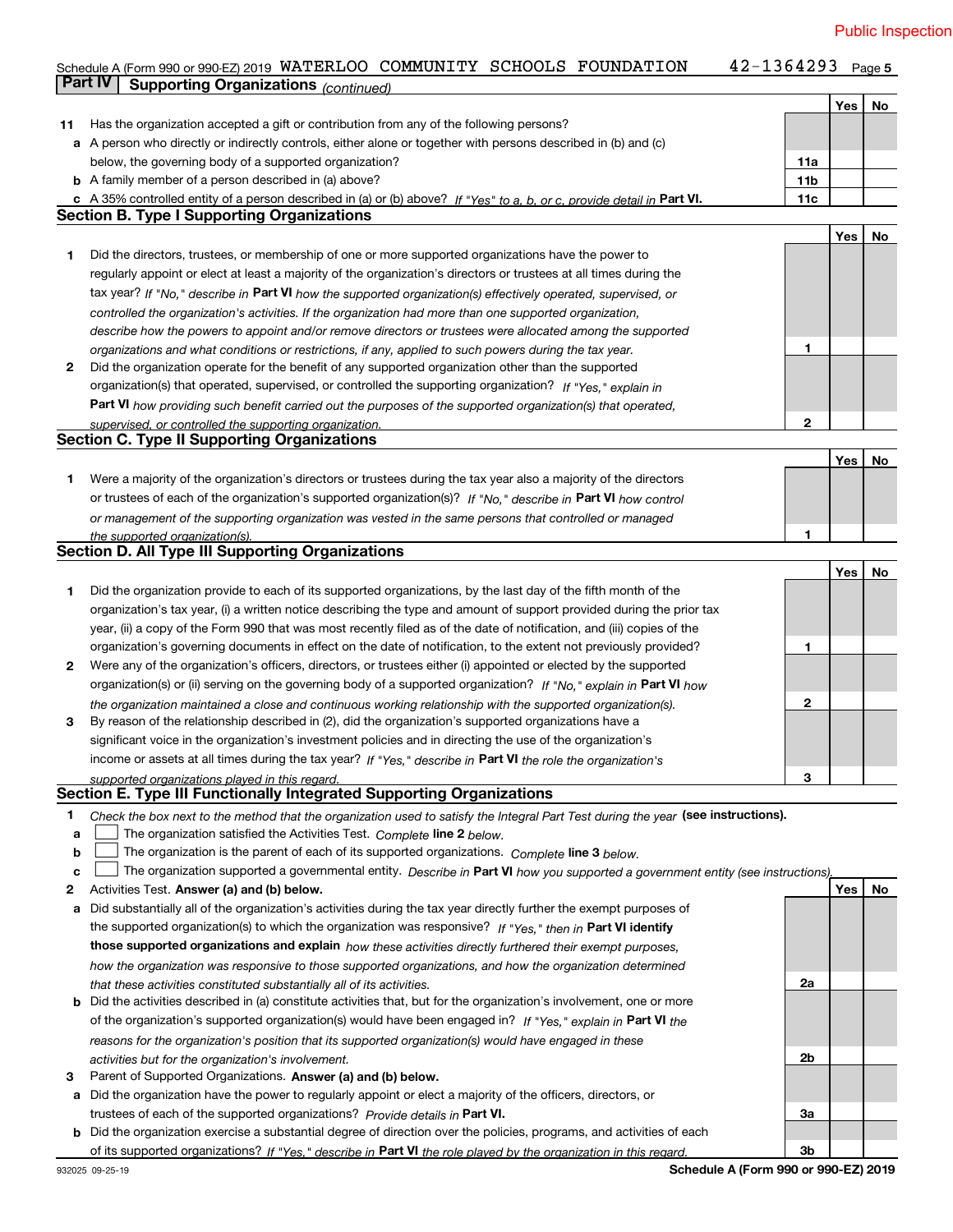|               | Schedule A (Form 990 or 990-EZ) 2019 WATERLOO COMMUNITY SCHOOLS FOUNDATION                                                                        |                |                | $42 - 1364293$ Page 6          |
|---------------|---------------------------------------------------------------------------------------------------------------------------------------------------|----------------|----------------|--------------------------------|
| <b>Part V</b> | Type III Non-Functionally Integrated 509(a)(3) Supporting Organizations                                                                           |                |                |                                |
| 1.            | Check here if the organization satisfied the Integral Part Test as a qualifying trust on Nov. 20, 1970 (explain in Part VI). See instructions. Al |                |                |                                |
|               | other Type III non-functionally integrated supporting organizations must complete Sections A through E.                                           |                |                |                                |
|               | Section A - Adjusted Net Income                                                                                                                   |                | (A) Prior Year | (B) Current Year<br>(optional) |
| 1             | Net short-term capital gain                                                                                                                       | 1              |                |                                |
| 2             | Recoveries of prior-year distributions                                                                                                            | $\overline{2}$ |                |                                |
| 3             | Other gross income (see instructions)                                                                                                             | 3              |                |                                |
| 4             | Add lines 1 through 3.                                                                                                                            | 4              |                |                                |
| 5             | Depreciation and depletion                                                                                                                        | 5              |                |                                |
| 6             | Portion of operating expenses paid or incurred for production or                                                                                  |                |                |                                |
|               | collection of gross income or for management, conservation, or                                                                                    |                |                |                                |
|               | maintenance of property held for production of income (see instructions)                                                                          | 6              |                |                                |
| 7             | Other expenses (see instructions)                                                                                                                 | $\overline{7}$ |                |                                |
| 8             | Adjusted Net Income (subtract lines 5, 6, and 7 from line 4)                                                                                      | 8              |                |                                |
|               | Section B - Minimum Asset Amount                                                                                                                  |                | (A) Prior Year | (B) Current Year<br>(optional) |
| 1             | Aggregate fair market value of all non-exempt-use assets (see                                                                                     |                |                |                                |
|               | instructions for short tax year or assets held for part of year):                                                                                 |                |                |                                |
|               | a Average monthly value of securities                                                                                                             | 1a             |                |                                |
|               | <b>b</b> Average monthly cash balances                                                                                                            | 1 <sub>b</sub> |                |                                |
|               | c Fair market value of other non-exempt-use assets                                                                                                | 1c             |                |                                |
|               | <b>d</b> Total (add lines 1a, 1b, and 1c)                                                                                                         | 1d             |                |                                |
|               | e Discount claimed for blockage or other                                                                                                          |                |                |                                |
|               | factors (explain in detail in Part VI):                                                                                                           |                |                |                                |
| $\mathbf{2}$  | Acquisition indebtedness applicable to non-exempt-use assets                                                                                      | $\mathbf{2}$   |                |                                |
| 3             | Subtract line 2 from line 1d.                                                                                                                     | 3              |                |                                |
| 4             | Cash deemed held for exempt use. Enter 1-1/2% of line 3 (for greater amount,                                                                      |                |                |                                |
|               | see instructions).                                                                                                                                | 4              |                |                                |
| 5             | Net value of non-exempt-use assets (subtract line 4 from line 3)                                                                                  | 5              |                |                                |
| 6             | Multiply line 5 by .035.                                                                                                                          | 6              |                |                                |
| 7             | Recoveries of prior-year distributions                                                                                                            | $\overline{7}$ |                |                                |
| 8             | Minimum Asset Amount (add line 7 to line 6)                                                                                                       | 8              |                |                                |
|               | <b>Section C - Distributable Amount</b>                                                                                                           |                |                | <b>Current Year</b>            |
| 1             | Adjusted net income for prior year (from Section A, line 8, Column A)                                                                             | 1              |                |                                |
| $\mathbf{2}$  | Enter 85% of line 1.                                                                                                                              | $\mathbf{2}$   |                |                                |
| 3             | Minimum asset amount for prior year (from Section B, line 8, Column A)                                                                            | 3              |                |                                |
| 4             | Enter greater of line 2 or line 3.                                                                                                                | 4              |                |                                |
| 5             | Income tax imposed in prior year                                                                                                                  | 5              |                |                                |
| 6             | <b>Distributable Amount.</b> Subtract line 5 from line 4, unless subject to                                                                       |                |                |                                |
|               | emergency temporary reduction (see instructions).                                                                                                 | 6              |                |                                |

**7** Check here if the current year is the organization's first as a non-functionally integrated Type III supporting organization (see instructions).

**Schedule A (Form 990 or 990-EZ) 2019**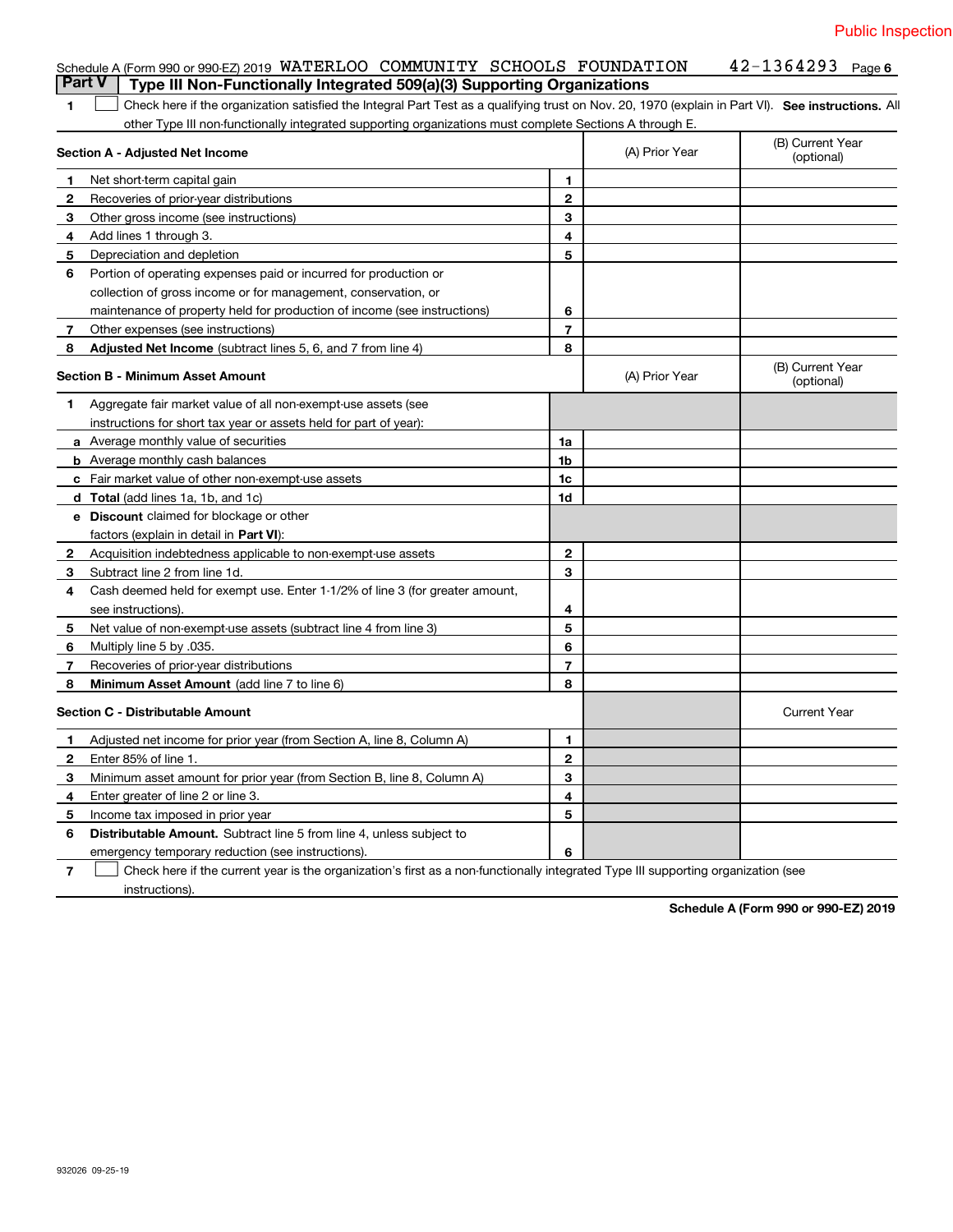|        | Schedule A (Form 990 or 990-EZ) 2019 WATERLOO COMMUNITY SCHOOLS FOUNDATION                 |                             |                           | 42-1364293<br>Page 7                    |
|--------|--------------------------------------------------------------------------------------------|-----------------------------|---------------------------|-----------------------------------------|
| Part V | Type III Non-Functionally Integrated 509(a)(3) Supporting Organizations                    |                             | (continued)               |                                         |
|        | Section D - Distributions                                                                  |                             |                           | <b>Current Year</b>                     |
| 1.     | Amounts paid to supported organizations to accomplish exempt purposes                      |                             |                           |                                         |
| 2      | Amounts paid to perform activity that directly furthers exempt purposes of supported       |                             |                           |                                         |
|        | organizations, in excess of income from activity                                           |                             |                           |                                         |
| 3      | Administrative expenses paid to accomplish exempt purposes of supported organizations      |                             |                           |                                         |
| 4      | Amounts paid to acquire exempt-use assets                                                  |                             |                           |                                         |
| 5      | Qualified set-aside amounts (prior IRS approval required)                                  |                             |                           |                                         |
| 6      | Other distributions (describe in Part VI). See instructions.                               |                             |                           |                                         |
| 7      | Total annual distributions. Add lines 1 through 6.                                         |                             |                           |                                         |
| 8      | Distributions to attentive supported organizations to which the organization is responsive |                             |                           |                                         |
|        | (provide details in Part VI). See instructions.                                            |                             |                           |                                         |
| 9      | Distributable amount for 2019 from Section C, line 6                                       |                             |                           |                                         |
| 10     | Line 8 amount divided by line 9 amount                                                     |                             |                           |                                         |
|        |                                                                                            | (i)                         | (ii)                      | (iii)                                   |
|        | <b>Section E - Distribution Allocations</b> (see instructions)                             | <b>Excess Distributions</b> | <b>Underdistributions</b> | <b>Distributable</b><br>Amount for 2019 |
|        |                                                                                            |                             | Pre-2019                  |                                         |
| 1.     | Distributable amount for 2019 from Section C, line 6                                       |                             |                           |                                         |
| 2      | Underdistributions, if any, for years prior to 2019 (reason-                               |                             |                           |                                         |
|        | able cause required-explain in Part VI). See instructions.                                 |                             |                           |                                         |
| 3      | Excess distributions carryover, if any, to 2019                                            |                             |                           |                                         |
|        | a From 2014                                                                                |                             |                           |                                         |
|        | $b$ From 2015                                                                              |                             |                           |                                         |
|        | c From 2016                                                                                |                             |                           |                                         |
|        | d From 2017                                                                                |                             |                           |                                         |
|        | e From 2018                                                                                |                             |                           |                                         |
|        | f Total of lines 3a through e                                                              |                             |                           |                                         |
|        | g Applied to underdistributions of prior years                                             |                             |                           |                                         |
|        | <b>h</b> Applied to 2019 distributable amount                                              |                             |                           |                                         |
|        | i Carryover from 2014 not applied (see instructions)                                       |                             |                           |                                         |
|        | Remainder. Subtract lines 3g, 3h, and 3i from 3f.                                          |                             |                           |                                         |
| 4      | Distributions for 2019 from Section D.                                                     |                             |                           |                                         |
|        | \$<br>line $7:$                                                                            |                             |                           |                                         |
|        | <b>a</b> Applied to underdistributions of prior years                                      |                             |                           |                                         |
|        | <b>b</b> Applied to 2019 distributable amount                                              |                             |                           |                                         |
|        | <b>c</b> Remainder. Subtract lines 4a and 4b from 4.                                       |                             |                           |                                         |
|        | Remaining underdistributions for years prior to 2019, if                                   |                             |                           |                                         |
|        | any. Subtract lines 3g and 4a from line 2. For result greater                              |                             |                           |                                         |
|        | than zero, explain in Part VI. See instructions.                                           |                             |                           |                                         |
| 6      | Remaining underdistributions for 2019. Subtract lines 3h                                   |                             |                           |                                         |
|        | and 4b from line 1. For result greater than zero, explain in                               |                             |                           |                                         |
|        | <b>Part VI.</b> See instructions.                                                          |                             |                           |                                         |
| 7      | Excess distributions carryover to 2020. Add lines 3j                                       |                             |                           |                                         |
|        | and 4c.                                                                                    |                             |                           |                                         |
| 8      | Breakdown of line 7:                                                                       |                             |                           |                                         |
|        | a Excess from 2015                                                                         |                             |                           |                                         |
|        | <b>b</b> Excess from 2016                                                                  |                             |                           |                                         |
|        | c Excess from 2017                                                                         |                             |                           |                                         |
|        | d Excess from 2018                                                                         |                             |                           |                                         |
|        | e Excess from 2019                                                                         |                             |                           |                                         |

**Schedule A (Form 990 or 990-EZ) 2019**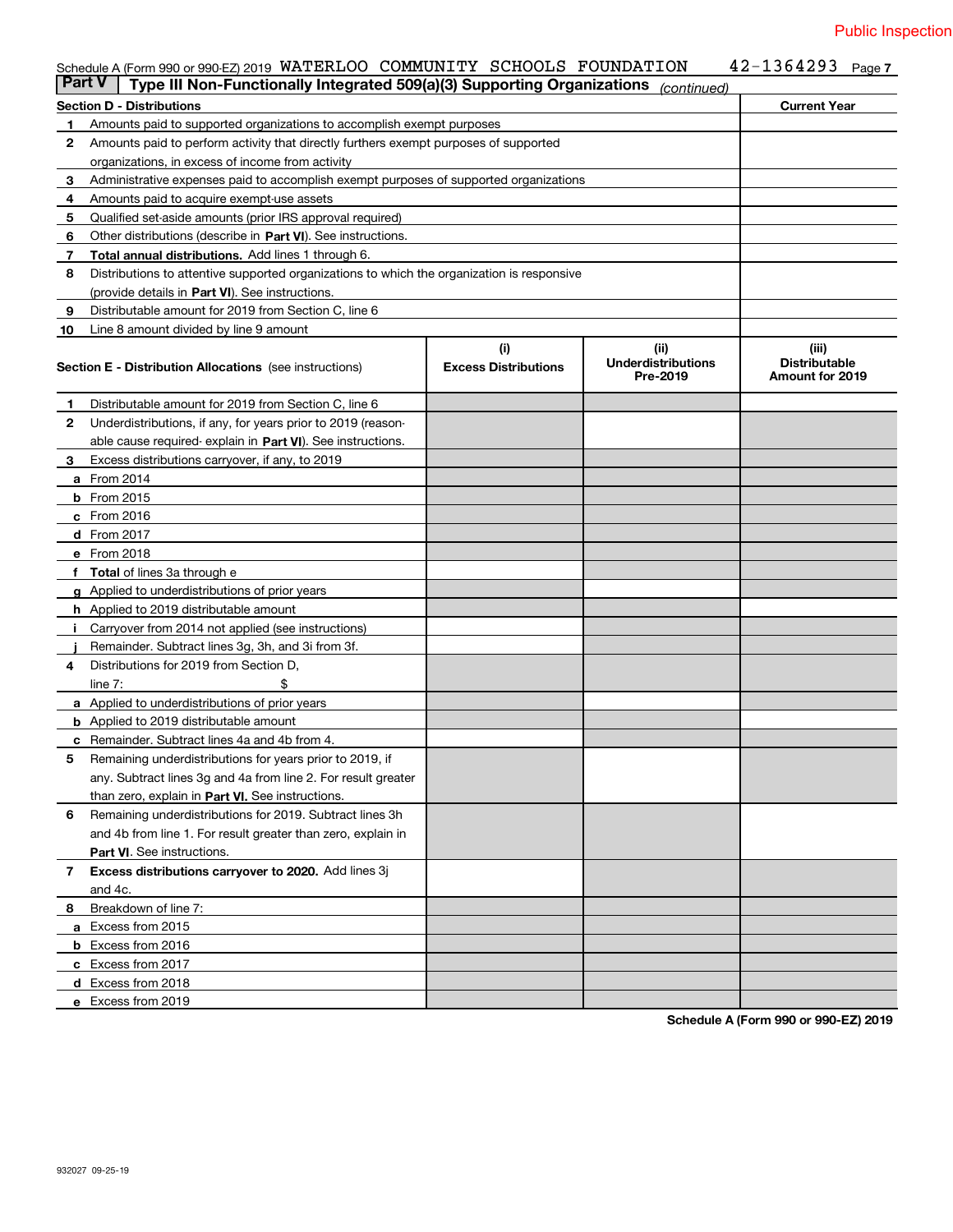|                | Schedule A (Form 990 or 990-EZ) 2019 WATERLOO COMMUNITY SCHOOLS FOUNDATION                                                                       |  |  | 42-1364293 | Page 8 |
|----------------|--------------------------------------------------------------------------------------------------------------------------------------------------|--|--|------------|--------|
| <b>Part VI</b> | Supplemental Information. Provide the explanations required by Part II, line 10; Part II, line 17a or 17b; Part III, line 12;                    |  |  |            |        |
|                | Part IV, Section A, lines 1, 2, 3b, 3c, 4b, 4c, 5a, 6, 9a, 9b, 9c, 11a, 11b, and 11c; Part IV, Section B, lines 1 and 2; Part IV, Section C,     |  |  |            |        |
|                | line 1; Part IV, Section D, lines 2 and 3; Part IV, Section E, lines 1c, 2a, 2b, 3a, and 3b; Part V, line 1; Part V, Section B, line 1e; Part V, |  |  |            |        |
|                | Section D, lines 5, 6, and 8; and Part V, Section E, lines 2, 5, and 6. Also complete this part for any additional information.                  |  |  |            |        |
|                | (See instructions.)                                                                                                                              |  |  |            |        |

SCHEDULE A, PART II, LINE 10, EXPLANATION FOR OTHER INCOME:

| FUNDRAISING INCOME                           |
|----------------------------------------------|
| 2015 AMOUNT: \$<br>5,359.                    |
| 2016 AMOUNT:<br>4,790.<br>\$                 |
| 2017 AMOUNT:<br>2,050.<br>\$                 |
| 1,900.<br>2018 AMOUNT: \$                    |
|                                              |
|                                              |
| SCHEDULE A, LIST OF UNUSUAL GRANTS RECEIVED: |
| DESCRIPTION: CASH                            |
| DATE: 08/30/16<br><b>AMOUNT:</b><br>48500.   |
| DESCRIPTION: CASH                            |
| DATE: 06/21/18<br><b>AMOUNT:</b><br>60333.   |
| DESCRIPTION: CASH                            |
| DATE: 06/17/19<br><b>AMOUNT:</b><br>105917.  |
| DESCRIPTION: CASH                            |
| DATE: 10/03/19<br><b>AMOUNT:</b><br>194083.  |
| DESCRIPTION: CASH                            |
| 312814.<br>DATE: 09/05/19<br><b>AMOUNT:</b>  |
|                                              |
|                                              |
|                                              |
|                                              |
|                                              |
|                                              |
|                                              |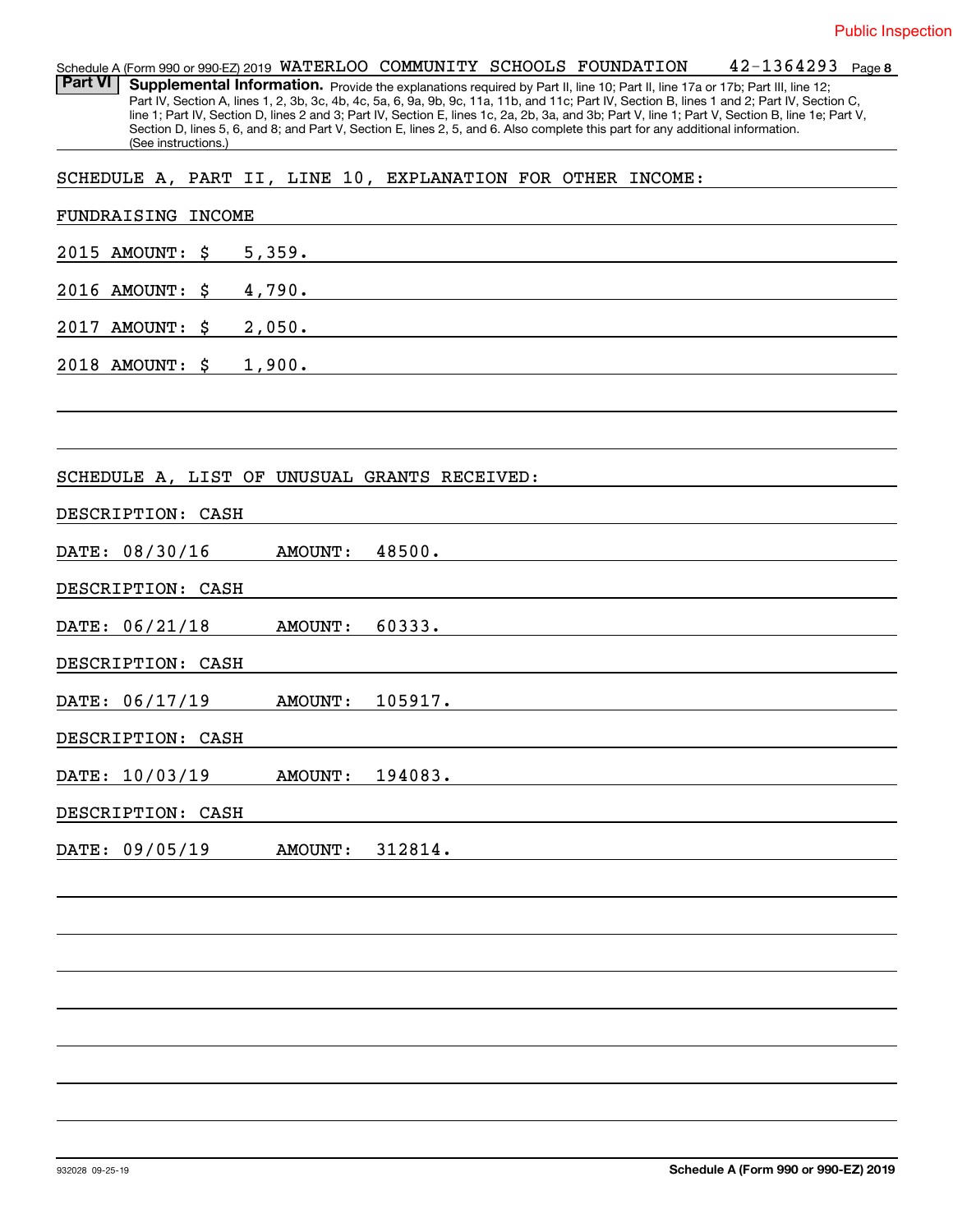Department of the Treasury Internal Revenue Service **(Form 990, 990-EZ, or 990-PF)**

Name of the organization

# **Schedule B Schedule of Contributors**

**| Attach to Form 990, Form 990-EZ, or Form 990-PF. | Go to www.irs.gov/Form990 for the latest information.** OMB No. 1545-0047

**2019**

**Employer identification number**

|                                       | WATERLOO COMMUNITY SCHOOLS FOUNDATION                                              | 42-1364293 |
|---------------------------------------|------------------------------------------------------------------------------------|------------|
| <b>Organization type (check one):</b> |                                                                                    |            |
| Filers of:                            | Section:                                                                           |            |
| Form 990 or 990-EZ                    | $\lfloor x \rfloor$ 501(c)( 3) (enter number) organization                         |            |
|                                       | $4947(a)(1)$ nonexempt charitable trust <b>not</b> treated as a private foundation |            |
|                                       | 527 political organization                                                         |            |
| Form 990-PF                           | 501(c)(3) exempt private foundation                                                |            |
|                                       | 4947(a)(1) nonexempt charitable trust treated as a private foundation              |            |
|                                       | 501(c)(3) taxable private foundation                                               |            |

Check if your organization is covered by the **General Rule** or a **Special Rule.**<br>Nota: Only a section 501(c)(7), (8), or (10) erganization can chock boxes for be **Note:**  Only a section 501(c)(7), (8), or (10) organization can check boxes for both the General Rule and a Special Rule. See instructions.

#### **General Rule**

 $\mathcal{L}^{\text{max}}$ 

For an organization filing Form 990, 990-EZ, or 990-PF that received, during the year, contributions totaling \$5,000 or more (in money or property) from any one contributor. Complete Parts I and II. See instructions for determining a contributor's total contributions.

#### **Special Rules**

any one contributor, during the year, total contributions of the greater of  $\,$  (1) \$5,000; or **(2)** 2% of the amount on (i) Form 990, Part VIII, line 1h;  $\boxed{\textbf{X}}$  For an organization described in section 501(c)(3) filing Form 990 or 990-EZ that met the 33 1/3% support test of the regulations under sections 509(a)(1) and 170(b)(1)(A)(vi), that checked Schedule A (Form 990 or 990-EZ), Part II, line 13, 16a, or 16b, and that received from or (ii) Form 990-EZ, line 1. Complete Parts I and II.

year, total contributions of more than \$1,000 *exclusively* for religious, charitable, scientific, literary, or educational purposes, or for the For an organization described in section 501(c)(7), (8), or (10) filing Form 990 or 990-EZ that received from any one contributor, during the prevention of cruelty to children or animals. Complete Parts I, II, and III.  $\mathcal{L}^{\text{max}}$ 

purpose. Don't complete any of the parts unless the **General Rule** applies to this organization because it received *nonexclusively* year, contributions <sub>exclusively</sub> for religious, charitable, etc., purposes, but no such contributions totaled more than \$1,000. If this box is checked, enter here the total contributions that were received during the year for an *exclusively* religious, charitable, etc., For an organization described in section 501(c)(7), (8), or (10) filing Form 990 or 990-EZ that received from any one contributor, during the religious, charitable, etc., contributions totaling \$5,000 or more during the year  $\Box$ — $\Box$   $\Box$  $\mathcal{L}^{\text{max}}$ 

**Caution:**  An organization that isn't covered by the General Rule and/or the Special Rules doesn't file Schedule B (Form 990, 990-EZ, or 990-PF), but it **must** answer "No" on Part IV, line 2, of its Form 990; or check the box on line H of its Form 990-EZ or on its Form 990-PF, Part I, line 2, to<br>cortify that it doesn't meet the filipe requirements of Schodule B (Fer certify that it doesn't meet the filing requirements of Schedule B (Form 990, 990-EZ, or 990-PF).

**For Paperwork Reduction Act Notice, see the instructions for Form 990, 990-EZ, or 990-PF. Schedule B (Form 990, 990-EZ, or 990-PF) (2019)** LHA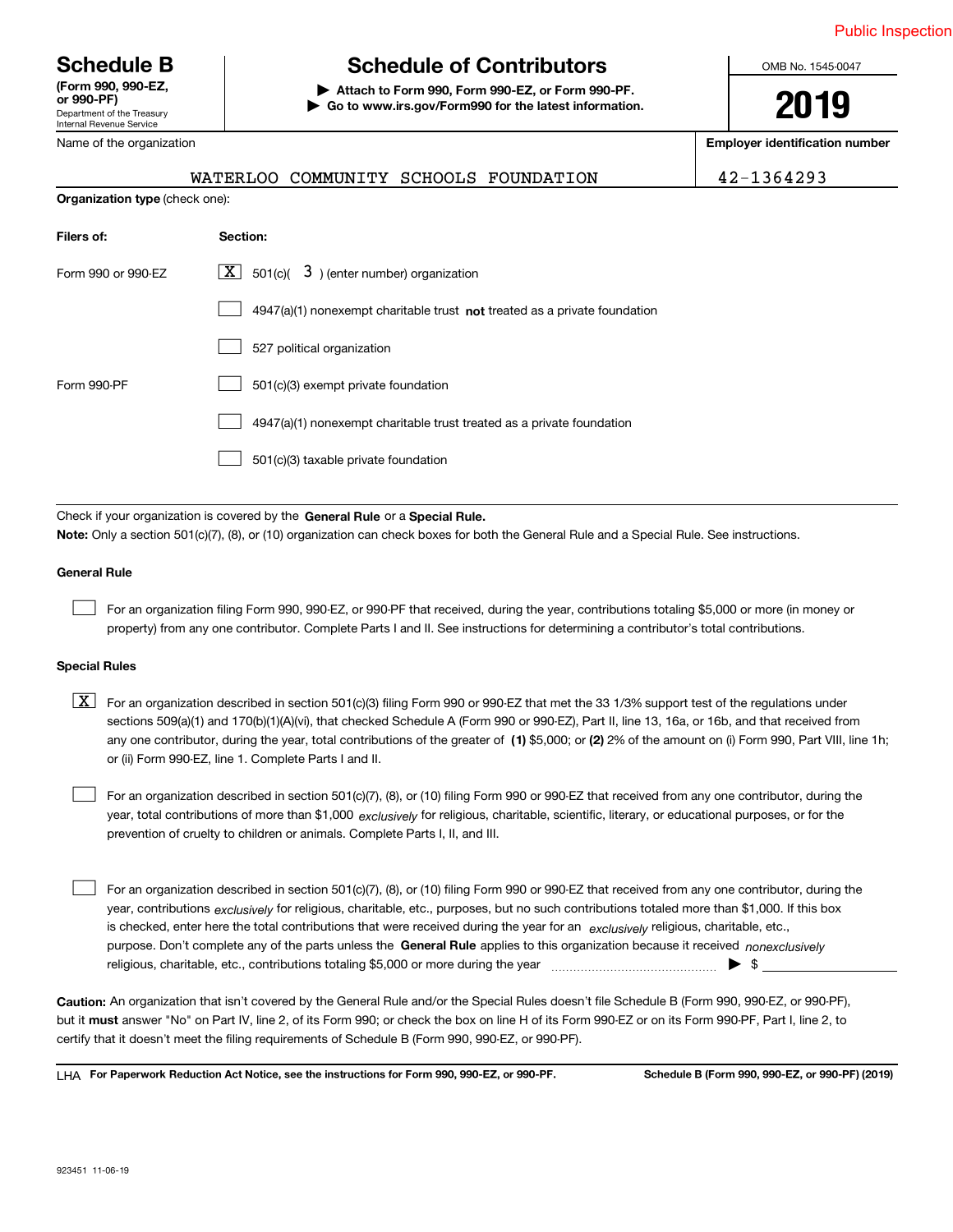**Employer identification number**

#### WATERLOO COMMUNITY SCHOOLS FOUNDATION  $|$  42-1364293

**(a)No.(b)Name, address, and ZIP + 4 (c)Total contributions (d)Type of contribution PersonPayrollNoncash(a)No.(b)Name, address, and ZIP + 4 (c)Total contributions (d)Type of contribution PersonPayrollNoncash(a)No.(b)Name, address, and ZIP + 4 (c)Total contributions (d)Type of contribution Person PayrollNoncash(a) No.(b) Name, address, and ZIP + 4 (c) Total contributions (d) Type of contribution PersonPayrollNoncash(a) No.(b) Name, address, and ZIP + 4 (c) Total contributions (d) Type of contribution Person PayrollNoncash(a) No.(b)Name, address, and ZIP + 4 (c) Total contributions (d)Type of contribution PersonPayrollNoncashContributors** (see instructions). Use duplicate copies of Part I if additional space is needed. \$(Complete Part II for noncash contributions.) \$(Complete Part II for noncash contributions.) \$(Complete Part II for noncash contributions.) \$(Complete Part II for noncash contributions.) \$(Complete Part II for noncash contributions.) \$(Complete Part II for noncash contributions.) **2** Chedule B (Form 990, 990-EZ, or 990-PF) (2019)<br> **2Part I COMMUNITY SCHOOLS FOUNDATION**<br> **Part I Contributors** (see instructions). Use duplicate copies of Part I if additional space is needed.  $\boxed{\mathbf{X}}$  $\boxed{\mathbf{X}}$  $|\mathbf{X}|$  $\sqrt{X}$  $\sqrt{X}$  $\sqrt{X}$  $\begin{array}{c|c|c|c|c|c} 1 & \hspace{1.5cm} & \hspace{1.5cm} & \hspace{1.5cm} & \hspace{1.5cm} & \hspace{1.5cm} & \hspace{1.5cm} & \hspace{1.5cm} & \hspace{1.5cm} & \hspace{1.5cm} & \hspace{1.5cm} & \hspace{1.5cm} & \hspace{1.5cm} & \hspace{1.5cm} & \hspace{1.5cm} & \hspace{1.5cm} & \hspace{1.5cm} & \hspace{1.5cm} & \hspace{1.5cm} & \hspace{1.5cm} & \hspace{1.5cm} &$ 30,000.  $2$  | Person  $\overline{\text{X}}$ 42,505.  $\overline{3}$  | Person  $\overline{X}$ 20,000.  $4$  | Person  $\overline{\text{X}}$ 194,083.  $\sim$  5 | Person X 312,814.  $\sim$  6 | Person X 50,000.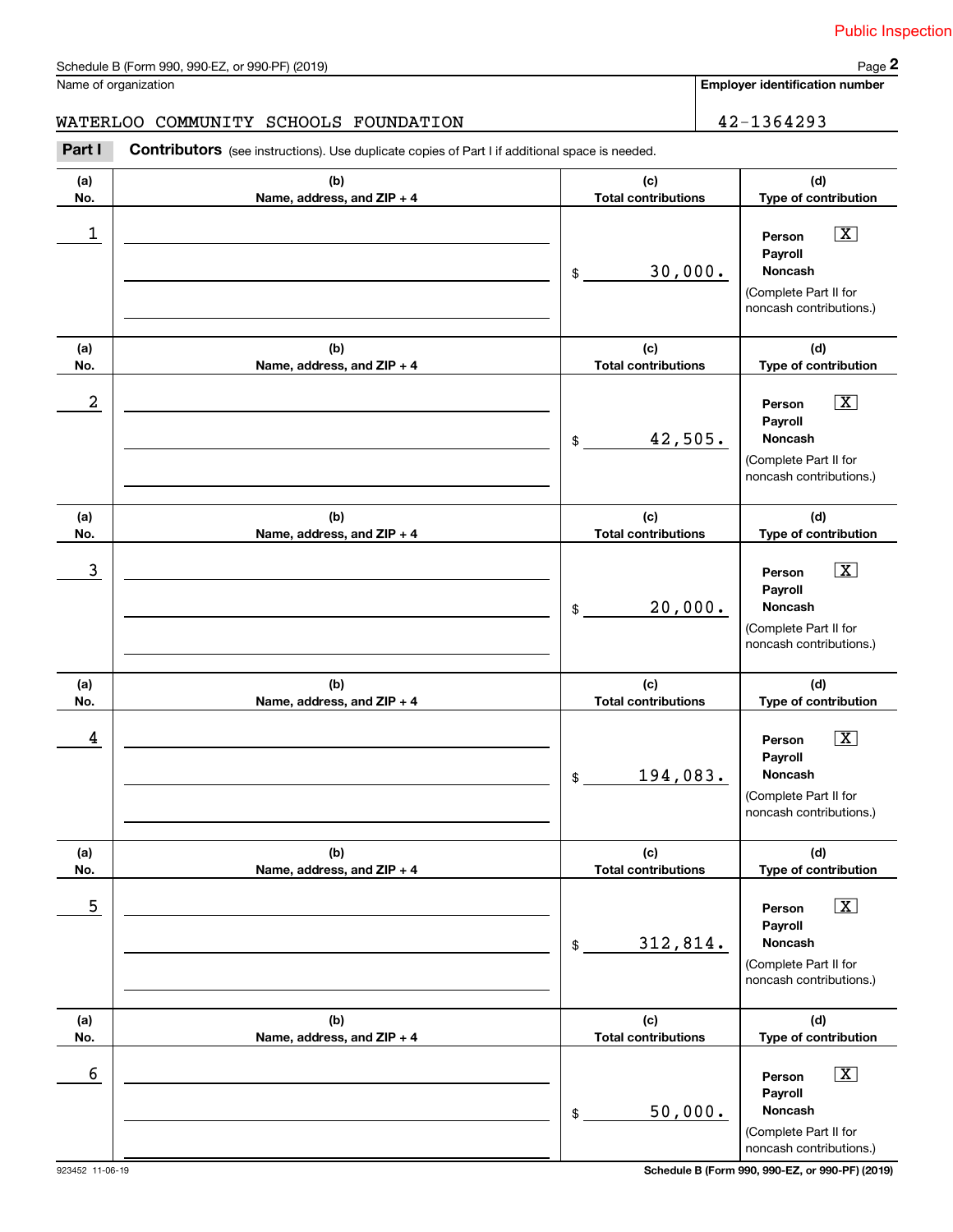| Name of organization |
|----------------------|
|----------------------|

# WATERLOO COMMUNITY SCHOOLS FOUNDATION 42-1364293

|                              | Schedule B (Form 990, 990-EZ, or 990-PF) (2019)                                                     |                                                 | Page 3                                |
|------------------------------|-----------------------------------------------------------------------------------------------------|-------------------------------------------------|---------------------------------------|
|                              | Name of organization                                                                                |                                                 | <b>Employer identification number</b> |
|                              | WATERLOO COMMUNITY SCHOOLS FOUNDATION                                                               |                                                 | 42-1364293                            |
| Part II                      | Noncash Property (see instructions). Use duplicate copies of Part II if additional space is needed. |                                                 |                                       |
| (a)<br>No.<br>from<br>Part I | (b)<br>Description of noncash property given                                                        | (c)<br>FMV (or estimate)<br>(See instructions.) | (d)<br>Date received                  |
|                              |                                                                                                     | \$                                              |                                       |
| (a)<br>No.<br>from<br>Part I | (b)<br>Description of noncash property given                                                        | (c)<br>FMV (or estimate)<br>(See instructions.) | (d)<br>Date received                  |
|                              |                                                                                                     | \$                                              |                                       |
| (a)<br>No.<br>from<br>Part I | (b)<br>Description of noncash property given                                                        | (c)<br>FMV (or estimate)<br>(See instructions.) | (d)<br>Date received                  |
|                              |                                                                                                     | \$                                              |                                       |
| (a)<br>No.<br>from<br>Part I | (b)<br>Description of noncash property given                                                        | (c)<br>FMV (or estimate)<br>(See instructions.) | (d)<br>Date received                  |
|                              |                                                                                                     | \$                                              |                                       |
| (a)<br>No.<br>from<br>Part I | (b)<br>Description of noncash property given                                                        | (c)<br>FMV (or estimate)<br>(See instructions.) | (d)<br>Date received                  |
|                              |                                                                                                     | \$                                              |                                       |
| (a)<br>No.<br>from<br>Part I | (b)<br>Description of noncash property given                                                        | (c)<br>FMV (or estimate)<br>(See instructions.) | (d)<br>Date received                  |
|                              |                                                                                                     | \$                                              |                                       |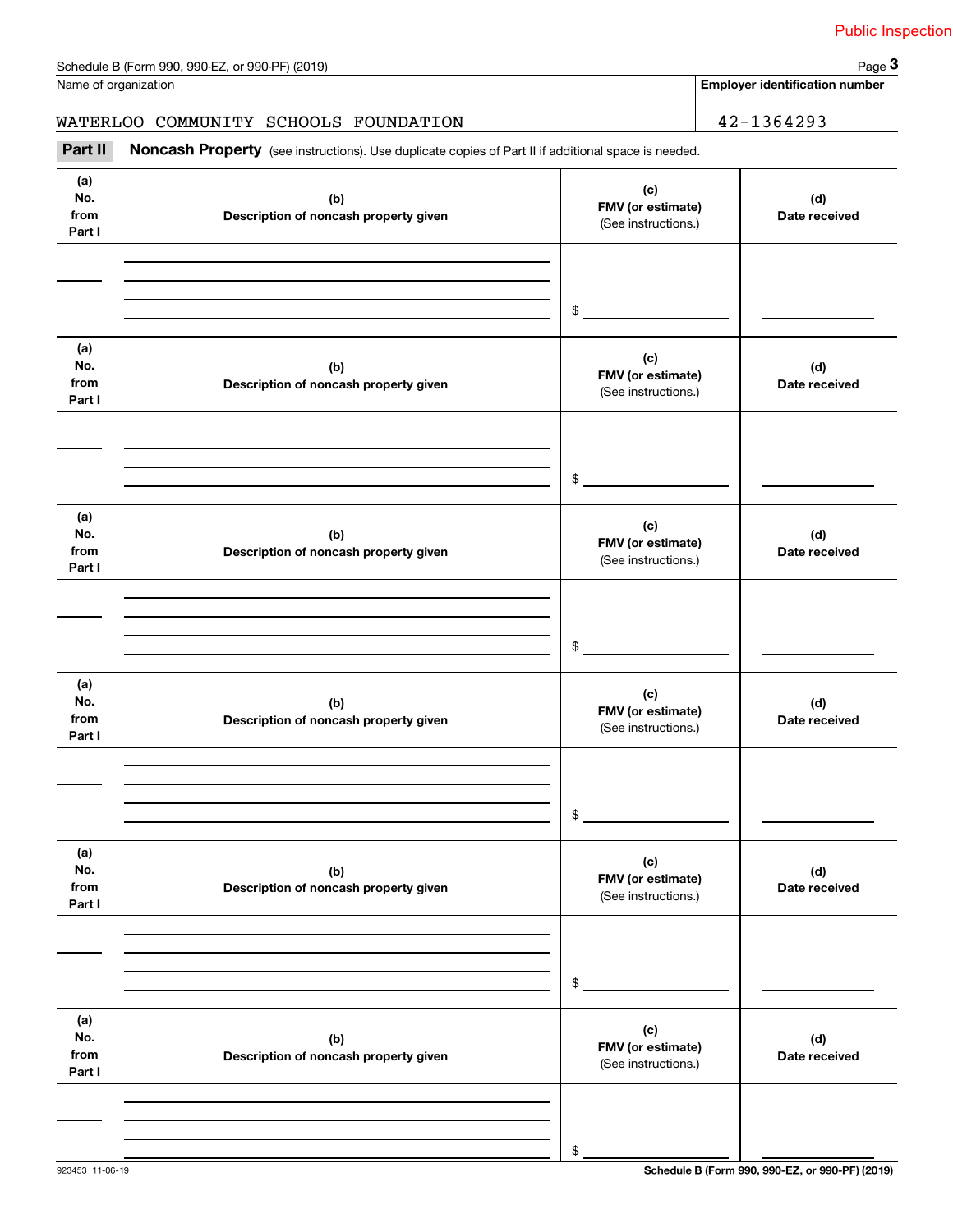|                           | Schedule B (Form 990, 990-EZ, or 990-PF) (2019)                                                                                                                                                                                                                                                                                                                                                                                                                                                                 |                      |  |                                     | Page 4                                   |
|---------------------------|-----------------------------------------------------------------------------------------------------------------------------------------------------------------------------------------------------------------------------------------------------------------------------------------------------------------------------------------------------------------------------------------------------------------------------------------------------------------------------------------------------------------|----------------------|--|-------------------------------------|------------------------------------------|
|                           | Name of organization                                                                                                                                                                                                                                                                                                                                                                                                                                                                                            |                      |  |                                     | <b>Employer identification number</b>    |
|                           | WATERLOO COMMUNITY SCHOOLS FOUNDATION                                                                                                                                                                                                                                                                                                                                                                                                                                                                           |                      |  |                                     | 42-1364293                               |
| <b>Part III</b>           | Exclusively religious, charitable, etc., contributions to organizations described in section 501(c)(7), (8), or (10) that total more than \$1,000 for the year<br>from any one contributor. Complete columns (a) through (e) and the following line entry. For organizations<br>completing Part III, enter the total of exclusively religious, charitable, etc., contributions of \$1,000 or less for the year. (Enter this info. once.) \\$<br>Use duplicate copies of Part III if additional space is needed. |                      |  |                                     |                                          |
| (a) No.<br>from<br>Part I | (b) Purpose of gift                                                                                                                                                                                                                                                                                                                                                                                                                                                                                             | (c) Use of gift      |  | (d) Description of how gift is held |                                          |
|                           |                                                                                                                                                                                                                                                                                                                                                                                                                                                                                                                 |                      |  |                                     |                                          |
|                           |                                                                                                                                                                                                                                                                                                                                                                                                                                                                                                                 | (e) Transfer of gift |  |                                     |                                          |
|                           | Transferee's name, address, and $ZIP + 4$                                                                                                                                                                                                                                                                                                                                                                                                                                                                       |                      |  |                                     | Relationship of transferor to transferee |
| (a) No.                   |                                                                                                                                                                                                                                                                                                                                                                                                                                                                                                                 |                      |  |                                     |                                          |
| from<br>Part I            | (b) Purpose of gift                                                                                                                                                                                                                                                                                                                                                                                                                                                                                             | (c) Use of gift      |  |                                     | (d) Description of how gift is held      |
|                           |                                                                                                                                                                                                                                                                                                                                                                                                                                                                                                                 |                      |  |                                     |                                          |
|                           | (e) Transfer of gift<br>Transferee's name, address, and ZIP + 4<br>Relationship of transferor to transferee                                                                                                                                                                                                                                                                                                                                                                                                     |                      |  |                                     |                                          |
|                           |                                                                                                                                                                                                                                                                                                                                                                                                                                                                                                                 |                      |  |                                     |                                          |
| (a) No.<br>from<br>Part I | (b) Purpose of gift                                                                                                                                                                                                                                                                                                                                                                                                                                                                                             | (c) Use of gift      |  |                                     | (d) Description of how gift is held      |
|                           |                                                                                                                                                                                                                                                                                                                                                                                                                                                                                                                 |                      |  |                                     |                                          |
|                           | (e) Transfer of gift                                                                                                                                                                                                                                                                                                                                                                                                                                                                                            |                      |  |                                     |                                          |
|                           | Transferee's name, address, and ZIP + 4                                                                                                                                                                                                                                                                                                                                                                                                                                                                         |                      |  |                                     | Relationship of transferor to transferee |
|                           |                                                                                                                                                                                                                                                                                                                                                                                                                                                                                                                 |                      |  |                                     |                                          |
| (a) No.<br>from<br>Part I | (b) Purpose of gift                                                                                                                                                                                                                                                                                                                                                                                                                                                                                             | (c) Use of gift      |  |                                     | (d) Description of how gift is held      |
|                           |                                                                                                                                                                                                                                                                                                                                                                                                                                                                                                                 |                      |  |                                     |                                          |
|                           |                                                                                                                                                                                                                                                                                                                                                                                                                                                                                                                 | (e) Transfer of gift |  |                                     |                                          |
|                           | Transferee's name, address, and ZIP + 4                                                                                                                                                                                                                                                                                                                                                                                                                                                                         |                      |  |                                     | Relationship of transferor to transferee |
|                           |                                                                                                                                                                                                                                                                                                                                                                                                                                                                                                                 |                      |  |                                     |                                          |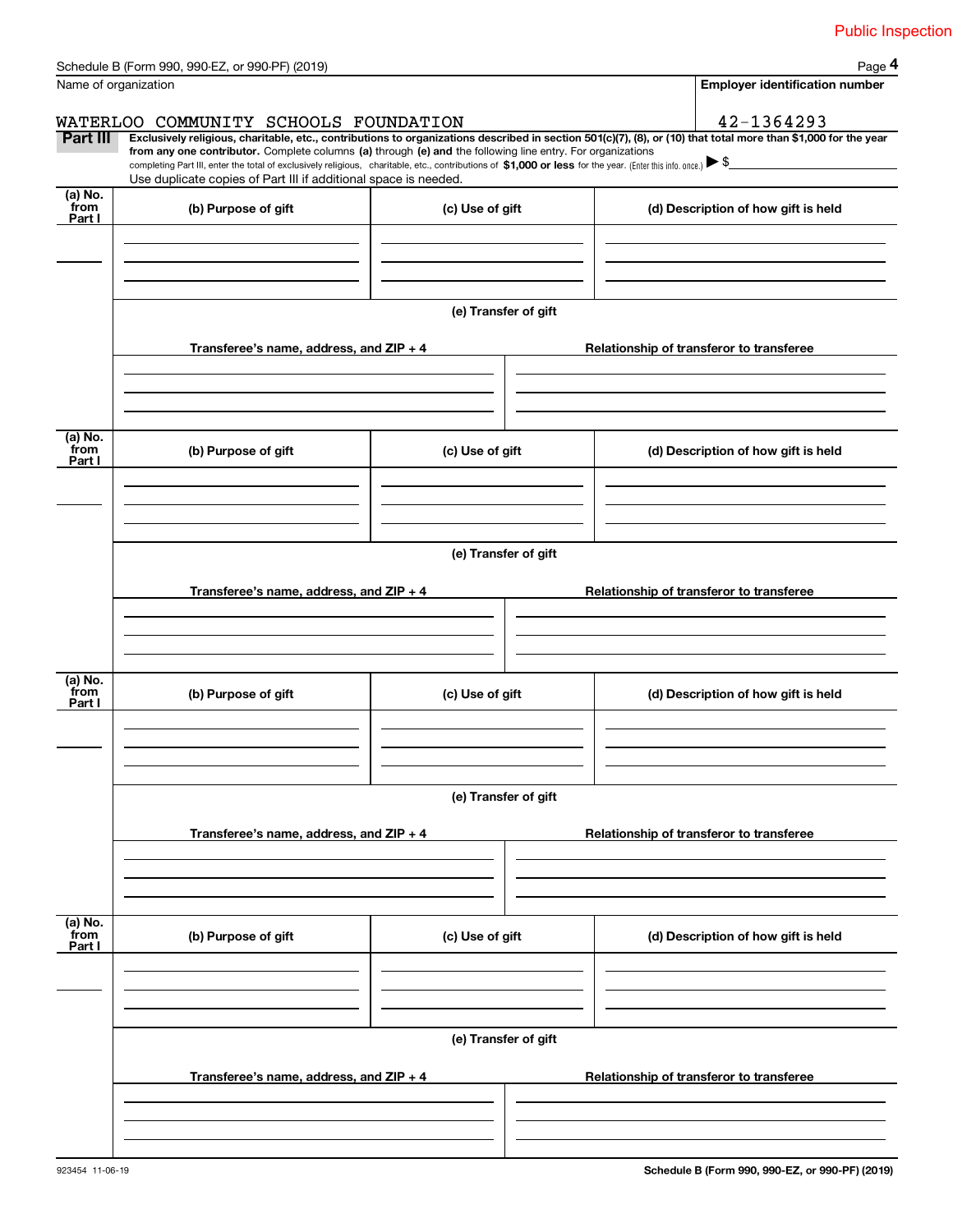| Complete if the organization answered "Yes" on Form 990,<br>(Form 990)<br>Part IV, line 6, 7, 8, 9, 10, 11a, 11b, 11c, 11d, 11e, 11f, 12a, or 12b.<br>Open to Public<br>Attach to Form 990.<br>Department of the Treasury<br><b>Inspection</b><br>Go to www.irs.gov/Form990 for instructions and the latest information.<br>Internal Revenue Service<br>Name of the organization<br><b>Employer identification number</b><br>42-1364293<br>WATERLOO COMMUNITY SCHOOLS FOUNDATION<br>Organizations Maintaining Donor Advised Funds or Other Similar Funds or Accounts. Complete if the<br>Part I<br>organization answered "Yes" on Form 990, Part IV, line 6.<br>(a) Donor advised funds<br>(b) Funds and other accounts<br>1<br>1.<br>Aggregate value of contributions to (during year)<br>2<br>З<br>$\overline{22,181}$ .<br>4<br>Did the organization inform all donors and donor advisors in writing that the assets held in donor advised funds<br>5<br>$\overline{X}$ No<br>Yes<br>Did the organization inform all grantees, donors, and donor advisors in writing that grant funds can be used only<br>6<br>for charitable purposes and not for the benefit of the donor or donor advisor, or for any other purpose conferring<br>$\overline{\text{X}}$ No<br>Yes<br>Part II<br>Conservation Easements. Complete if the organization answered "Yes" on Form 990, Part IV, line 7.<br>Purpose(s) of conservation easements held by the organization (check all that apply).<br>1.<br>Preservation of land for public use (for example, recreation or education)<br>Preservation of a historically important land area<br>Preservation of a certified historic structure<br>Protection of natural habitat<br>Preservation of open space<br>Complete lines 2a through 2d if the organization held a qualified conservation contribution in the form of a conservation easement on the last<br>2<br>Held at the End of the Tax Year<br>day of the tax year.<br>2a<br>Total acreage restricted by conservation easements<br>2b<br>b<br>2c<br>Number of conservation easements included in (c) acquired after 7/25/06, and not on a historic structure<br>d<br>2d<br>Number of conservation easements modified, transferred, released, extinguished, or terminated by the organization during the tax<br>3<br>year<br>Number of states where property subject to conservation easement is located<br>4<br>Does the organization have a written policy regarding the periodic monitoring, inspection, handling of<br>5<br>Yes<br>violations, and enforcement of the conservation easements it holds?<br>No<br>Staff and volunteer hours devoted to monitoring, inspecting, handling of violations, and enforcing conservation easements during the year<br>6<br>Amount of expenses incurred in monitoring, inspecting, handling of violations, and enforcing conservation easements during the year<br>7<br>$\blacktriangleright$ \$<br>Does each conservation easement reported on line 2(d) above satisfy the requirements of section 170(h)(4)(B)(i)<br>8<br>Yes<br>No<br>In Part XIII, describe how the organization reports conservation easements in its revenue and expense statement and<br>9<br>balance sheet, and include, if applicable, the text of the footnote to the organization's financial statements that describes the<br>organization's accounting for conservation easements.<br>Organizations Maintaining Collections of Art, Historical Treasures, or Other Similar Assets.<br>Part III<br>Complete if the organization answered "Yes" on Form 990, Part IV, line 8.<br>1a If the organization elected, as permitted under FASB ASC 958, not to report in its revenue statement and balance sheet works<br>of art, historical treasures, or other similar assets held for public exhibition, education, or research in furtherance of public<br>service, provide in Part XIII the text of the footnote to its financial statements that describes these items.<br><b>b</b> If the organization elected, as permitted under FASB ASC 958, to report in its revenue statement and balance sheet works of<br>art, historical treasures, or other similar assets held for public exhibition, education, or research in furtherance of public service,<br>provide the following amounts relating to these items:<br>$\triangleright$ \$<br>$\bullet$ \$<br>(ii) Assets included in Form 990, Part X<br>If the organization received or held works of art, historical treasures, or other similar assets for financial gain, provide<br>2<br>the following amounts required to be reported under FASB ASC 958 relating to these items:<br>Revenue included on Form 990, Part VIII, line 1 manufactured contracts and contract and contract and contract o<br>$\sim$ $\sim$<br>а<br>Pohodulo D (Form 000) 2010<br><b>Departually Reduction Act Notice, and the Instructions for Form 000</b> | <b>Supplemental Financial Statements</b><br><b>SCHEDULE D</b> |  |  | OMB No. 1545-0047 |  |  |
|--------------------------------------------------------------------------------------------------------------------------------------------------------------------------------------------------------------------------------------------------------------------------------------------------------------------------------------------------------------------------------------------------------------------------------------------------------------------------------------------------------------------------------------------------------------------------------------------------------------------------------------------------------------------------------------------------------------------------------------------------------------------------------------------------------------------------------------------------------------------------------------------------------------------------------------------------------------------------------------------------------------------------------------------------------------------------------------------------------------------------------------------------------------------------------------------------------------------------------------------------------------------------------------------------------------------------------------------------------------------------------------------------------------------------------------------------------------------------------------------------------------------------------------------------------------------------------------------------------------------------------------------------------------------------------------------------------------------------------------------------------------------------------------------------------------------------------------------------------------------------------------------------------------------------------------------------------------------------------------------------------------------------------------------------------------------------------------------------------------------------------------------------------------------------------------------------------------------------------------------------------------------------------------------------------------------------------------------------------------------------------------------------------------------------------------------------------------------------------------------------------------------------------------------------------------------------------------------------------------------------------------------------------------------------------------------------------------------------------------------------------------------------------------------------------------------------------------------------------------------------------------------------------------------------------------------------------------------------------------------------------------------------------------------------------------------------------------------------------------------------------------------------------------------------------------------------------------------------------------------------------------------------------------------------------------------------------------------------------------------------------------------------------------------------------------------------------------------------------------------------------------------------------------------------------------------------------------------------------------------------------------------------------------------------------------------------------------------------------------------------------------------------------------------------------------------------------------------------------------------------------------------------------------------------------------------------------------------------------------------------------------------------------------------------------------------------------------------------------------------------------------------------------------------------------------------------------------------------------------------------------------------------------------------------------------------------------------------------------------------------------------------------------------------------------------------------------------------------------------------------------------------------------------------------------------------------------------------------------------------------------------------------------------------------------------------------------------------------------------------------------------------------------------------------------------------------------------------------------------------------------------------------------------|---------------------------------------------------------------|--|--|-------------------|--|--|
|                                                                                                                                                                                                                                                                                                                                                                                                                                                                                                                                                                                                                                                                                                                                                                                                                                                                                                                                                                                                                                                                                                                                                                                                                                                                                                                                                                                                                                                                                                                                                                                                                                                                                                                                                                                                                                                                                                                                                                                                                                                                                                                                                                                                                                                                                                                                                                                                                                                                                                                                                                                                                                                                                                                                                                                                                                                                                                                                                                                                                                                                                                                                                                                                                                                                                                                                                                                                                                                                                                                                                                                                                                                                                                                                                                                                                                                                                                                                                                                                                                                                                                                                                                                                                                                                                                                                                                                                                                                                                                                                                                                                                                                                                                                                                                                                                                                                                                              |                                                               |  |  |                   |  |  |
|                                                                                                                                                                                                                                                                                                                                                                                                                                                                                                                                                                                                                                                                                                                                                                                                                                                                                                                                                                                                                                                                                                                                                                                                                                                                                                                                                                                                                                                                                                                                                                                                                                                                                                                                                                                                                                                                                                                                                                                                                                                                                                                                                                                                                                                                                                                                                                                                                                                                                                                                                                                                                                                                                                                                                                                                                                                                                                                                                                                                                                                                                                                                                                                                                                                                                                                                                                                                                                                                                                                                                                                                                                                                                                                                                                                                                                                                                                                                                                                                                                                                                                                                                                                                                                                                                                                                                                                                                                                                                                                                                                                                                                                                                                                                                                                                                                                                                                              |                                                               |  |  |                   |  |  |
|                                                                                                                                                                                                                                                                                                                                                                                                                                                                                                                                                                                                                                                                                                                                                                                                                                                                                                                                                                                                                                                                                                                                                                                                                                                                                                                                                                                                                                                                                                                                                                                                                                                                                                                                                                                                                                                                                                                                                                                                                                                                                                                                                                                                                                                                                                                                                                                                                                                                                                                                                                                                                                                                                                                                                                                                                                                                                                                                                                                                                                                                                                                                                                                                                                                                                                                                                                                                                                                                                                                                                                                                                                                                                                                                                                                                                                                                                                                                                                                                                                                                                                                                                                                                                                                                                                                                                                                                                                                                                                                                                                                                                                                                                                                                                                                                                                                                                                              |                                                               |  |  |                   |  |  |
|                                                                                                                                                                                                                                                                                                                                                                                                                                                                                                                                                                                                                                                                                                                                                                                                                                                                                                                                                                                                                                                                                                                                                                                                                                                                                                                                                                                                                                                                                                                                                                                                                                                                                                                                                                                                                                                                                                                                                                                                                                                                                                                                                                                                                                                                                                                                                                                                                                                                                                                                                                                                                                                                                                                                                                                                                                                                                                                                                                                                                                                                                                                                                                                                                                                                                                                                                                                                                                                                                                                                                                                                                                                                                                                                                                                                                                                                                                                                                                                                                                                                                                                                                                                                                                                                                                                                                                                                                                                                                                                                                                                                                                                                                                                                                                                                                                                                                                              |                                                               |  |  |                   |  |  |
|                                                                                                                                                                                                                                                                                                                                                                                                                                                                                                                                                                                                                                                                                                                                                                                                                                                                                                                                                                                                                                                                                                                                                                                                                                                                                                                                                                                                                                                                                                                                                                                                                                                                                                                                                                                                                                                                                                                                                                                                                                                                                                                                                                                                                                                                                                                                                                                                                                                                                                                                                                                                                                                                                                                                                                                                                                                                                                                                                                                                                                                                                                                                                                                                                                                                                                                                                                                                                                                                                                                                                                                                                                                                                                                                                                                                                                                                                                                                                                                                                                                                                                                                                                                                                                                                                                                                                                                                                                                                                                                                                                                                                                                                                                                                                                                                                                                                                                              |                                                               |  |  |                   |  |  |
|                                                                                                                                                                                                                                                                                                                                                                                                                                                                                                                                                                                                                                                                                                                                                                                                                                                                                                                                                                                                                                                                                                                                                                                                                                                                                                                                                                                                                                                                                                                                                                                                                                                                                                                                                                                                                                                                                                                                                                                                                                                                                                                                                                                                                                                                                                                                                                                                                                                                                                                                                                                                                                                                                                                                                                                                                                                                                                                                                                                                                                                                                                                                                                                                                                                                                                                                                                                                                                                                                                                                                                                                                                                                                                                                                                                                                                                                                                                                                                                                                                                                                                                                                                                                                                                                                                                                                                                                                                                                                                                                                                                                                                                                                                                                                                                                                                                                                                              |                                                               |  |  |                   |  |  |
|                                                                                                                                                                                                                                                                                                                                                                                                                                                                                                                                                                                                                                                                                                                                                                                                                                                                                                                                                                                                                                                                                                                                                                                                                                                                                                                                                                                                                                                                                                                                                                                                                                                                                                                                                                                                                                                                                                                                                                                                                                                                                                                                                                                                                                                                                                                                                                                                                                                                                                                                                                                                                                                                                                                                                                                                                                                                                                                                                                                                                                                                                                                                                                                                                                                                                                                                                                                                                                                                                                                                                                                                                                                                                                                                                                                                                                                                                                                                                                                                                                                                                                                                                                                                                                                                                                                                                                                                                                                                                                                                                                                                                                                                                                                                                                                                                                                                                                              |                                                               |  |  |                   |  |  |
|                                                                                                                                                                                                                                                                                                                                                                                                                                                                                                                                                                                                                                                                                                                                                                                                                                                                                                                                                                                                                                                                                                                                                                                                                                                                                                                                                                                                                                                                                                                                                                                                                                                                                                                                                                                                                                                                                                                                                                                                                                                                                                                                                                                                                                                                                                                                                                                                                                                                                                                                                                                                                                                                                                                                                                                                                                                                                                                                                                                                                                                                                                                                                                                                                                                                                                                                                                                                                                                                                                                                                                                                                                                                                                                                                                                                                                                                                                                                                                                                                                                                                                                                                                                                                                                                                                                                                                                                                                                                                                                                                                                                                                                                                                                                                                                                                                                                                                              |                                                               |  |  |                   |  |  |
|                                                                                                                                                                                                                                                                                                                                                                                                                                                                                                                                                                                                                                                                                                                                                                                                                                                                                                                                                                                                                                                                                                                                                                                                                                                                                                                                                                                                                                                                                                                                                                                                                                                                                                                                                                                                                                                                                                                                                                                                                                                                                                                                                                                                                                                                                                                                                                                                                                                                                                                                                                                                                                                                                                                                                                                                                                                                                                                                                                                                                                                                                                                                                                                                                                                                                                                                                                                                                                                                                                                                                                                                                                                                                                                                                                                                                                                                                                                                                                                                                                                                                                                                                                                                                                                                                                                                                                                                                                                                                                                                                                                                                                                                                                                                                                                                                                                                                                              |                                                               |  |  |                   |  |  |
|                                                                                                                                                                                                                                                                                                                                                                                                                                                                                                                                                                                                                                                                                                                                                                                                                                                                                                                                                                                                                                                                                                                                                                                                                                                                                                                                                                                                                                                                                                                                                                                                                                                                                                                                                                                                                                                                                                                                                                                                                                                                                                                                                                                                                                                                                                                                                                                                                                                                                                                                                                                                                                                                                                                                                                                                                                                                                                                                                                                                                                                                                                                                                                                                                                                                                                                                                                                                                                                                                                                                                                                                                                                                                                                                                                                                                                                                                                                                                                                                                                                                                                                                                                                                                                                                                                                                                                                                                                                                                                                                                                                                                                                                                                                                                                                                                                                                                                              |                                                               |  |  |                   |  |  |
|                                                                                                                                                                                                                                                                                                                                                                                                                                                                                                                                                                                                                                                                                                                                                                                                                                                                                                                                                                                                                                                                                                                                                                                                                                                                                                                                                                                                                                                                                                                                                                                                                                                                                                                                                                                                                                                                                                                                                                                                                                                                                                                                                                                                                                                                                                                                                                                                                                                                                                                                                                                                                                                                                                                                                                                                                                                                                                                                                                                                                                                                                                                                                                                                                                                                                                                                                                                                                                                                                                                                                                                                                                                                                                                                                                                                                                                                                                                                                                                                                                                                                                                                                                                                                                                                                                                                                                                                                                                                                                                                                                                                                                                                                                                                                                                                                                                                                                              |                                                               |  |  |                   |  |  |
|                                                                                                                                                                                                                                                                                                                                                                                                                                                                                                                                                                                                                                                                                                                                                                                                                                                                                                                                                                                                                                                                                                                                                                                                                                                                                                                                                                                                                                                                                                                                                                                                                                                                                                                                                                                                                                                                                                                                                                                                                                                                                                                                                                                                                                                                                                                                                                                                                                                                                                                                                                                                                                                                                                                                                                                                                                                                                                                                                                                                                                                                                                                                                                                                                                                                                                                                                                                                                                                                                                                                                                                                                                                                                                                                                                                                                                                                                                                                                                                                                                                                                                                                                                                                                                                                                                                                                                                                                                                                                                                                                                                                                                                                                                                                                                                                                                                                                                              |                                                               |  |  |                   |  |  |
|                                                                                                                                                                                                                                                                                                                                                                                                                                                                                                                                                                                                                                                                                                                                                                                                                                                                                                                                                                                                                                                                                                                                                                                                                                                                                                                                                                                                                                                                                                                                                                                                                                                                                                                                                                                                                                                                                                                                                                                                                                                                                                                                                                                                                                                                                                                                                                                                                                                                                                                                                                                                                                                                                                                                                                                                                                                                                                                                                                                                                                                                                                                                                                                                                                                                                                                                                                                                                                                                                                                                                                                                                                                                                                                                                                                                                                                                                                                                                                                                                                                                                                                                                                                                                                                                                                                                                                                                                                                                                                                                                                                                                                                                                                                                                                                                                                                                                                              |                                                               |  |  |                   |  |  |
|                                                                                                                                                                                                                                                                                                                                                                                                                                                                                                                                                                                                                                                                                                                                                                                                                                                                                                                                                                                                                                                                                                                                                                                                                                                                                                                                                                                                                                                                                                                                                                                                                                                                                                                                                                                                                                                                                                                                                                                                                                                                                                                                                                                                                                                                                                                                                                                                                                                                                                                                                                                                                                                                                                                                                                                                                                                                                                                                                                                                                                                                                                                                                                                                                                                                                                                                                                                                                                                                                                                                                                                                                                                                                                                                                                                                                                                                                                                                                                                                                                                                                                                                                                                                                                                                                                                                                                                                                                                                                                                                                                                                                                                                                                                                                                                                                                                                                                              |                                                               |  |  |                   |  |  |
|                                                                                                                                                                                                                                                                                                                                                                                                                                                                                                                                                                                                                                                                                                                                                                                                                                                                                                                                                                                                                                                                                                                                                                                                                                                                                                                                                                                                                                                                                                                                                                                                                                                                                                                                                                                                                                                                                                                                                                                                                                                                                                                                                                                                                                                                                                                                                                                                                                                                                                                                                                                                                                                                                                                                                                                                                                                                                                                                                                                                                                                                                                                                                                                                                                                                                                                                                                                                                                                                                                                                                                                                                                                                                                                                                                                                                                                                                                                                                                                                                                                                                                                                                                                                                                                                                                                                                                                                                                                                                                                                                                                                                                                                                                                                                                                                                                                                                                              |                                                               |  |  |                   |  |  |
|                                                                                                                                                                                                                                                                                                                                                                                                                                                                                                                                                                                                                                                                                                                                                                                                                                                                                                                                                                                                                                                                                                                                                                                                                                                                                                                                                                                                                                                                                                                                                                                                                                                                                                                                                                                                                                                                                                                                                                                                                                                                                                                                                                                                                                                                                                                                                                                                                                                                                                                                                                                                                                                                                                                                                                                                                                                                                                                                                                                                                                                                                                                                                                                                                                                                                                                                                                                                                                                                                                                                                                                                                                                                                                                                                                                                                                                                                                                                                                                                                                                                                                                                                                                                                                                                                                                                                                                                                                                                                                                                                                                                                                                                                                                                                                                                                                                                                                              |                                                               |  |  |                   |  |  |
|                                                                                                                                                                                                                                                                                                                                                                                                                                                                                                                                                                                                                                                                                                                                                                                                                                                                                                                                                                                                                                                                                                                                                                                                                                                                                                                                                                                                                                                                                                                                                                                                                                                                                                                                                                                                                                                                                                                                                                                                                                                                                                                                                                                                                                                                                                                                                                                                                                                                                                                                                                                                                                                                                                                                                                                                                                                                                                                                                                                                                                                                                                                                                                                                                                                                                                                                                                                                                                                                                                                                                                                                                                                                                                                                                                                                                                                                                                                                                                                                                                                                                                                                                                                                                                                                                                                                                                                                                                                                                                                                                                                                                                                                                                                                                                                                                                                                                                              |                                                               |  |  |                   |  |  |
|                                                                                                                                                                                                                                                                                                                                                                                                                                                                                                                                                                                                                                                                                                                                                                                                                                                                                                                                                                                                                                                                                                                                                                                                                                                                                                                                                                                                                                                                                                                                                                                                                                                                                                                                                                                                                                                                                                                                                                                                                                                                                                                                                                                                                                                                                                                                                                                                                                                                                                                                                                                                                                                                                                                                                                                                                                                                                                                                                                                                                                                                                                                                                                                                                                                                                                                                                                                                                                                                                                                                                                                                                                                                                                                                                                                                                                                                                                                                                                                                                                                                                                                                                                                                                                                                                                                                                                                                                                                                                                                                                                                                                                                                                                                                                                                                                                                                                                              |                                                               |  |  |                   |  |  |
|                                                                                                                                                                                                                                                                                                                                                                                                                                                                                                                                                                                                                                                                                                                                                                                                                                                                                                                                                                                                                                                                                                                                                                                                                                                                                                                                                                                                                                                                                                                                                                                                                                                                                                                                                                                                                                                                                                                                                                                                                                                                                                                                                                                                                                                                                                                                                                                                                                                                                                                                                                                                                                                                                                                                                                                                                                                                                                                                                                                                                                                                                                                                                                                                                                                                                                                                                                                                                                                                                                                                                                                                                                                                                                                                                                                                                                                                                                                                                                                                                                                                                                                                                                                                                                                                                                                                                                                                                                                                                                                                                                                                                                                                                                                                                                                                                                                                                                              |                                                               |  |  |                   |  |  |
|                                                                                                                                                                                                                                                                                                                                                                                                                                                                                                                                                                                                                                                                                                                                                                                                                                                                                                                                                                                                                                                                                                                                                                                                                                                                                                                                                                                                                                                                                                                                                                                                                                                                                                                                                                                                                                                                                                                                                                                                                                                                                                                                                                                                                                                                                                                                                                                                                                                                                                                                                                                                                                                                                                                                                                                                                                                                                                                                                                                                                                                                                                                                                                                                                                                                                                                                                                                                                                                                                                                                                                                                                                                                                                                                                                                                                                                                                                                                                                                                                                                                                                                                                                                                                                                                                                                                                                                                                                                                                                                                                                                                                                                                                                                                                                                                                                                                                                              |                                                               |  |  |                   |  |  |
|                                                                                                                                                                                                                                                                                                                                                                                                                                                                                                                                                                                                                                                                                                                                                                                                                                                                                                                                                                                                                                                                                                                                                                                                                                                                                                                                                                                                                                                                                                                                                                                                                                                                                                                                                                                                                                                                                                                                                                                                                                                                                                                                                                                                                                                                                                                                                                                                                                                                                                                                                                                                                                                                                                                                                                                                                                                                                                                                                                                                                                                                                                                                                                                                                                                                                                                                                                                                                                                                                                                                                                                                                                                                                                                                                                                                                                                                                                                                                                                                                                                                                                                                                                                                                                                                                                                                                                                                                                                                                                                                                                                                                                                                                                                                                                                                                                                                                                              |                                                               |  |  |                   |  |  |
|                                                                                                                                                                                                                                                                                                                                                                                                                                                                                                                                                                                                                                                                                                                                                                                                                                                                                                                                                                                                                                                                                                                                                                                                                                                                                                                                                                                                                                                                                                                                                                                                                                                                                                                                                                                                                                                                                                                                                                                                                                                                                                                                                                                                                                                                                                                                                                                                                                                                                                                                                                                                                                                                                                                                                                                                                                                                                                                                                                                                                                                                                                                                                                                                                                                                                                                                                                                                                                                                                                                                                                                                                                                                                                                                                                                                                                                                                                                                                                                                                                                                                                                                                                                                                                                                                                                                                                                                                                                                                                                                                                                                                                                                                                                                                                                                                                                                                                              |                                                               |  |  |                   |  |  |
|                                                                                                                                                                                                                                                                                                                                                                                                                                                                                                                                                                                                                                                                                                                                                                                                                                                                                                                                                                                                                                                                                                                                                                                                                                                                                                                                                                                                                                                                                                                                                                                                                                                                                                                                                                                                                                                                                                                                                                                                                                                                                                                                                                                                                                                                                                                                                                                                                                                                                                                                                                                                                                                                                                                                                                                                                                                                                                                                                                                                                                                                                                                                                                                                                                                                                                                                                                                                                                                                                                                                                                                                                                                                                                                                                                                                                                                                                                                                                                                                                                                                                                                                                                                                                                                                                                                                                                                                                                                                                                                                                                                                                                                                                                                                                                                                                                                                                                              |                                                               |  |  |                   |  |  |
|                                                                                                                                                                                                                                                                                                                                                                                                                                                                                                                                                                                                                                                                                                                                                                                                                                                                                                                                                                                                                                                                                                                                                                                                                                                                                                                                                                                                                                                                                                                                                                                                                                                                                                                                                                                                                                                                                                                                                                                                                                                                                                                                                                                                                                                                                                                                                                                                                                                                                                                                                                                                                                                                                                                                                                                                                                                                                                                                                                                                                                                                                                                                                                                                                                                                                                                                                                                                                                                                                                                                                                                                                                                                                                                                                                                                                                                                                                                                                                                                                                                                                                                                                                                                                                                                                                                                                                                                                                                                                                                                                                                                                                                                                                                                                                                                                                                                                                              |                                                               |  |  |                   |  |  |
|                                                                                                                                                                                                                                                                                                                                                                                                                                                                                                                                                                                                                                                                                                                                                                                                                                                                                                                                                                                                                                                                                                                                                                                                                                                                                                                                                                                                                                                                                                                                                                                                                                                                                                                                                                                                                                                                                                                                                                                                                                                                                                                                                                                                                                                                                                                                                                                                                                                                                                                                                                                                                                                                                                                                                                                                                                                                                                                                                                                                                                                                                                                                                                                                                                                                                                                                                                                                                                                                                                                                                                                                                                                                                                                                                                                                                                                                                                                                                                                                                                                                                                                                                                                                                                                                                                                                                                                                                                                                                                                                                                                                                                                                                                                                                                                                                                                                                                              |                                                               |  |  |                   |  |  |
|                                                                                                                                                                                                                                                                                                                                                                                                                                                                                                                                                                                                                                                                                                                                                                                                                                                                                                                                                                                                                                                                                                                                                                                                                                                                                                                                                                                                                                                                                                                                                                                                                                                                                                                                                                                                                                                                                                                                                                                                                                                                                                                                                                                                                                                                                                                                                                                                                                                                                                                                                                                                                                                                                                                                                                                                                                                                                                                                                                                                                                                                                                                                                                                                                                                                                                                                                                                                                                                                                                                                                                                                                                                                                                                                                                                                                                                                                                                                                                                                                                                                                                                                                                                                                                                                                                                                                                                                                                                                                                                                                                                                                                                                                                                                                                                                                                                                                                              |                                                               |  |  |                   |  |  |
|                                                                                                                                                                                                                                                                                                                                                                                                                                                                                                                                                                                                                                                                                                                                                                                                                                                                                                                                                                                                                                                                                                                                                                                                                                                                                                                                                                                                                                                                                                                                                                                                                                                                                                                                                                                                                                                                                                                                                                                                                                                                                                                                                                                                                                                                                                                                                                                                                                                                                                                                                                                                                                                                                                                                                                                                                                                                                                                                                                                                                                                                                                                                                                                                                                                                                                                                                                                                                                                                                                                                                                                                                                                                                                                                                                                                                                                                                                                                                                                                                                                                                                                                                                                                                                                                                                                                                                                                                                                                                                                                                                                                                                                                                                                                                                                                                                                                                                              |                                                               |  |  |                   |  |  |
|                                                                                                                                                                                                                                                                                                                                                                                                                                                                                                                                                                                                                                                                                                                                                                                                                                                                                                                                                                                                                                                                                                                                                                                                                                                                                                                                                                                                                                                                                                                                                                                                                                                                                                                                                                                                                                                                                                                                                                                                                                                                                                                                                                                                                                                                                                                                                                                                                                                                                                                                                                                                                                                                                                                                                                                                                                                                                                                                                                                                                                                                                                                                                                                                                                                                                                                                                                                                                                                                                                                                                                                                                                                                                                                                                                                                                                                                                                                                                                                                                                                                                                                                                                                                                                                                                                                                                                                                                                                                                                                                                                                                                                                                                                                                                                                                                                                                                                              |                                                               |  |  |                   |  |  |
|                                                                                                                                                                                                                                                                                                                                                                                                                                                                                                                                                                                                                                                                                                                                                                                                                                                                                                                                                                                                                                                                                                                                                                                                                                                                                                                                                                                                                                                                                                                                                                                                                                                                                                                                                                                                                                                                                                                                                                                                                                                                                                                                                                                                                                                                                                                                                                                                                                                                                                                                                                                                                                                                                                                                                                                                                                                                                                                                                                                                                                                                                                                                                                                                                                                                                                                                                                                                                                                                                                                                                                                                                                                                                                                                                                                                                                                                                                                                                                                                                                                                                                                                                                                                                                                                                                                                                                                                                                                                                                                                                                                                                                                                                                                                                                                                                                                                                                              |                                                               |  |  |                   |  |  |
|                                                                                                                                                                                                                                                                                                                                                                                                                                                                                                                                                                                                                                                                                                                                                                                                                                                                                                                                                                                                                                                                                                                                                                                                                                                                                                                                                                                                                                                                                                                                                                                                                                                                                                                                                                                                                                                                                                                                                                                                                                                                                                                                                                                                                                                                                                                                                                                                                                                                                                                                                                                                                                                                                                                                                                                                                                                                                                                                                                                                                                                                                                                                                                                                                                                                                                                                                                                                                                                                                                                                                                                                                                                                                                                                                                                                                                                                                                                                                                                                                                                                                                                                                                                                                                                                                                                                                                                                                                                                                                                                                                                                                                                                                                                                                                                                                                                                                                              |                                                               |  |  |                   |  |  |
|                                                                                                                                                                                                                                                                                                                                                                                                                                                                                                                                                                                                                                                                                                                                                                                                                                                                                                                                                                                                                                                                                                                                                                                                                                                                                                                                                                                                                                                                                                                                                                                                                                                                                                                                                                                                                                                                                                                                                                                                                                                                                                                                                                                                                                                                                                                                                                                                                                                                                                                                                                                                                                                                                                                                                                                                                                                                                                                                                                                                                                                                                                                                                                                                                                                                                                                                                                                                                                                                                                                                                                                                                                                                                                                                                                                                                                                                                                                                                                                                                                                                                                                                                                                                                                                                                                                                                                                                                                                                                                                                                                                                                                                                                                                                                                                                                                                                                                              |                                                               |  |  |                   |  |  |
|                                                                                                                                                                                                                                                                                                                                                                                                                                                                                                                                                                                                                                                                                                                                                                                                                                                                                                                                                                                                                                                                                                                                                                                                                                                                                                                                                                                                                                                                                                                                                                                                                                                                                                                                                                                                                                                                                                                                                                                                                                                                                                                                                                                                                                                                                                                                                                                                                                                                                                                                                                                                                                                                                                                                                                                                                                                                                                                                                                                                                                                                                                                                                                                                                                                                                                                                                                                                                                                                                                                                                                                                                                                                                                                                                                                                                                                                                                                                                                                                                                                                                                                                                                                                                                                                                                                                                                                                                                                                                                                                                                                                                                                                                                                                                                                                                                                                                                              |                                                               |  |  |                   |  |  |
|                                                                                                                                                                                                                                                                                                                                                                                                                                                                                                                                                                                                                                                                                                                                                                                                                                                                                                                                                                                                                                                                                                                                                                                                                                                                                                                                                                                                                                                                                                                                                                                                                                                                                                                                                                                                                                                                                                                                                                                                                                                                                                                                                                                                                                                                                                                                                                                                                                                                                                                                                                                                                                                                                                                                                                                                                                                                                                                                                                                                                                                                                                                                                                                                                                                                                                                                                                                                                                                                                                                                                                                                                                                                                                                                                                                                                                                                                                                                                                                                                                                                                                                                                                                                                                                                                                                                                                                                                                                                                                                                                                                                                                                                                                                                                                                                                                                                                                              |                                                               |  |  |                   |  |  |
|                                                                                                                                                                                                                                                                                                                                                                                                                                                                                                                                                                                                                                                                                                                                                                                                                                                                                                                                                                                                                                                                                                                                                                                                                                                                                                                                                                                                                                                                                                                                                                                                                                                                                                                                                                                                                                                                                                                                                                                                                                                                                                                                                                                                                                                                                                                                                                                                                                                                                                                                                                                                                                                                                                                                                                                                                                                                                                                                                                                                                                                                                                                                                                                                                                                                                                                                                                                                                                                                                                                                                                                                                                                                                                                                                                                                                                                                                                                                                                                                                                                                                                                                                                                                                                                                                                                                                                                                                                                                                                                                                                                                                                                                                                                                                                                                                                                                                                              |                                                               |  |  |                   |  |  |
|                                                                                                                                                                                                                                                                                                                                                                                                                                                                                                                                                                                                                                                                                                                                                                                                                                                                                                                                                                                                                                                                                                                                                                                                                                                                                                                                                                                                                                                                                                                                                                                                                                                                                                                                                                                                                                                                                                                                                                                                                                                                                                                                                                                                                                                                                                                                                                                                                                                                                                                                                                                                                                                                                                                                                                                                                                                                                                                                                                                                                                                                                                                                                                                                                                                                                                                                                                                                                                                                                                                                                                                                                                                                                                                                                                                                                                                                                                                                                                                                                                                                                                                                                                                                                                                                                                                                                                                                                                                                                                                                                                                                                                                                                                                                                                                                                                                                                                              |                                                               |  |  |                   |  |  |
|                                                                                                                                                                                                                                                                                                                                                                                                                                                                                                                                                                                                                                                                                                                                                                                                                                                                                                                                                                                                                                                                                                                                                                                                                                                                                                                                                                                                                                                                                                                                                                                                                                                                                                                                                                                                                                                                                                                                                                                                                                                                                                                                                                                                                                                                                                                                                                                                                                                                                                                                                                                                                                                                                                                                                                                                                                                                                                                                                                                                                                                                                                                                                                                                                                                                                                                                                                                                                                                                                                                                                                                                                                                                                                                                                                                                                                                                                                                                                                                                                                                                                                                                                                                                                                                                                                                                                                                                                                                                                                                                                                                                                                                                                                                                                                                                                                                                                                              |                                                               |  |  |                   |  |  |
|                                                                                                                                                                                                                                                                                                                                                                                                                                                                                                                                                                                                                                                                                                                                                                                                                                                                                                                                                                                                                                                                                                                                                                                                                                                                                                                                                                                                                                                                                                                                                                                                                                                                                                                                                                                                                                                                                                                                                                                                                                                                                                                                                                                                                                                                                                                                                                                                                                                                                                                                                                                                                                                                                                                                                                                                                                                                                                                                                                                                                                                                                                                                                                                                                                                                                                                                                                                                                                                                                                                                                                                                                                                                                                                                                                                                                                                                                                                                                                                                                                                                                                                                                                                                                                                                                                                                                                                                                                                                                                                                                                                                                                                                                                                                                                                                                                                                                                              |                                                               |  |  |                   |  |  |
|                                                                                                                                                                                                                                                                                                                                                                                                                                                                                                                                                                                                                                                                                                                                                                                                                                                                                                                                                                                                                                                                                                                                                                                                                                                                                                                                                                                                                                                                                                                                                                                                                                                                                                                                                                                                                                                                                                                                                                                                                                                                                                                                                                                                                                                                                                                                                                                                                                                                                                                                                                                                                                                                                                                                                                                                                                                                                                                                                                                                                                                                                                                                                                                                                                                                                                                                                                                                                                                                                                                                                                                                                                                                                                                                                                                                                                                                                                                                                                                                                                                                                                                                                                                                                                                                                                                                                                                                                                                                                                                                                                                                                                                                                                                                                                                                                                                                                                              |                                                               |  |  |                   |  |  |
|                                                                                                                                                                                                                                                                                                                                                                                                                                                                                                                                                                                                                                                                                                                                                                                                                                                                                                                                                                                                                                                                                                                                                                                                                                                                                                                                                                                                                                                                                                                                                                                                                                                                                                                                                                                                                                                                                                                                                                                                                                                                                                                                                                                                                                                                                                                                                                                                                                                                                                                                                                                                                                                                                                                                                                                                                                                                                                                                                                                                                                                                                                                                                                                                                                                                                                                                                                                                                                                                                                                                                                                                                                                                                                                                                                                                                                                                                                                                                                                                                                                                                                                                                                                                                                                                                                                                                                                                                                                                                                                                                                                                                                                                                                                                                                                                                                                                                                              |                                                               |  |  |                   |  |  |
|                                                                                                                                                                                                                                                                                                                                                                                                                                                                                                                                                                                                                                                                                                                                                                                                                                                                                                                                                                                                                                                                                                                                                                                                                                                                                                                                                                                                                                                                                                                                                                                                                                                                                                                                                                                                                                                                                                                                                                                                                                                                                                                                                                                                                                                                                                                                                                                                                                                                                                                                                                                                                                                                                                                                                                                                                                                                                                                                                                                                                                                                                                                                                                                                                                                                                                                                                                                                                                                                                                                                                                                                                                                                                                                                                                                                                                                                                                                                                                                                                                                                                                                                                                                                                                                                                                                                                                                                                                                                                                                                                                                                                                                                                                                                                                                                                                                                                                              |                                                               |  |  |                   |  |  |
|                                                                                                                                                                                                                                                                                                                                                                                                                                                                                                                                                                                                                                                                                                                                                                                                                                                                                                                                                                                                                                                                                                                                                                                                                                                                                                                                                                                                                                                                                                                                                                                                                                                                                                                                                                                                                                                                                                                                                                                                                                                                                                                                                                                                                                                                                                                                                                                                                                                                                                                                                                                                                                                                                                                                                                                                                                                                                                                                                                                                                                                                                                                                                                                                                                                                                                                                                                                                                                                                                                                                                                                                                                                                                                                                                                                                                                                                                                                                                                                                                                                                                                                                                                                                                                                                                                                                                                                                                                                                                                                                                                                                                                                                                                                                                                                                                                                                                                              |                                                               |  |  |                   |  |  |
|                                                                                                                                                                                                                                                                                                                                                                                                                                                                                                                                                                                                                                                                                                                                                                                                                                                                                                                                                                                                                                                                                                                                                                                                                                                                                                                                                                                                                                                                                                                                                                                                                                                                                                                                                                                                                                                                                                                                                                                                                                                                                                                                                                                                                                                                                                                                                                                                                                                                                                                                                                                                                                                                                                                                                                                                                                                                                                                                                                                                                                                                                                                                                                                                                                                                                                                                                                                                                                                                                                                                                                                                                                                                                                                                                                                                                                                                                                                                                                                                                                                                                                                                                                                                                                                                                                                                                                                                                                                                                                                                                                                                                                                                                                                                                                                                                                                                                                              |                                                               |  |  |                   |  |  |
|                                                                                                                                                                                                                                                                                                                                                                                                                                                                                                                                                                                                                                                                                                                                                                                                                                                                                                                                                                                                                                                                                                                                                                                                                                                                                                                                                                                                                                                                                                                                                                                                                                                                                                                                                                                                                                                                                                                                                                                                                                                                                                                                                                                                                                                                                                                                                                                                                                                                                                                                                                                                                                                                                                                                                                                                                                                                                                                                                                                                                                                                                                                                                                                                                                                                                                                                                                                                                                                                                                                                                                                                                                                                                                                                                                                                                                                                                                                                                                                                                                                                                                                                                                                                                                                                                                                                                                                                                                                                                                                                                                                                                                                                                                                                                                                                                                                                                                              |                                                               |  |  |                   |  |  |
|                                                                                                                                                                                                                                                                                                                                                                                                                                                                                                                                                                                                                                                                                                                                                                                                                                                                                                                                                                                                                                                                                                                                                                                                                                                                                                                                                                                                                                                                                                                                                                                                                                                                                                                                                                                                                                                                                                                                                                                                                                                                                                                                                                                                                                                                                                                                                                                                                                                                                                                                                                                                                                                                                                                                                                                                                                                                                                                                                                                                                                                                                                                                                                                                                                                                                                                                                                                                                                                                                                                                                                                                                                                                                                                                                                                                                                                                                                                                                                                                                                                                                                                                                                                                                                                                                                                                                                                                                                                                                                                                                                                                                                                                                                                                                                                                                                                                                                              |                                                               |  |  |                   |  |  |
|                                                                                                                                                                                                                                                                                                                                                                                                                                                                                                                                                                                                                                                                                                                                                                                                                                                                                                                                                                                                                                                                                                                                                                                                                                                                                                                                                                                                                                                                                                                                                                                                                                                                                                                                                                                                                                                                                                                                                                                                                                                                                                                                                                                                                                                                                                                                                                                                                                                                                                                                                                                                                                                                                                                                                                                                                                                                                                                                                                                                                                                                                                                                                                                                                                                                                                                                                                                                                                                                                                                                                                                                                                                                                                                                                                                                                                                                                                                                                                                                                                                                                                                                                                                                                                                                                                                                                                                                                                                                                                                                                                                                                                                                                                                                                                                                                                                                                                              |                                                               |  |  |                   |  |  |
|                                                                                                                                                                                                                                                                                                                                                                                                                                                                                                                                                                                                                                                                                                                                                                                                                                                                                                                                                                                                                                                                                                                                                                                                                                                                                                                                                                                                                                                                                                                                                                                                                                                                                                                                                                                                                                                                                                                                                                                                                                                                                                                                                                                                                                                                                                                                                                                                                                                                                                                                                                                                                                                                                                                                                                                                                                                                                                                                                                                                                                                                                                                                                                                                                                                                                                                                                                                                                                                                                                                                                                                                                                                                                                                                                                                                                                                                                                                                                                                                                                                                                                                                                                                                                                                                                                                                                                                                                                                                                                                                                                                                                                                                                                                                                                                                                                                                                                              |                                                               |  |  |                   |  |  |
|                                                                                                                                                                                                                                                                                                                                                                                                                                                                                                                                                                                                                                                                                                                                                                                                                                                                                                                                                                                                                                                                                                                                                                                                                                                                                                                                                                                                                                                                                                                                                                                                                                                                                                                                                                                                                                                                                                                                                                                                                                                                                                                                                                                                                                                                                                                                                                                                                                                                                                                                                                                                                                                                                                                                                                                                                                                                                                                                                                                                                                                                                                                                                                                                                                                                                                                                                                                                                                                                                                                                                                                                                                                                                                                                                                                                                                                                                                                                                                                                                                                                                                                                                                                                                                                                                                                                                                                                                                                                                                                                                                                                                                                                                                                                                                                                                                                                                                              |                                                               |  |  |                   |  |  |
|                                                                                                                                                                                                                                                                                                                                                                                                                                                                                                                                                                                                                                                                                                                                                                                                                                                                                                                                                                                                                                                                                                                                                                                                                                                                                                                                                                                                                                                                                                                                                                                                                                                                                                                                                                                                                                                                                                                                                                                                                                                                                                                                                                                                                                                                                                                                                                                                                                                                                                                                                                                                                                                                                                                                                                                                                                                                                                                                                                                                                                                                                                                                                                                                                                                                                                                                                                                                                                                                                                                                                                                                                                                                                                                                                                                                                                                                                                                                                                                                                                                                                                                                                                                                                                                                                                                                                                                                                                                                                                                                                                                                                                                                                                                                                                                                                                                                                                              |                                                               |  |  |                   |  |  |
|                                                                                                                                                                                                                                                                                                                                                                                                                                                                                                                                                                                                                                                                                                                                                                                                                                                                                                                                                                                                                                                                                                                                                                                                                                                                                                                                                                                                                                                                                                                                                                                                                                                                                                                                                                                                                                                                                                                                                                                                                                                                                                                                                                                                                                                                                                                                                                                                                                                                                                                                                                                                                                                                                                                                                                                                                                                                                                                                                                                                                                                                                                                                                                                                                                                                                                                                                                                                                                                                                                                                                                                                                                                                                                                                                                                                                                                                                                                                                                                                                                                                                                                                                                                                                                                                                                                                                                                                                                                                                                                                                                                                                                                                                                                                                                                                                                                                                                              |                                                               |  |  |                   |  |  |
|                                                                                                                                                                                                                                                                                                                                                                                                                                                                                                                                                                                                                                                                                                                                                                                                                                                                                                                                                                                                                                                                                                                                                                                                                                                                                                                                                                                                                                                                                                                                                                                                                                                                                                                                                                                                                                                                                                                                                                                                                                                                                                                                                                                                                                                                                                                                                                                                                                                                                                                                                                                                                                                                                                                                                                                                                                                                                                                                                                                                                                                                                                                                                                                                                                                                                                                                                                                                                                                                                                                                                                                                                                                                                                                                                                                                                                                                                                                                                                                                                                                                                                                                                                                                                                                                                                                                                                                                                                                                                                                                                                                                                                                                                                                                                                                                                                                                                                              |                                                               |  |  |                   |  |  |
|                                                                                                                                                                                                                                                                                                                                                                                                                                                                                                                                                                                                                                                                                                                                                                                                                                                                                                                                                                                                                                                                                                                                                                                                                                                                                                                                                                                                                                                                                                                                                                                                                                                                                                                                                                                                                                                                                                                                                                                                                                                                                                                                                                                                                                                                                                                                                                                                                                                                                                                                                                                                                                                                                                                                                                                                                                                                                                                                                                                                                                                                                                                                                                                                                                                                                                                                                                                                                                                                                                                                                                                                                                                                                                                                                                                                                                                                                                                                                                                                                                                                                                                                                                                                                                                                                                                                                                                                                                                                                                                                                                                                                                                                                                                                                                                                                                                                                                              |                                                               |  |  |                   |  |  |
|                                                                                                                                                                                                                                                                                                                                                                                                                                                                                                                                                                                                                                                                                                                                                                                                                                                                                                                                                                                                                                                                                                                                                                                                                                                                                                                                                                                                                                                                                                                                                                                                                                                                                                                                                                                                                                                                                                                                                                                                                                                                                                                                                                                                                                                                                                                                                                                                                                                                                                                                                                                                                                                                                                                                                                                                                                                                                                                                                                                                                                                                                                                                                                                                                                                                                                                                                                                                                                                                                                                                                                                                                                                                                                                                                                                                                                                                                                                                                                                                                                                                                                                                                                                                                                                                                                                                                                                                                                                                                                                                                                                                                                                                                                                                                                                                                                                                                                              |                                                               |  |  |                   |  |  |
|                                                                                                                                                                                                                                                                                                                                                                                                                                                                                                                                                                                                                                                                                                                                                                                                                                                                                                                                                                                                                                                                                                                                                                                                                                                                                                                                                                                                                                                                                                                                                                                                                                                                                                                                                                                                                                                                                                                                                                                                                                                                                                                                                                                                                                                                                                                                                                                                                                                                                                                                                                                                                                                                                                                                                                                                                                                                                                                                                                                                                                                                                                                                                                                                                                                                                                                                                                                                                                                                                                                                                                                                                                                                                                                                                                                                                                                                                                                                                                                                                                                                                                                                                                                                                                                                                                                                                                                                                                                                                                                                                                                                                                                                                                                                                                                                                                                                                                              |                                                               |  |  |                   |  |  |
|                                                                                                                                                                                                                                                                                                                                                                                                                                                                                                                                                                                                                                                                                                                                                                                                                                                                                                                                                                                                                                                                                                                                                                                                                                                                                                                                                                                                                                                                                                                                                                                                                                                                                                                                                                                                                                                                                                                                                                                                                                                                                                                                                                                                                                                                                                                                                                                                                                                                                                                                                                                                                                                                                                                                                                                                                                                                                                                                                                                                                                                                                                                                                                                                                                                                                                                                                                                                                                                                                                                                                                                                                                                                                                                                                                                                                                                                                                                                                                                                                                                                                                                                                                                                                                                                                                                                                                                                                                                                                                                                                                                                                                                                                                                                                                                                                                                                                                              |                                                               |  |  |                   |  |  |
|                                                                                                                                                                                                                                                                                                                                                                                                                                                                                                                                                                                                                                                                                                                                                                                                                                                                                                                                                                                                                                                                                                                                                                                                                                                                                                                                                                                                                                                                                                                                                                                                                                                                                                                                                                                                                                                                                                                                                                                                                                                                                                                                                                                                                                                                                                                                                                                                                                                                                                                                                                                                                                                                                                                                                                                                                                                                                                                                                                                                                                                                                                                                                                                                                                                                                                                                                                                                                                                                                                                                                                                                                                                                                                                                                                                                                                                                                                                                                                                                                                                                                                                                                                                                                                                                                                                                                                                                                                                                                                                                                                                                                                                                                                                                                                                                                                                                                                              |                                                               |  |  |                   |  |  |

**For Paperwork Reduction Act Notice, see the Instructions for Form 990. Schedule D (Form 990) 2019** LHA

932051 10-02-19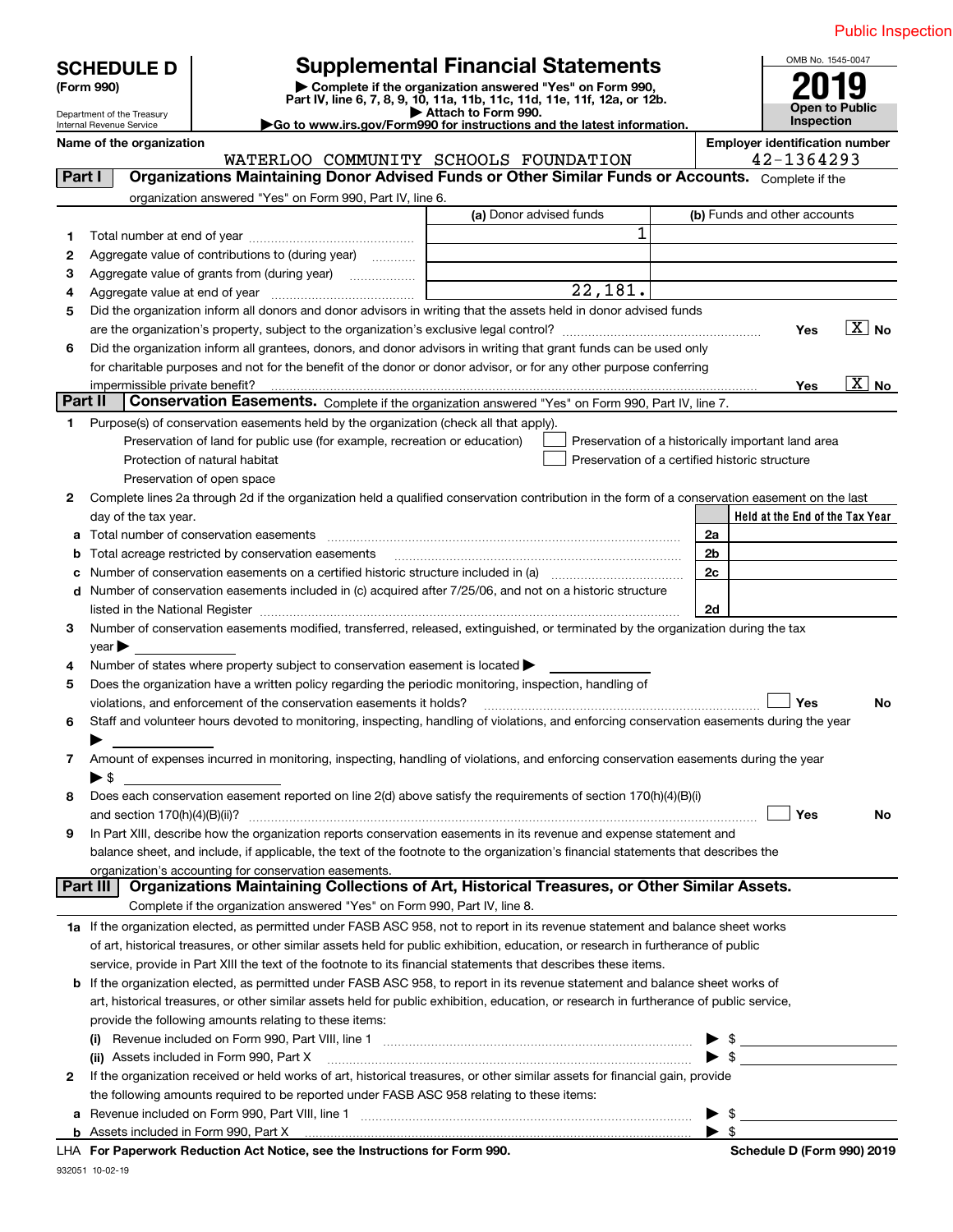|    | Schedule D (Form 990) 2019                                                                                                                                                            | WATERLOO COMMUNITY SCHOOLS FOUNDATION   |                            |                                |                                 |                                  |                | $42 - 1364293$ Page 2           |
|----|---------------------------------------------------------------------------------------------------------------------------------------------------------------------------------------|-----------------------------------------|----------------------------|--------------------------------|---------------------------------|----------------------------------|----------------|---------------------------------|
|    | Part III<br>Organizations Maintaining Collections of Art, Historical Treasures, or Other Similar Assets (continued)                                                                   |                                         |                            |                                |                                 |                                  |                |                                 |
| 3  | Using the organization's acquisition, accession, and other records, check any of the following that make significant use of its                                                       |                                         |                            |                                |                                 |                                  |                |                                 |
|    | collection items (check all that apply):                                                                                                                                              |                                         |                            |                                |                                 |                                  |                |                                 |
| a  | Public exhibition                                                                                                                                                                     | d                                       |                            | Loan or exchange program       |                                 |                                  |                |                                 |
| b  | Scholarly research                                                                                                                                                                    | е                                       |                            |                                |                                 |                                  |                |                                 |
| c  | Preservation for future generations                                                                                                                                                   |                                         |                            |                                |                                 |                                  |                |                                 |
| 4  | Provide a description of the organization's collections and explain how they further the organization's exempt purpose in Part XIII.                                                  |                                         |                            |                                |                                 |                                  |                |                                 |
| 5  | During the year, did the organization solicit or receive donations of art, historical treasures, or other similar assets                                                              |                                         |                            |                                |                                 |                                  |                |                                 |
|    | to be sold to raise funds rather than to be maintained as part of the organization's collection?                                                                                      |                                         |                            |                                |                                 |                                  | Yes            | No                              |
|    | <b>Part IV</b><br>Escrow and Custodial Arrangements. Complete if the organization answered "Yes" on Form 990, Part IV, line 9, or<br>reported an amount on Form 990, Part X, line 21. |                                         |                            |                                |                                 |                                  |                |                                 |
|    |                                                                                                                                                                                       |                                         |                            |                                |                                 |                                  |                |                                 |
|    | 1a Is the organization an agent, trustee, custodian or other intermediary for contributions or other assets not included                                                              |                                         |                            |                                |                                 |                                  |                |                                 |
|    | on Form 990, Part X? [11] matter contracts and contracts and contracts are contracted as a form 990, Part X?                                                                          |                                         |                            |                                |                                 |                                  | Yes            | <b>No</b>                       |
|    | b If "Yes," explain the arrangement in Part XIII and complete the following table:                                                                                                    |                                         |                            |                                |                                 |                                  |                |                                 |
|    |                                                                                                                                                                                       |                                         |                            |                                |                                 |                                  | Amount         |                                 |
| c  | Beginning balance                                                                                                                                                                     |                                         |                            |                                | 1c                              |                                  |                |                                 |
|    |                                                                                                                                                                                       |                                         |                            |                                | 1d                              |                                  |                |                                 |
| е  | Distributions during the year manufactured and continuum and contract the year manufactured and contract the year                                                                     |                                         |                            |                                | 1e                              |                                  |                |                                 |
|    |                                                                                                                                                                                       |                                         |                            |                                | 1f                              |                                  |                |                                 |
|    | 2a Did the organization include an amount on Form 990, Part X, line 21, for escrow or custodial account liability?                                                                    |                                         |                            |                                |                                 |                                  | Yes            | <b>No</b>                       |
|    | b If "Yes," explain the arrangement in Part XIII. Check here if the explanation has been provided on Part XIII<br><b>Part V</b>                                                       |                                         |                            |                                |                                 |                                  |                |                                 |
|    | Endowment Funds. Complete if the organization answered "Yes" on Form 990, Part IV, line 10.                                                                                           |                                         |                            |                                |                                 |                                  |                |                                 |
|    |                                                                                                                                                                                       | (a) Current year<br>131,816.            | (b) Prior year<br>129,954. | (c) Two years back<br>123,567. |                                 | (d) Three years back<br>111,830. |                | (e) Four years back<br>102,106. |
| 1a | Beginning of year balance                                                                                                                                                             |                                         |                            |                                |                                 |                                  |                | 10,000.                         |
| b  |                                                                                                                                                                                       |                                         |                            | 5,000.                         |                                 | 9,700.                           |                |                                 |
|    | Net investment earnings, gains, and losses                                                                                                                                            | 2,514.                                  | 2,482.                     | 2,387.                         |                                 | 2,701.                           |                | 1,246.                          |
| d  |                                                                                                                                                                                       |                                         | 620.                       | 1,000.                         |                                 | 600.                             |                | 1,507.                          |
|    | <b>e</b> Other expenditures for facilities                                                                                                                                            |                                         |                            |                                |                                 |                                  |                |                                 |
|    | and programs                                                                                                                                                                          |                                         |                            |                                |                                 |                                  |                |                                 |
| f  |                                                                                                                                                                                       |                                         |                            |                                |                                 | 64.                              |                | 15.                             |
| g  | End of year balance                                                                                                                                                                   | 134,330.                                | 131,816.                   | 129,954.                       |                                 | 123,567.                         |                | 111,830.                        |
| 2  | Provide the estimated percentage of the current year end balance (line 1g, column (a)) held as:                                                                                       |                                         |                            |                                |                                 |                                  |                |                                 |
| а  | Board designated or quasi-endowment                                                                                                                                                   | 37.20                                   | %                          |                                |                                 |                                  |                |                                 |
| b  | Permanent endowment >                                                                                                                                                                 | %                                       |                            |                                |                                 |                                  |                |                                 |
|    | 62.80 %<br>Term endowment                                                                                                                                                             |                                         |                            |                                |                                 |                                  |                |                                 |
|    | The percentages on lines 2a, 2b, and 2c should equal 100%.                                                                                                                            |                                         |                            |                                |                                 |                                  |                |                                 |
|    | 3a Are there endowment funds not in the possession of the organization that are held and administered for the organization                                                            |                                         |                            |                                |                                 |                                  |                |                                 |
|    | by:                                                                                                                                                                                   |                                         |                            |                                |                                 |                                  |                | Yes<br><u>No</u>                |
|    | (i)                                                                                                                                                                                   |                                         |                            |                                |                                 |                                  | 3a(i)          | X                               |
|    |                                                                                                                                                                                       |                                         |                            |                                |                                 |                                  | 3a(ii)         | X                               |
|    |                                                                                                                                                                                       |                                         |                            |                                |                                 |                                  | 3b             |                                 |
| 4  | Describe in Part XIII the intended uses of the organization's endowment funds.                                                                                                        |                                         |                            |                                |                                 |                                  |                |                                 |
|    | Land, Buildings, and Equipment.<br>Part VI                                                                                                                                            |                                         |                            |                                |                                 |                                  |                |                                 |
|    | Complete if the organization answered "Yes" on Form 990, Part IV, line 11a. See Form 990, Part X, line 10.                                                                            |                                         |                            |                                |                                 |                                  |                |                                 |
|    | Description of property                                                                                                                                                               | (a) Cost or other<br>basis (investment) | basis (other)              | (b) Cost or other              | (c) Accumulated<br>depreciation |                                  | (d) Book value |                                 |
|    |                                                                                                                                                                                       |                                         |                            |                                |                                 |                                  |                |                                 |
| b  |                                                                                                                                                                                       |                                         |                            |                                |                                 |                                  |                |                                 |
|    |                                                                                                                                                                                       |                                         |                            |                                |                                 |                                  |                |                                 |
|    |                                                                                                                                                                                       |                                         |                            | 13,817.                        | 13,817.                         |                                  |                | $0$ .                           |
|    | e Other                                                                                                                                                                               |                                         |                            |                                |                                 |                                  |                |                                 |
|    |                                                                                                                                                                                       |                                         |                            |                                |                                 |                                  |                | $0$ .                           |

**Schedule D (Form 990) 2019**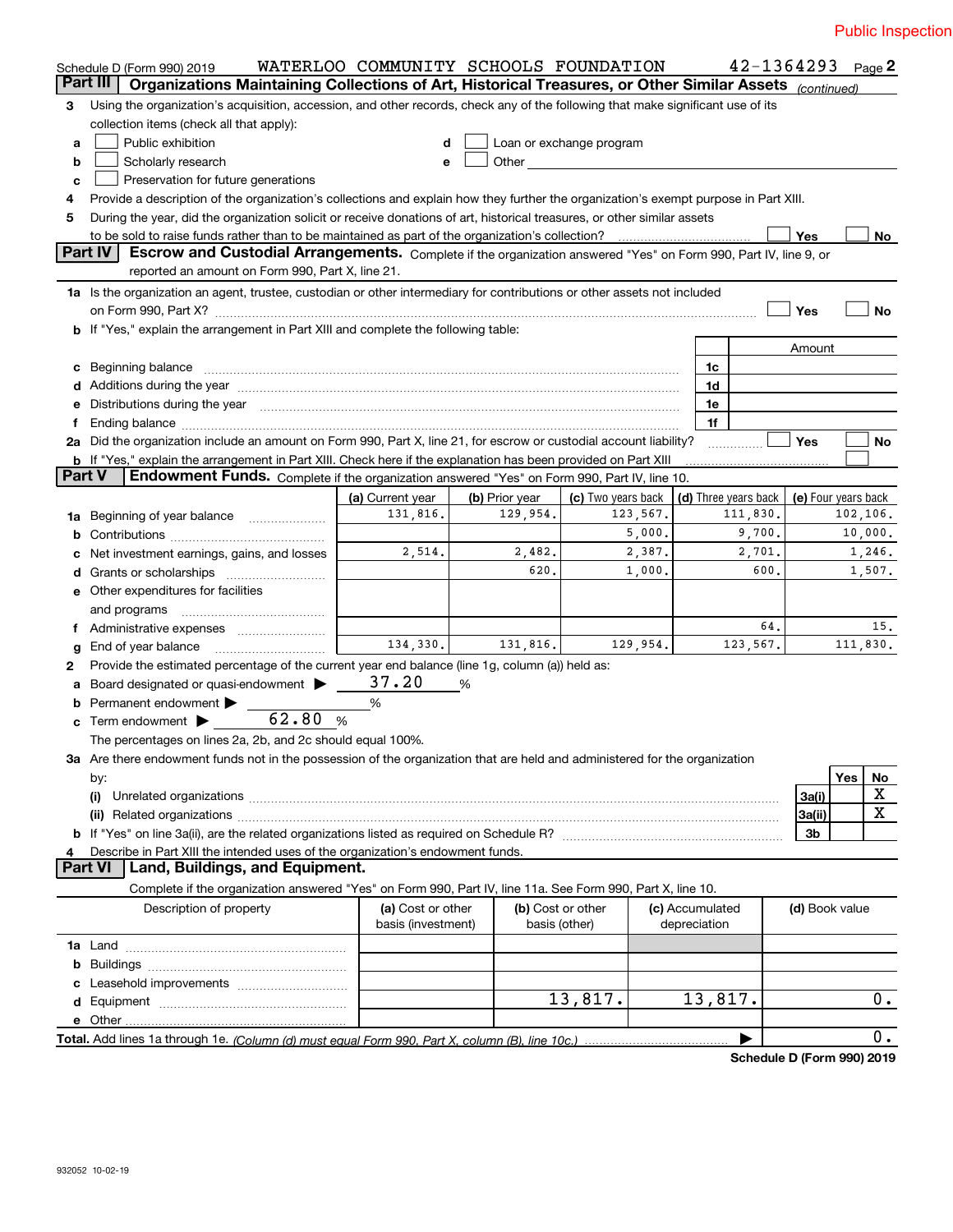# Schedule D (Form 990) 2019 WATERLOO COMMUNITY SCHOOLS FOUNDATION 42-1364293 Page<br>Part VIII, Investments - Other Securities ichedule D (Form 990) 2019 MATERLOO COMMUNITY SCHOOLS FOUNDATION 42-1364293 Page 3<br>**Part VII Investments - Other Securities.**<br>Complete if the organization answered "Yes" on Form 990, Part IV, line 11b. See Form 990, Part

| (a) Description of security or category (including name of security) | (b) Book value | (c) Method of valuation: Cost or end-of-year market value |
|----------------------------------------------------------------------|----------------|-----------------------------------------------------------|
| (1) Financial derivatives                                            |                |                                                           |
| (2) Closely held equity interests                                    |                |                                                           |
| (3) Other                                                            |                |                                                           |
| (A)                                                                  |                |                                                           |
| (B)                                                                  |                |                                                           |
| (C)                                                                  |                |                                                           |
| (D)                                                                  |                |                                                           |
| (E)                                                                  |                |                                                           |
| (F)                                                                  |                |                                                           |
| (G)                                                                  |                |                                                           |
| (H)                                                                  |                |                                                           |
| Total. (Col. (b) must equal Form 990, Part X, col. (B) line $12$ .)  |                |                                                           |

## **Part VIII Investments - Program Related.**

Complete if the organization answered "Yes" on Form 990, Part IV, line 11c. See Form 990, Part X, line 13.

| (a) Description of investment                                       | (b) Book value | (c) Method of valuation: Cost or end-of-year market value |
|---------------------------------------------------------------------|----------------|-----------------------------------------------------------|
| (1)                                                                 |                |                                                           |
| (2)                                                                 |                |                                                           |
| $\frac{1}{2}$                                                       |                |                                                           |
| (4)                                                                 |                |                                                           |
| $\left(5\right)$                                                    |                |                                                           |
| (6)                                                                 |                |                                                           |
| (7)                                                                 |                |                                                           |
| (8)                                                                 |                |                                                           |
| (9)                                                                 |                |                                                           |
| Total. (Col. (b) must equal Form 990, Part X, col. (B) line $13.$ ) |                |                                                           |

#### **Part IX Other Assets.**

Complete if the organization answered "Yes" on Form 990, Part IV, line 11d. See Form 990, Part X, line 15.

|        | (a) Description                                                                                                   | (b) Book value |
|--------|-------------------------------------------------------------------------------------------------------------------|----------------|
| (1)    |                                                                                                                   |                |
| (2)    |                                                                                                                   |                |
| (3)    |                                                                                                                   |                |
| (4)    |                                                                                                                   |                |
| (5)    |                                                                                                                   |                |
| (6)    |                                                                                                                   |                |
| (7)    |                                                                                                                   |                |
| (8)    |                                                                                                                   |                |
| (9)    |                                                                                                                   |                |
|        |                                                                                                                   |                |
| Part X | Other Liabilities.                                                                                                |                |
|        | Complete if the organization answered "Yes" on Form 990, Part IV, line 11e or 11f. See Form 990, Part X, line 25. |                |
| 1.     | (a) Description of liability                                                                                      | (b) Book value |
| (1)    | Federal income taxes                                                                                              |                |
| (2)    |                                                                                                                   |                |
| (0)    |                                                                                                                   |                |

| $\sqrt{2}$ |  |
|------------|--|
| 14         |  |
| (5)        |  |
| (6)        |  |
|            |  |
| (8)        |  |
| (9)        |  |

**Total.**  *(Column (b) must equal Form 990, Part X, col. (B) line 25.)* 

**2.** | Liability for uncertain tax positions. In Part XIII, provide the text of the footnote to the organization's financial statements that reports the organization's liability for uncertain tax positions under FASB ASC 740. Check here if the text of the footnote has been provided in Part XIII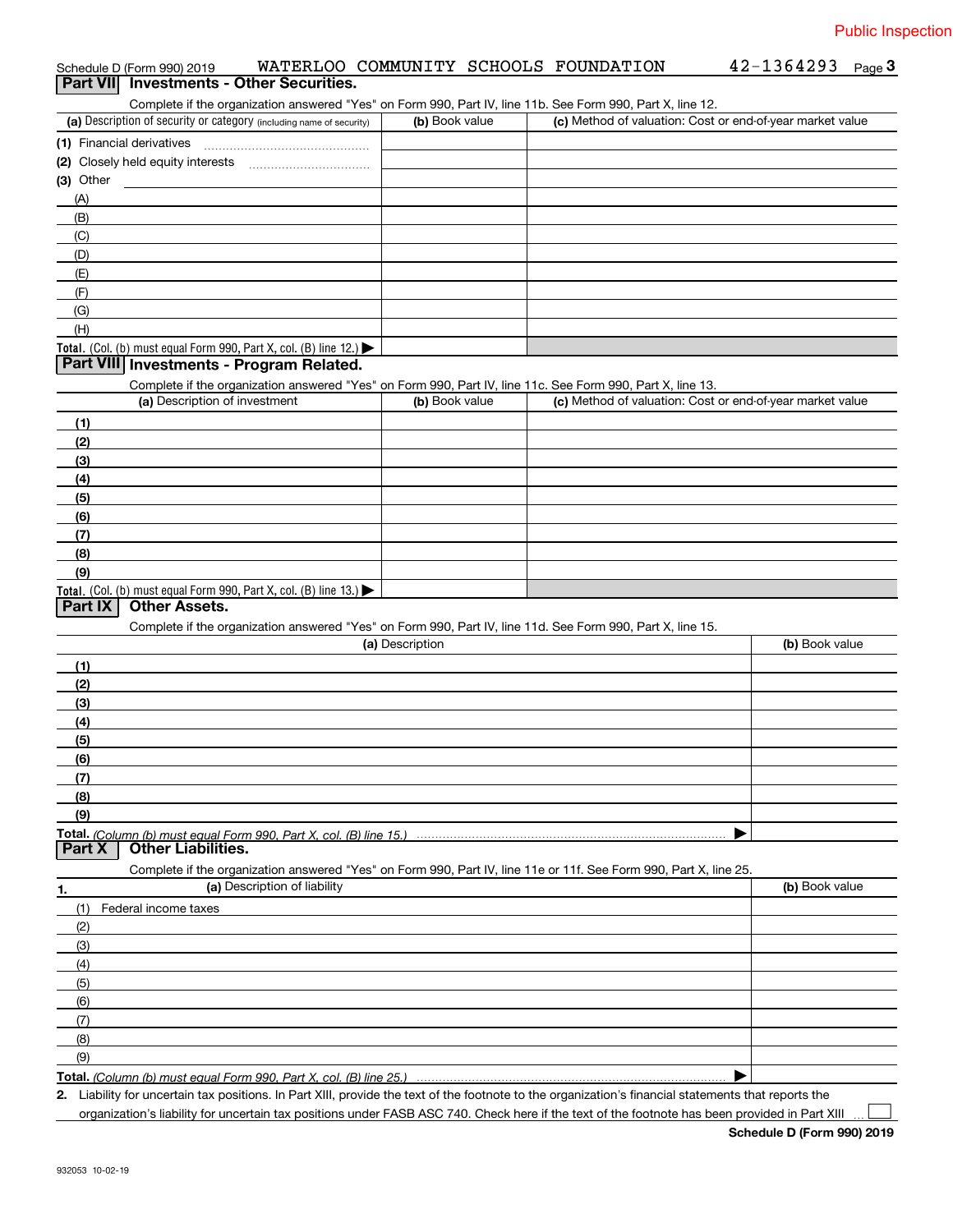|   | WATERLOO COMMUNITY SCHOOLS FOUNDATION<br>Schedule D (Form 990) 2019                                                                                                                                                                  |                | 42-1364293<br>Page <sup>4</sup> |
|---|--------------------------------------------------------------------------------------------------------------------------------------------------------------------------------------------------------------------------------------|----------------|---------------------------------|
|   | Part XI<br>Reconciliation of Revenue per Audited Financial Statements With Revenue per Return.                                                                                                                                       |                |                                 |
|   | Complete if the organization answered "Yes" on Form 990, Part IV, line 12a.                                                                                                                                                          |                |                                 |
| 1 | Total revenue, gains, and other support per audited financial statements                                                                                                                                                             |                | $\mathbf{1}$                    |
| 2 | Amounts included on line 1 but not on Form 990, Part VIII, line 12:                                                                                                                                                                  |                |                                 |
| a |                                                                                                                                                                                                                                      | 2a             |                                 |
| b |                                                                                                                                                                                                                                      | 2 <sub>b</sub> |                                 |
| с | Recoveries of prior year grants [11] matter contracts and prior year grants [11] matter contracts and prior year grants and all the contracts and all the contracts and all the contracts and all the contracts and all the co       | 2c             |                                 |
| d |                                                                                                                                                                                                                                      | 2d             |                                 |
| е | Add lines 2a through 2d                                                                                                                                                                                                              |                | 2e                              |
| 3 |                                                                                                                                                                                                                                      |                | 3                               |
| 4 | Amounts included on Form 990, Part VIII, line 12, but not on line 1:                                                                                                                                                                 |                |                                 |
| a |                                                                                                                                                                                                                                      | 4a             |                                 |
|   |                                                                                                                                                                                                                                      | 4b             |                                 |
|   | Add lines 4a and 4b                                                                                                                                                                                                                  |                | 4c                              |
| 5 |                                                                                                                                                                                                                                      |                | 5                               |
|   | Part XII   Reconciliation of Expenses per Audited Financial Statements With Expenses per Return.                                                                                                                                     |                |                                 |
|   | Complete if the organization answered "Yes" on Form 990, Part IV, line 12a.                                                                                                                                                          |                |                                 |
| 1 | Total expenses and losses per audited financial statements [11] [12] contain an according to the statements [11] [12] and the statements [12] and the statements [12] and the statements and the statements and the statements       |                | $\mathbf{1}$                    |
| 2 | Amounts included on line 1 but not on Form 990, Part IX, line 25:                                                                                                                                                                    |                |                                 |
| a |                                                                                                                                                                                                                                      | 2a             |                                 |
|   |                                                                                                                                                                                                                                      | 2 <sub>b</sub> |                                 |
|   |                                                                                                                                                                                                                                      | 2 <sub>c</sub> |                                 |
| d | Other (Describe in Part XIII.) (COLORADIAL CONSERVATION CONTROL)                                                                                                                                                                     | 2d             |                                 |
| е | Add lines 2a through 2d <b>continuum contract and all contract and all contract and all contract and all contract and all contract and all contract and all contract and all contract and all contract and all contract and all </b> |                | 2e                              |
| З |                                                                                                                                                                                                                                      |                | 3                               |
| 4 | Amounts included on Form 990, Part IX, line 25, but not on line 1:                                                                                                                                                                   |                |                                 |
| a | Investment expenses not included on Form 990, Part VIII, line 7b [1000000000000000000000000000000000                                                                                                                                 | 4a             |                                 |
| b |                                                                                                                                                                                                                                      | 4 <sub>h</sub> |                                 |
|   | Add lines 4a and 4b                                                                                                                                                                                                                  |                | 4c                              |
| 5 |                                                                                                                                                                                                                                      |                | 5                               |
|   | Part XIII Supplemental Information.                                                                                                                                                                                                  |                |                                 |
|   | Provide the descriptions required for Part II, lines 3, 5, and 9; Part III, lines 1a and 4; Part IV, lines 1b and 2b; Part V, line 4; Part X, line 2; Part XI,                                                                       |                |                                 |

lines 2d and 4b; and Part XII, lines 2d and 4b. Also complete this part to provide any additional information.

## PART V, LINE 4:

|  |  |  |  | THE USE OF THE UNRESTRICTED AND TEMPORARY RESTRICTED ENDOWMENT FUNDS IS |  |  |  |  |  |  |
|--|--|--|--|-------------------------------------------------------------------------|--|--|--|--|--|--|
|--|--|--|--|-------------------------------------------------------------------------|--|--|--|--|--|--|

BASED ON THE WISHES OF THE DONOR(RESTRICTED) OR THE BOARD(UNRESTRICTED).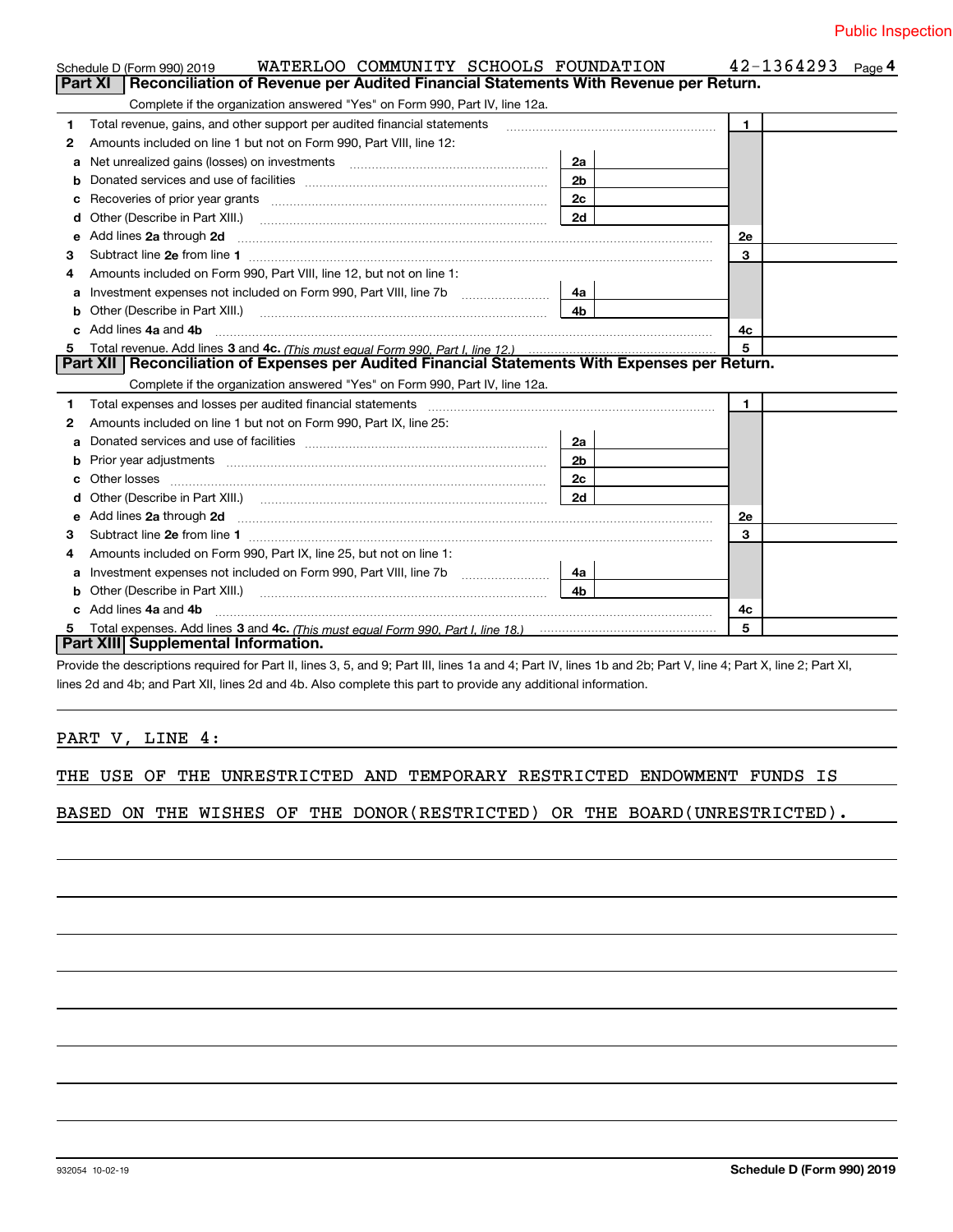| <b>SCHEDULE I</b>                                        |                                                                                                                                                                                                                                                                           | OMB No. 1545-0047 |                                       |                             |                                         |                                                                |                                          |                                                     |
|----------------------------------------------------------|---------------------------------------------------------------------------------------------------------------------------------------------------------------------------------------------------------------------------------------------------------------------------|-------------------|---------------------------------------|-----------------------------|-----------------------------------------|----------------------------------------------------------------|------------------------------------------|-----------------------------------------------------|
| (Form 990)                                               | <b>Grants and Other Assistance to Organizations,</b><br>Governments, and Individuals in the United States<br>Complete if the organization answered "Yes" on Form 990, Part IV, line 21 or 22.                                                                             |                   |                                       |                             |                                         |                                                                |                                          | 2019                                                |
| Department of the Treasury<br>Internal Revenue Service   | Attach to Form 990.<br>Go to www.irs.gov/Form990 for the latest information.                                                                                                                                                                                              |                   |                                       |                             |                                         |                                                                |                                          |                                                     |
| Name of the organization                                 |                                                                                                                                                                                                                                                                           |                   | WATERLOO COMMUNITY SCHOOLS FOUNDATION |                             |                                         |                                                                |                                          | <b>Employer identification number</b><br>42-1364293 |
| Part I                                                   | <b>General Information on Grants and Assistance</b>                                                                                                                                                                                                                       |                   |                                       |                             |                                         |                                                                |                                          |                                                     |
|                                                          | 1 Does the organization maintain records to substantiate the amount of the grants or assistance, the grantees' eligibility for the grants or assistance, and the selection                                                                                                |                   |                                       |                             |                                         |                                                                |                                          |                                                     |
|                                                          |                                                                                                                                                                                                                                                                           |                   |                                       |                             |                                         |                                                                |                                          | $\boxed{\text{X}}$ Yes<br>l No                      |
| $\mathbf{2}$                                             | Describe in Part IV the organization's procedures for monitoring the use of grant funds in the United States.                                                                                                                                                             |                   |                                       |                             |                                         |                                                                |                                          |                                                     |
| Part II                                                  | Grants and Other Assistance to Domestic Organizations and Domestic Governments. Complete if the organization answered "Yes" on Form 990, Part IV, line 21, for any<br>recipient that received more than \$5,000. Part II can be duplicated if additional space is needed. |                   |                                       |                             |                                         |                                                                |                                          |                                                     |
|                                                          | 1 (a) Name and address of organization<br>or government                                                                                                                                                                                                                   | $(b)$ EIN         | (c) IRC section<br>(if applicable)    | (d) Amount of<br>cash grant | (e) Amount of<br>non-cash<br>assistance | (f) Method of<br>valuation (book,<br>FMV, appraisal,<br>other) | (g) Description of<br>noncash assistance | (h) Purpose of grant<br>or assistance               |
| WATERLOO COMMUNITY SCHOOL DISTRICT<br>1516 WASHINGTON ST |                                                                                                                                                                                                                                                                           |                   |                                       |                             |                                         |                                                                |                                          | PURCHASE OF EDUCATIONAL<br>EQUIPMENT AND STUDENT    |
| WATERLOO, IA 50702                                       |                                                                                                                                                                                                                                                                           | 42-1364293        |                                       | 276,507.                    | $\mathbf{0}$ .                          |                                                                |                                          | PROGRAM SUPPORT.                                    |
|                                                          |                                                                                                                                                                                                                                                                           |                   |                                       |                             |                                         |                                                                |                                          |                                                     |
|                                                          |                                                                                                                                                                                                                                                                           |                   |                                       |                             |                                         |                                                                |                                          |                                                     |
|                                                          |                                                                                                                                                                                                                                                                           |                   |                                       |                             |                                         |                                                                |                                          |                                                     |
|                                                          |                                                                                                                                                                                                                                                                           |                   |                                       |                             |                                         |                                                                |                                          |                                                     |
|                                                          |                                                                                                                                                                                                                                                                           |                   |                                       |                             |                                         |                                                                |                                          |                                                     |
| $\mathbf{2}$                                             | Enter total number of section $501(c)(3)$ and government organizations listed in the line 1 table                                                                                                                                                                         |                   |                                       |                             |                                         |                                                                |                                          | $1$ .                                               |
| 3                                                        | Enter total number of other organizations listed in the line 1 table<br>LHA For Paperwork Reduction Act Notice, see the Instructions for Form 990.                                                                                                                        |                   |                                       |                             |                                         |                                                                |                                          | Schedule I (Form 990) (2019)                        |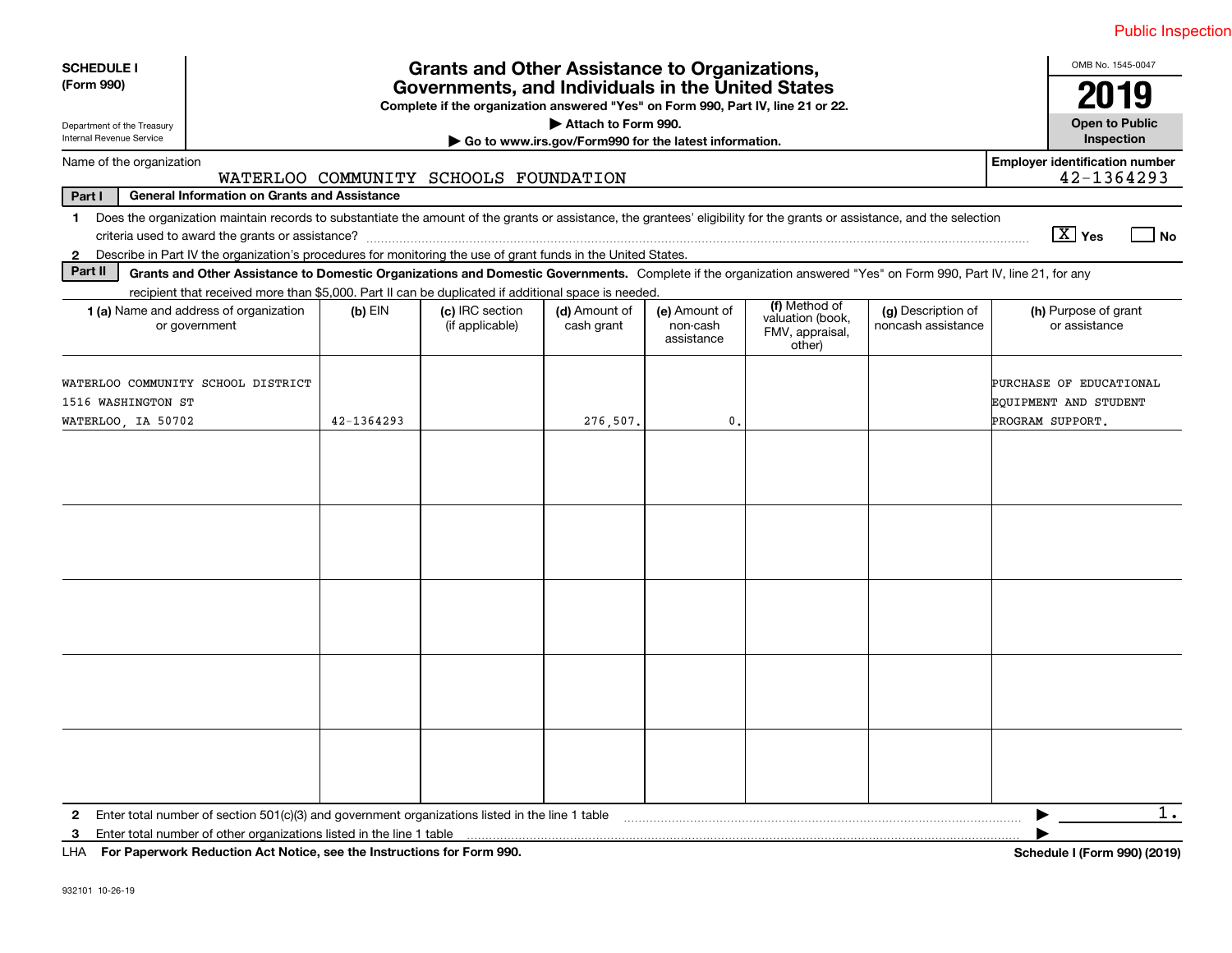#### Schedule I (Form 990) (2019) **WATERLOO COMMUNITY SCHOOLS FOUNDATION Page**

**Part III | Grants and Other Assistance to Domestic Individuals. Complete if the organization answered "Yes" on Form 990, Part IV, line 22.** Part III can be duplicated if additional space is needed.

| (a) Type of grant or assistance                  | (b) Number of<br>recipients | (c) Amount of<br>cash grant | (d) Amount of non-<br>cash assistance | (e) Method of valuation<br>(book, FMV, appraisal, other) | (f) Description of noncash assistance |
|--------------------------------------------------|-----------------------------|-----------------------------|---------------------------------------|----------------------------------------------------------|---------------------------------------|
| GRANTS ARE AWARDED TO STUDENTS FOR PROJECTS      |                             |                             |                                       |                                                          |                                       |
| INCLUDING COMPETITIONS AND ACADEMIC TRAVEL WHICH |                             |                             |                                       |                                                          |                                       |
| PREPARES THEM FOR SUCCESS IN COLLEGE, CAREER AND |                             |                             |                                       |                                                          |                                       |
| CITIZENSHIP                                      | 25                          | 6,870.                      | 0.                                    |                                                          |                                       |
|                                                  |                             |                             |                                       |                                                          |                                       |
|                                                  |                             |                             |                                       |                                                          |                                       |
|                                                  |                             |                             |                                       |                                                          |                                       |
|                                                  |                             |                             |                                       |                                                          |                                       |
|                                                  |                             |                             |                                       |                                                          |                                       |
|                                                  |                             |                             |                                       |                                                          |                                       |
|                                                  |                             |                             |                                       |                                                          |                                       |
|                                                  |                             |                             |                                       |                                                          |                                       |
|                                                  |                             |                             |                                       |                                                          |                                       |
|                                                  |                             |                             |                                       |                                                          |                                       |
|                                                  |                             |                             |                                       |                                                          |                                       |
|                                                  |                             |                             |                                       |                                                          |                                       |
|                                                  |                             |                             |                                       |                                                          |                                       |
|                                                  |                             |                             |                                       |                                                          |                                       |
|                                                  |                             |                             |                                       |                                                          |                                       |
|                                                  |                             |                             |                                       |                                                          |                                       |

**Part IV** | Supplemental Information. Provide the information required in Part I, line 2; Part III, column (b); and any other additional information.<br>

PART I, LINE 2:

GRANTS ARE BASED ON SUBMITTED PROPOSALS TO THE FOUNDATION AND ARE COST

REIMBURSEMENT BASED. GRANT AWARDS ARE ISSUED AFTER RECIPIENTS SUBMIT

ACTUAL COSTS SUPPORTING THE REQUEST.

### **2**